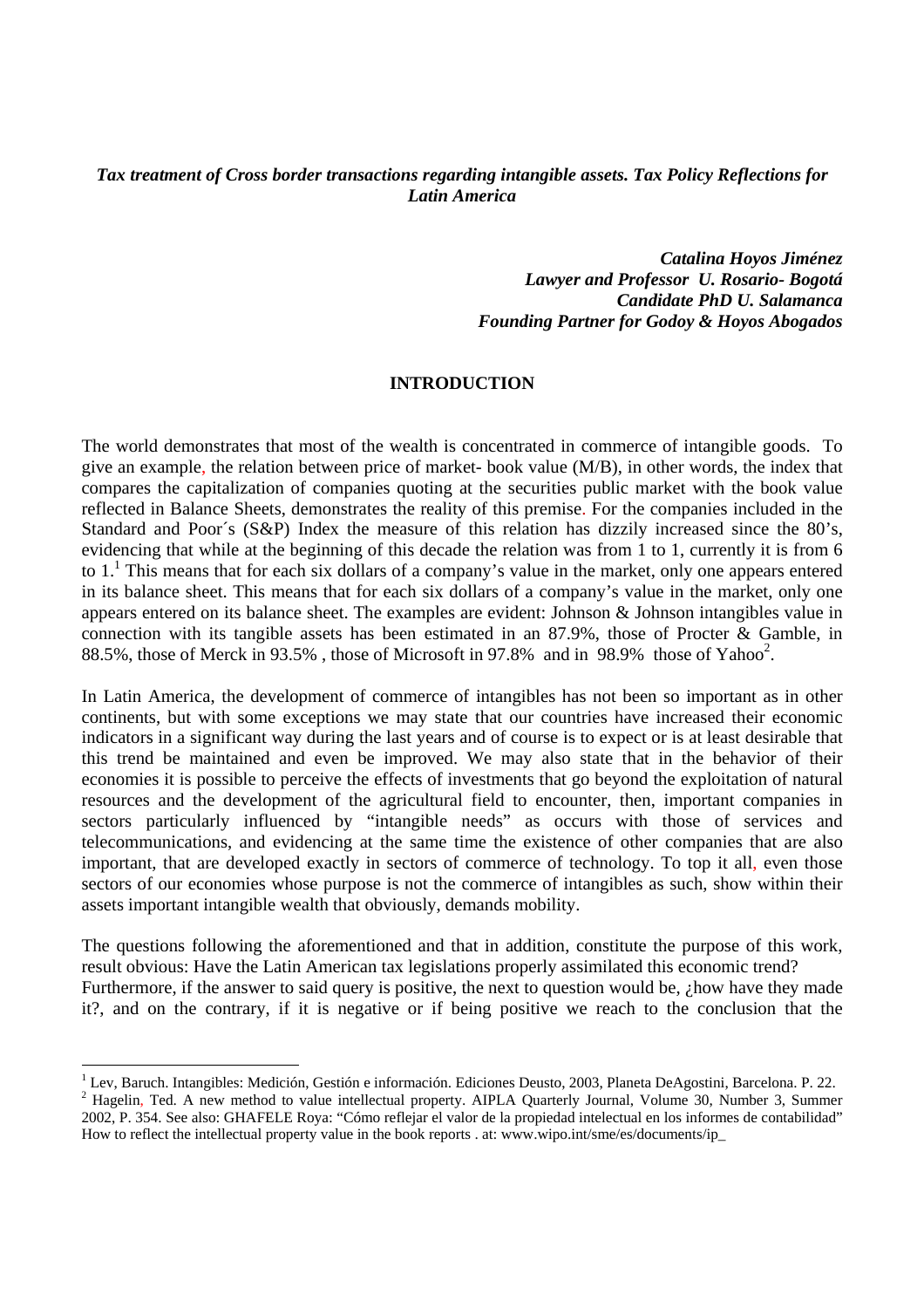legislations are not enough, ¿How we may expect our legislations to change, in order to avoid the obstruction of commerce?.

Within this context, we have chosen four subjects that may allow us to reach to some conclusions useful for the development of a proper regulation in connection with the taxation of intangibles in the region (within which we shall mention of course, the matters regarding copyright rights), all from the perspective of the income taxes.

• **Tax Rates in international business transactions directly or indirectly related to intangibles**. It would be made a compared analysis in order to demonstrate that the different countries of the region apply very high income tax rates to transnational business transactions, as well as the secondary effects of these measures.

• **Source of income and characterization of business transactions over intangibles on tax matters.** In most of the countries of the region exists a clear situation: there is a great confusion as to the way it has to be characterized each of the business transactions over intangibles, mainly those related with copyright rights and the aforesaid has lead to the generalization of improper and expensive tax treatments, not promoting the knowledge exchange, most importantly regarding software, while at the same time it is determined an uneven treatment between the business transactions falling over tangible and intangible goods.

• **The way how our countries have adopted article 12 of the OCDE Model as to the regulation of incomes derived from royalties.** Considering that our countries have tend to qualify in an improper way the business transactions over intangibles, mainly the business transactions over software, this chapter will study to what extent said "mistaken" pre –qualifications have influenced at the time of signing or construing the Double Tax Treaties (DTT), in the specific cases. If as a consequence of our study we encounter that the Latin American countries are misunderstanding the provisions of the DTT that refer to royalties, the aforementioned could demonstrate that said DTT are not contributing to mitigate the impact that the internal legal regulations have over the sector taxation, and neither for preventing the double taxation

• **The effects of Decision 578 of the Andean Community of Nations** regarding the Andean intercommunity commerce, this is, over Colombia, Peru, Bolivia and Ecuador

Our analysis will assume a study of comparative law of Colombia, México, Brazil, Argentina, Venezuela and Peru.<sup>3</sup>.

### 1. TAX RATES OF TRANSNATIONAL BUSINESS TRANSACTIONS DIRECTLY OR INDIRECTLY RELATED WITH INTANGIBLES IN THE STUDIED COUNTRIES.

The tax rates in the country of source are important, as in many cases determine the behavior of the parties in a given transaction. Indeed, the foreigner shall be open to "accept" the tax withheld at the source, only in as much as the same is creditable on its corresponding jurisdiction, and it will be willing

<sup>&</sup>lt;sup>3</sup> Thanks in advance to all Professors and Friends Jesús Sol (Venezuela), Alberto Tarsitano (Argentina), Marcos Vinhas (Brazil), Alex Córdova (Perú), Jaime González Bendiksen and Luis Carbajo (México) for their assistance.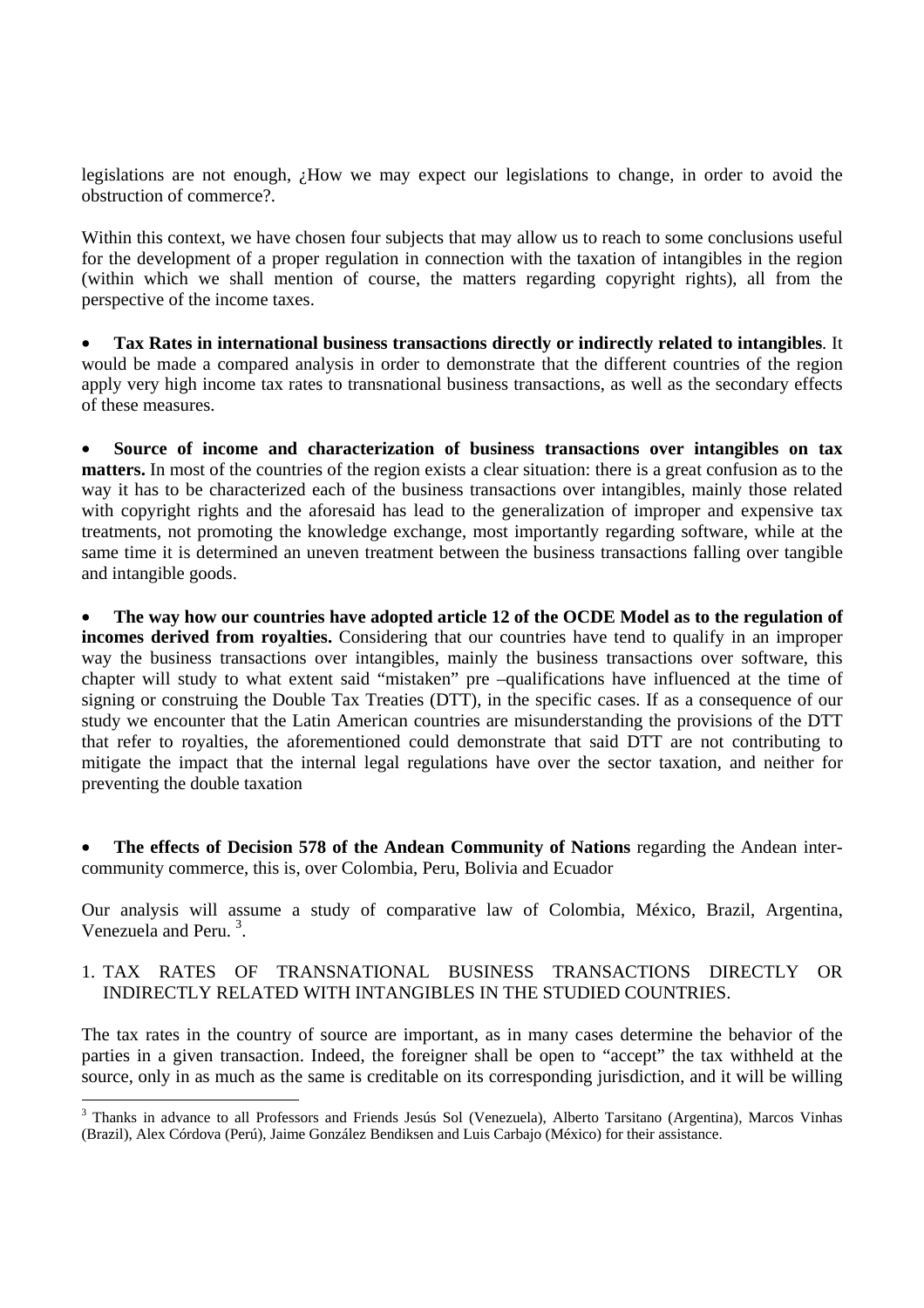to propose the partial or full tax assumption on the part of the contracting party, in case of not being possible to make effective the credit on its country.

For purposes of this work, we shall take into account all payments made for copyright rights, software (as it is considered by some legislations as a copyright right) and technical services and of technical assistance, as the same may usually accompany provisions related to copyright rights.

## 1.1. Argentina<sup>4</sup>

Title V of Income Tax Law, particularly article 93, contains some presumptions of net income for payments made to foreign beneficiaries, according to the different types of incomes, (within them there are the interests, copyright rights, lease of real estate or personal property, etc). These presumptions go from the 35% up to the 80%, at the same time that there is a residual category (subsection h) that presumes the net income in a 90% applicable to all those incomes not complying with the guidelines set forth in the above subsections. The tax rate, on the other hand, is of 35%.

Within this context, we have that in the case of copyright rights and software, the law presumes in a 35% the net profit obtained by the payment beneficiary, thus the withholding rate is of 12.25% over the gross amount. The conditions for applying these presumptions, are: i) the registration of the work before Copyright Office; ii) the tax should fall over the author and its assigns and iii) the payment should not be originated in works made for hire or resulting from a work or services lease.

The problem caused with the application of the previous provision, in related with the discussion as to whether the legal entities, developing in addition most of the business transactions, comply with the requirement of "ownership" of the copyright right. The treasury has held the restrictive position stating the fact that the law clearly defines what is restricted only for individuals, as it is understood that such persons are the only ones that may be "authors or assigns". Thus, the Administration has understood that the payments for foreign beneficiaries being legal entities, it corresponds to apply the residual presumption of the 90% of subsection h) to which reference was made, with which the withholding at source rate results being of the 31.50% in these cases.

For the contracts of technical assistance, engineering or consulting that can't be obtained in the country the law sets forth a presumption of profit of the 60% of the gross amount, so long as the contracts are duly registered, being the services effectively rendered and having complied with all the requirements of the Law of Technology Transfer. In these cases, then, the withholding at source aliquot is of 21%. On the other hand, if it is not complied with the requirements it is applied the residual presumption of the 90%, for a final withholding at source rate of the 31.50% calculated over the gross amount.

If it is referred to a transfer for a good and valuable consideration of a good economically located, placed or used in Argentina, the aliquot that in effect applies is of the17.50%. The rest of the supplies not foreseen in article 93 of the LIG, as we already warned, are subject to a withholding at source of the 31.50% (pursuant to the supposition of the net profit presumption of the 90%.

In any case, it is foreseen, that taxpayers may opt, in order to determine the net profit subject to withholding, between the cited system of presumptions or the sum resulting from deducting the paid or

 $\overline{a}$ 

<sup>&</sup>lt;sup>4</sup> This chapter was made with the support of profesor. Alberto Tarsitano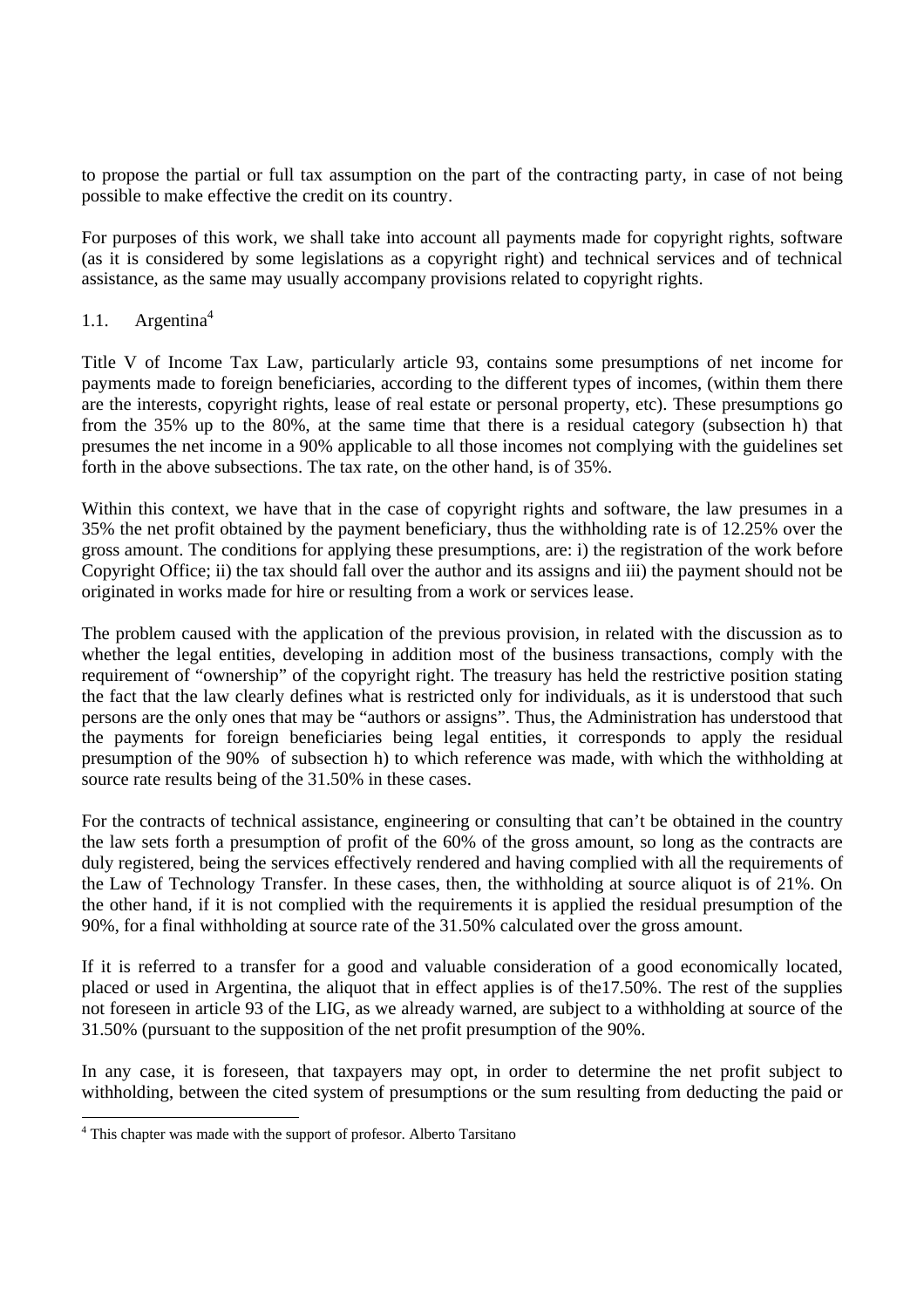proved gross revenue, the expenses made in the country necessary for its obtaining, maintenance and conservation, as also are the deductions acceptable for the LIG, according to the type of profit that is referred to and so long they have been recognized by the Tax General Office.

# 1.2. Brazil<sup>5</sup>

The withholding rates are as follows:

- Incomes remitted to producers, distributors or intermediaries, resulting from incomes derived from the exploitation of audiovisual works in Brazil, including payments for the acquisition or import of foreign films for a fixed price: 25% (art. 706, Decree 3000, 1999)
- Incomes derived from technical services and technical assistance without implying technology transfer, rendered to customers from Brazil by individuals or companies residing or domiciled abroad, independent from the way of payment, the place of rendering of the service and the date of hiring: 25% (art. 708, Decree 3000, 1999)
- Acquisition of any right. This includes the transmission of any film or event even of sports competition, via radio, television or any other mean, in which participate individuals from Brazil: 15% (art. 709, Decree 3000, 1999)
- Royalties of any class: 15% (art. 710, Decree 3000, 1999)
- Residual Rate: 15% (art. 685,I, Decree 3000, 1999)
- Any income paid by residents to non residents, derived from licenses of use or acquisition of technological knowledge, as well as agreements supposing technology transfer including those related with patents, trademarks and supply of technical services and technical assistance (art. 685-2, Decree 3000, 1999)<sup>6</sup>. The same rate applies to contracts of administrative assistance and similar<sup>7</sup>:  $15\%$

All the above withholdings should be practiced over gross payments.

It also exists a "Contribuição de Intervenção no Domínio Economico" (CIDE)<sup>8</sup>, having a rate of 10%. This tax should be paid by the legal entities having licenses of use or being acquirers of technological knowledge through the way of contracts that imply transfers of technology with non resident or nondomicilied parties.

This tax should be paid by legal entities having licenses of use or being acquirers of technological knowledge through contracts implying technology transfer with residents or domiciled abroad. For the purposes of said law there are considered contracts of technology transfer those related to the exploitation of patents or use of trademarks and those of technology supply and technical assistance services rendering.

There are also subject to the above tax the payments made by legal entities signatories of technical services and administrative services and similar contracts, rendered by non residents, as well as by any

<sup>&</sup>lt;sup>5</sup> This chapter was made with the support of professor. Marcos Vinhas

<sup>6</sup> Decree 3000, 1999 is the Income Tax Regulation

<sup>7</sup> Art. 2 Law 10.168/01

<sup>8</sup> Law Nº 10.168/01.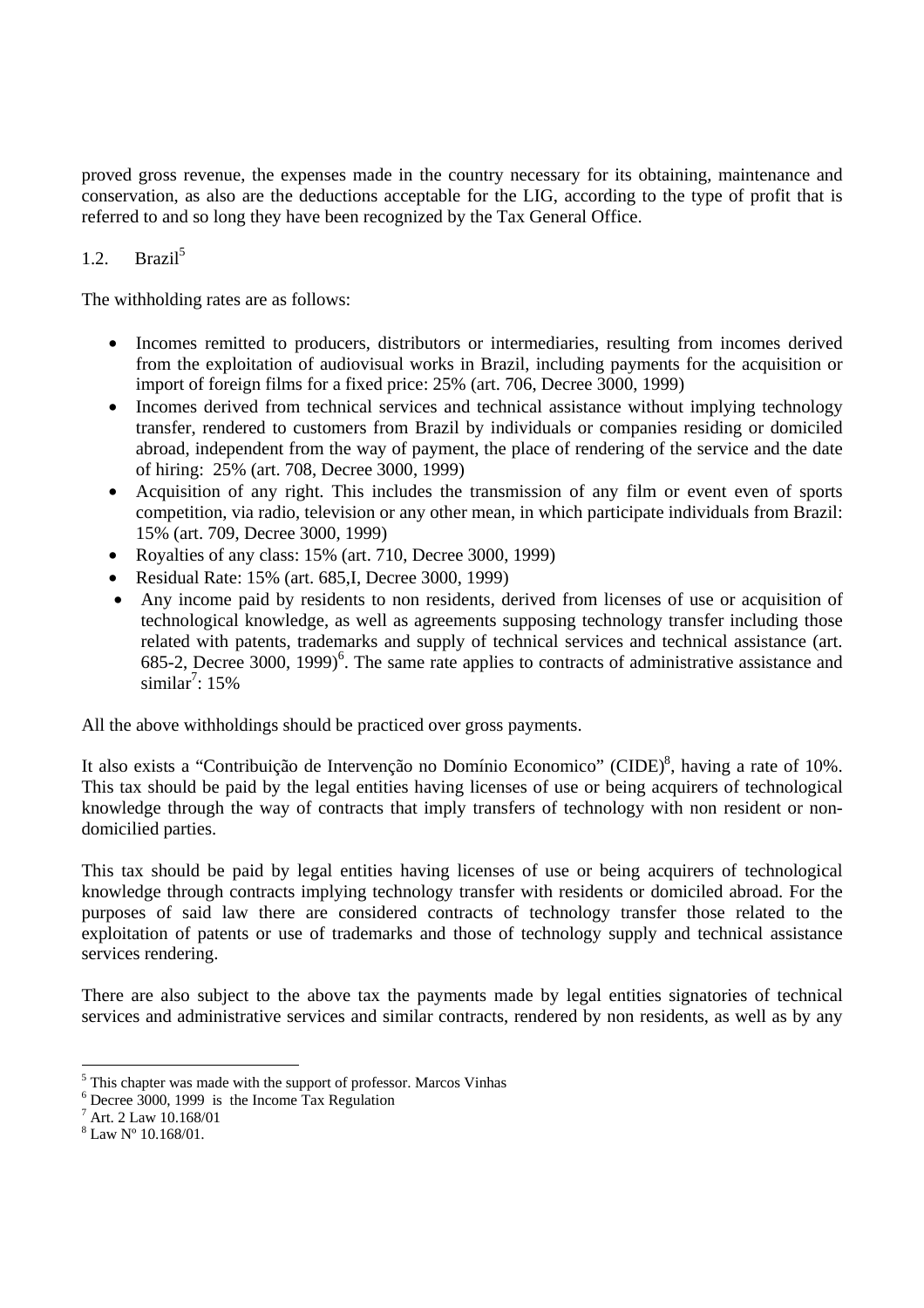person who pays, demonstrates, delivers or sends royalties by virtue of any title, to resident beneficiaries or domiciled abroad.

Notice that the referred tax is not owed by the foreigner but by the Brazilian resident that hires, with which it is not covered with the  $DTT<sup>9</sup>$ .

### 1.3. Peru

According to the income tax law, the withholding rates for overseas payments, for the purposes of our interest, are as follows:

- Royalties: 30% (section d, article 56 of the Income Tax Law LIR for its acronym in Spanish).
- Technical assistance: 15%, so long as the domestic user obtains and submits to the National Superintendency of Tax Administration (SUNAT for its acronym in Spanish), an affidavit issued by the company not domiciled, declaring the aforesaid that it shall render the technical assistance and shall seek registration for the incomes that it generates and a report of an auditor of international prestige in which it is certified that the technical assistance has been effectively rendered (section f, article 56 of the Income Tax Law-- LIR for its acronym in Spanish).
- Live shows with the main participation of non domiciled interpreter artists and performers: 15% (section g, ibid)
- Other incomes: 30%

# 1.4. Venezuela $10$

The withholding rates for overseas payments pursuant to the Income Tax Law, is supported in the application of some rates at a presumptive bases, as follows:

- Enrichment of film producers and distributors abroad (art. 34): presuming an income of 25% of the incomes obtained in Venezuela, for an effective rate of 8.5% over the gross payment, if it is taken into account the maximum taxrate that is of 34% (over this presumptive income it is applied Rate 2 foreseen in the Venezuelan legislation)
- Enrichment of international news agency (art. 35): the presumptive income is of 15% of the gross incomes obtained in Venezuela. According to the withholding Rate 2 applicable to this case, the maximum applicable withholding is of 5.10% in case that the yearly amount perceived is over 3000 Tax Units.
- Technological Services supplied from abroad (arts. 41 and next): The presumptive income is of 50% of the gross incomes. Taking into account Rate 2, the maximum tax burden is of 17% calculated over gross incomes.

 9 See Solução de consulta Nº 165 de 15 de Junho de 2007

<sup>&</sup>lt;sup>10</sup> Thank you very much to Professor and friend Jesus Sol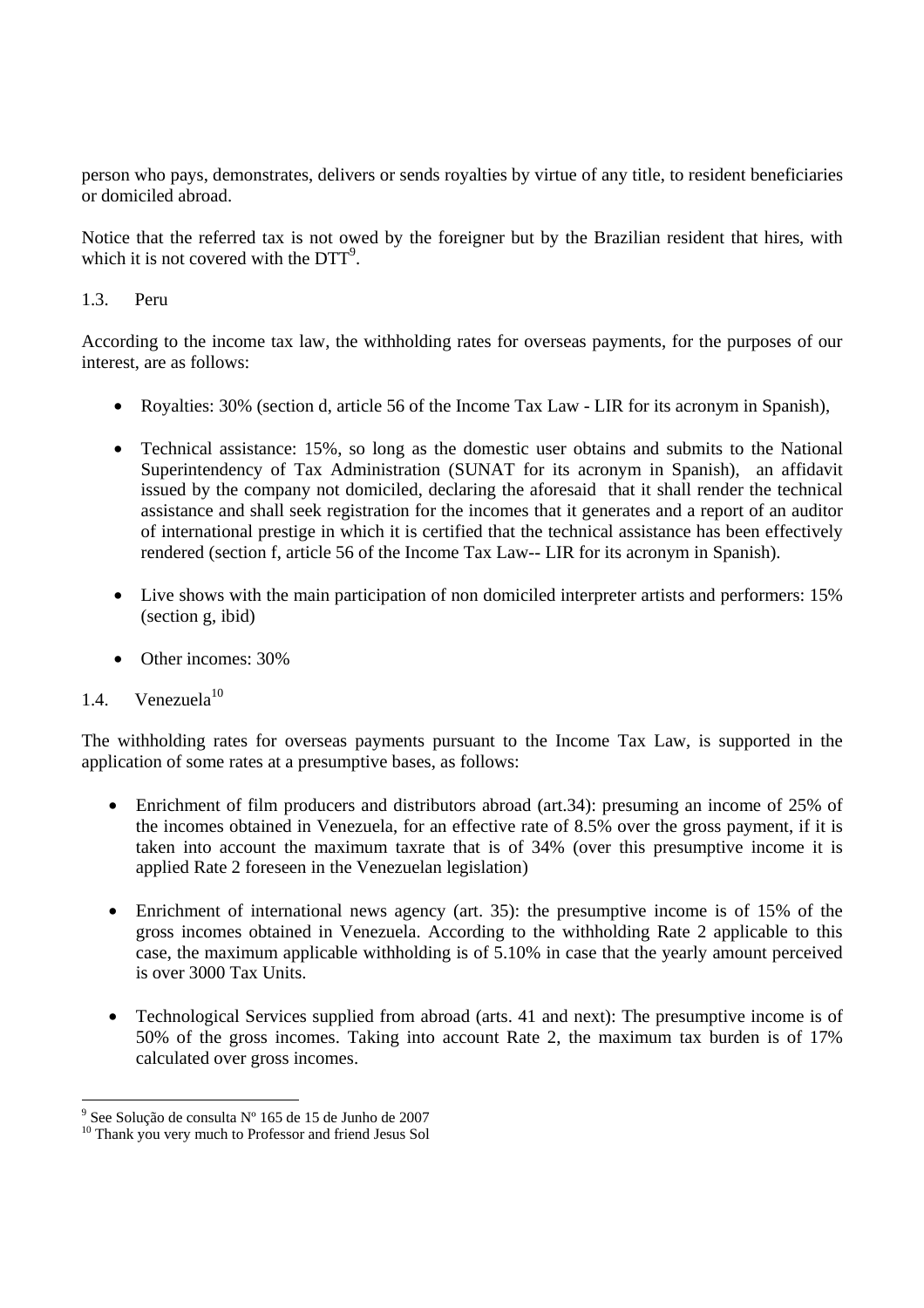The law of the income tax, in addition, presumes that for those contracts implying technical assistance and technological services in which it is not distinguished each of the components, this is that they foresee a global amount it is presumed that the 25% of the total amount corresponds to technical assistance and the 75% to technological services.

In the same way the law sets forth, that when the global amount includes incomes for remunerations or fees, technological services of technical assistance services having been rendered part in Venezuela and a part abroad, it is presumed that the income is of a 60% abroad. As to the component rendered in Venezuela, on the other hand, there may be claimed territorial costs and expenses, for the purposes of defining the net income subject to tax.

• Technical Assistance Services supplied from abroad (arts 41 and next): presumptive income of the 30% of the gross incomes, for a maximum rate of the 10.2% calculated over the gross income.

In these cases applies the presumption indicated in the above point.

• Royalties (art. 48): The presumptive income is equivalent to the 90% of the gross incomes, for a maximum rate of the 30.60% calculated over the gross incomes.

# 1.5. Colombia

In the case of payments for royalties, exploitation of any type of technical services rendering or technical assistance, revenues or royalties coming from the literary, artistic and scientific property the withholding would be of a 33% of the par value payment. When the technical services and the technical assistance are rendered by non- resident or non domiciled people in Colombia, the withholding would be of the  $10\%$ .<sup>11</sup> As to the exploitation on any basis of cinematographic films the withholding would be determined over the 60% of the corresponding payment or deposit in account, at a rate of the 33%, for an effective rate of  $19.8\%$ .<sup>12</sup> As to the payment or installment for the exploitation of computer software on any basis, the withholding would be of the 80% of the same, at a rate of the 33%, for an effective rate of the  $26.4\%$ .<sup>13</sup> For the remaining cases, the rate would be of the 14% over the corresponding gross value.<sup>14</sup>

It is important to quote that law 98, 1993 sets forth two assumptions of exempt income. On the one hand, there are considered as exempt the incomes obtained on copyright basis perceived by authors and translators both Colombian and foreigners residing in Colombia, for scientific and cultural books edited and printed in Colombia, for each title and for each year.

The incomes coming from copyright rights and translation of national and foreign authors residing abroad, are also exempt, but only regarding the first edition and first print run of books edited and printed in Colombia. For the next editions and print run of the same publication, the exempt only would

<sup>&</sup>lt;sup>11</sup> Colombia. Tax Code. Artícle 408.

<sup>&</sup>lt;sup>12</sup> Ibid. Article 410.

<sup>13</sup> Ibid. Article 411

<sup>&</sup>lt;sup>14</sup> On., Cit. Colombia. Tax Code. Article 415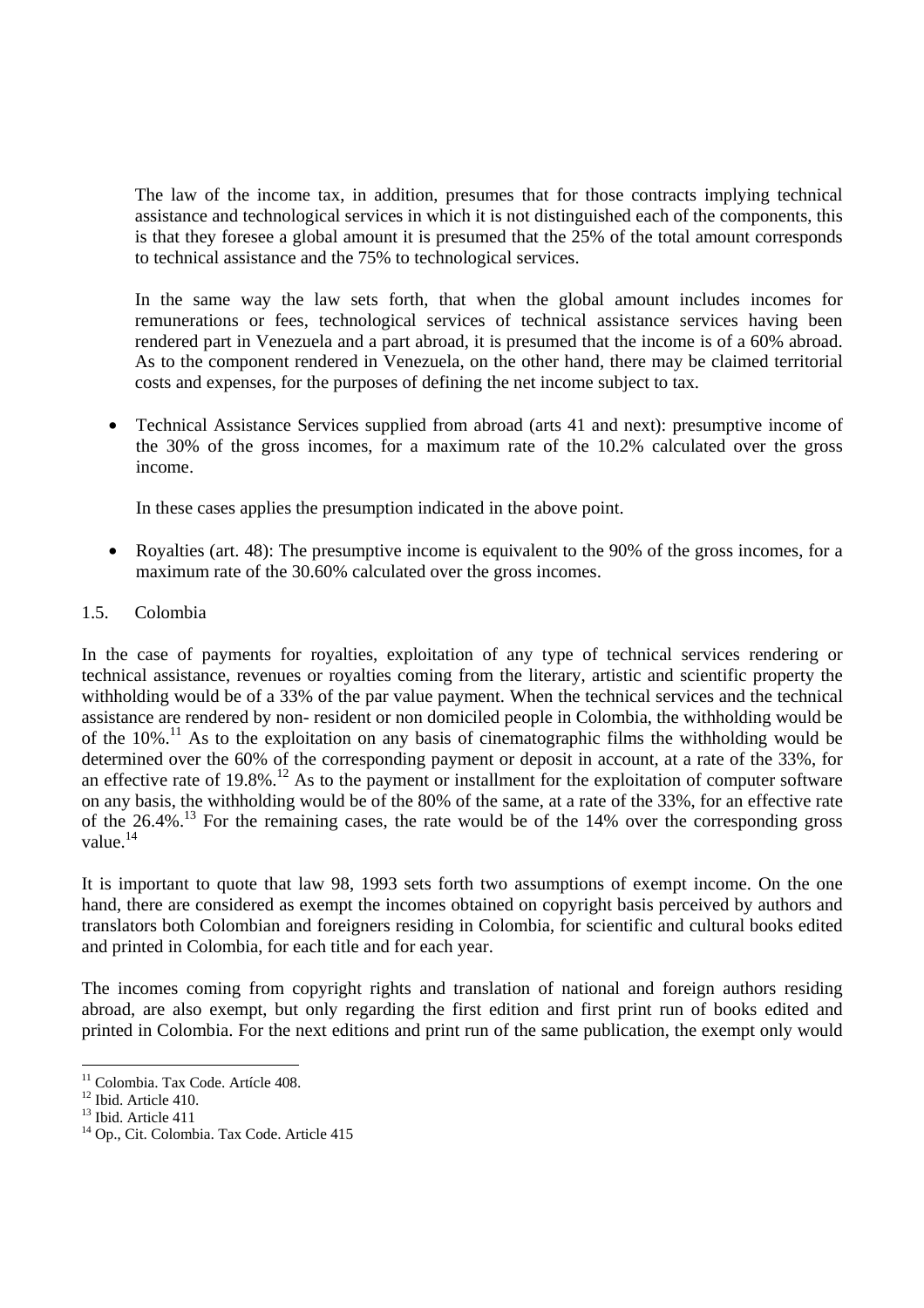be equivalent to the amount of sixty minimum legal salaries in force.<sup>15</sup>. The exemption covers each title and each year and is not extended to the remittance tax.

#### 1.6. México

In all royalties different from those obtained for by the use or temporary enjoyment of railroad cars, the withholdings would be of the 25% over other gross payment. The same rate is applicable to the payments for technical assistance<sup>16</sup>

| Country       | Withholding rate derived                                                                                                                                                                                                                                                                                                                                                                                                               | <b>Technical assistance</b>                                                                |
|---------------|----------------------------------------------------------------------------------------------------------------------------------------------------------------------------------------------------------------------------------------------------------------------------------------------------------------------------------------------------------------------------------------------------------------------------------------|--------------------------------------------------------------------------------------------|
|               | from copyright                                                                                                                                                                                                                                                                                                                                                                                                                         | services                                                                                   |
| Argentina     | - 12.25% (individuals) and<br>31.50% (legal entities) for<br>royalties from copyright and<br>software.<br>$-17.50\%$ for a good and<br>considerable transfer of a<br>good located or<br>economically used in<br>Argentina.                                                                                                                                                                                                             | $21\%$ or 31.50% depending<br>on the compliance of<br>requirements.                        |
| <b>Brazil</b> | 25% for Incomes from the<br>exploitation of audiovisual<br>Works in Brazil, including<br>the payments for the<br>acquisition or import of<br>foreign films for a fixed<br>Price.<br>15%: acquisition of any<br>right including the<br>transmission, via radio,<br>television or any other mean<br>of any film or event, even of<br>sports competition in which<br>Brazilian individuals<br>participate 15%: Royalties<br>of any class. | 15% or 25% depending on<br>whether or not there is<br>technology transfer,<br>respectively |
| Peru          | 30%: royalties<br>15%: live shows<br>30%: other incomes                                                                                                                                                                                                                                                                                                                                                                                | 15% under conditions                                                                       |

<sup>&</sup>lt;sup>15</sup> This is a strange case in which the law maker, apparently, set forth, the value of the exemption, independently from de taxpayer income.

<sup>&</sup>lt;sup>16</sup> Mexico. Income Tax Law. Article 200.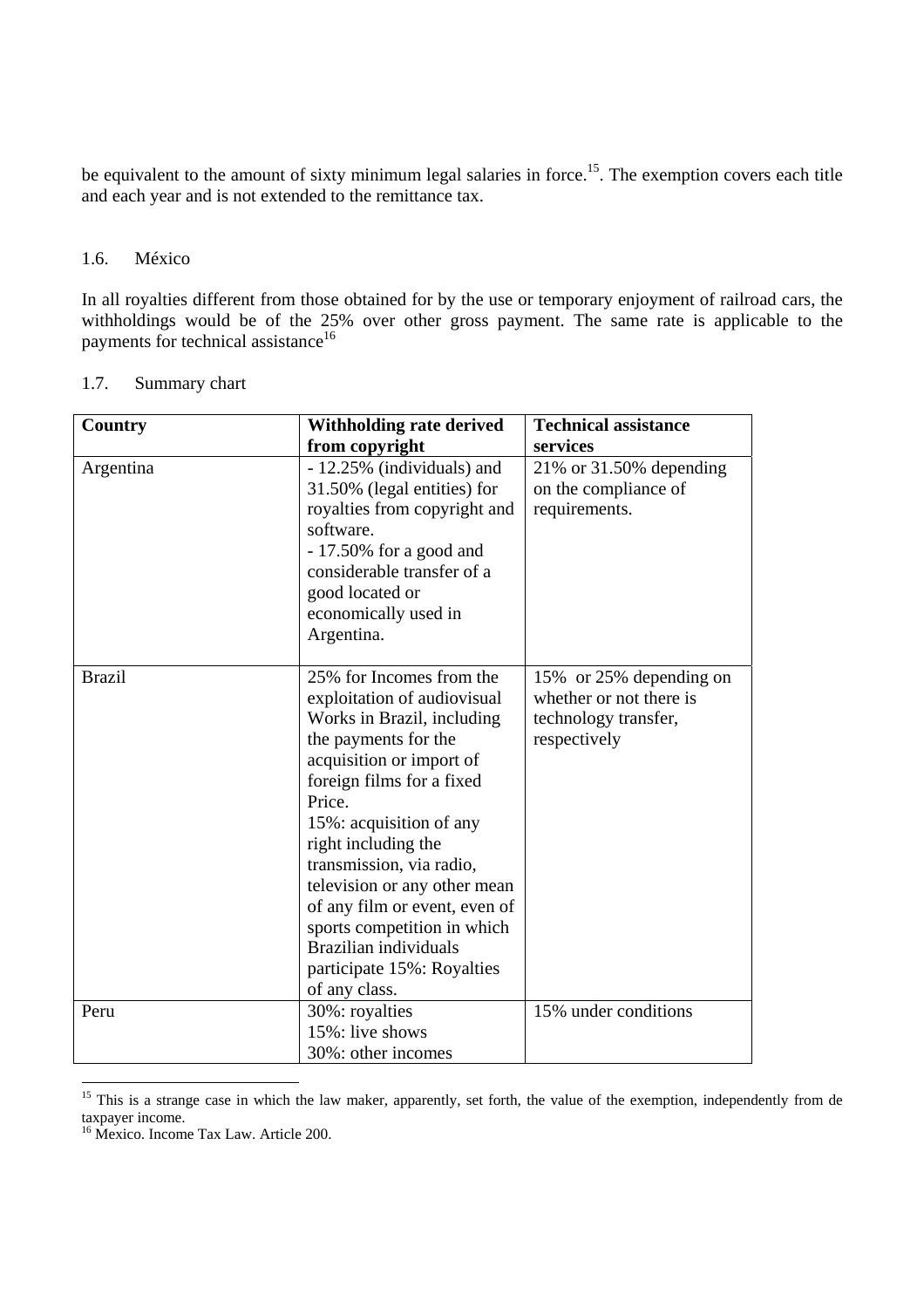| Venezuela | 8.5%: enrichment of film<br>producers and distributors.<br>5.10%: enrichment of<br>international news agencies.<br>30.60%: Royalties                                   | 17% technological services<br>10.2%: technical assistance |  |
|-----------|------------------------------------------------------------------------------------------------------------------------------------------------------------------------|-----------------------------------------------------------|--|
| Colombia  | 33%: royalties<br>19.8%: exploitation of<br>cinematographic films<br>26.4%: Exploitation of<br>software<br>14%: Residual Rate<br>business transactions not<br>included | 10%                                                       |  |
| México    | 25%                                                                                                                                                                    | 25%                                                       |  |

# 1.8. Conclusions

The chapter evidences that the withholding at source rates for foreign payments in business transactions related with intangibles and within them the copyright and connected rights are very high in the region. Before inquiring to experts in the different countries what are the consequences of that in their corresponding jurisdiction, which is directly related to the next paragraph, we could encounter several common points to all of them:

- Usually the foreign contractors that receive the payment refuse the withholding at source amount for not having always the possibility of deducting/crediting the tax paid in their country of residence (foreign tax credit).
- The above leads to include mechanisms as the *gross up* in the contracts, namely, an increase in the price in order for avoiding a higher damage to the foreigner. This makes the business transaction more expensive for the national person making the payment.
- In other cases it is not increased the price of the contract, but the local contractor undertakes to assume the tax. In none of the studied legislations this payment is deductible from the income tax.
- To put it briefly, the practice indicates that taxes for this type of business transactions are assumed, in many cases, by the local contractor making the payment, with which the national legislations result being damaging for their own nationals.

# 2. THE PROBLEM OF THE SOURCE OF INCOME AND THE CHARACTERIZATION OF TRANSACTIONS OVER INTANGIBLES ON TAX MATTERS: CONCEPTUAL HIPERTROPHY?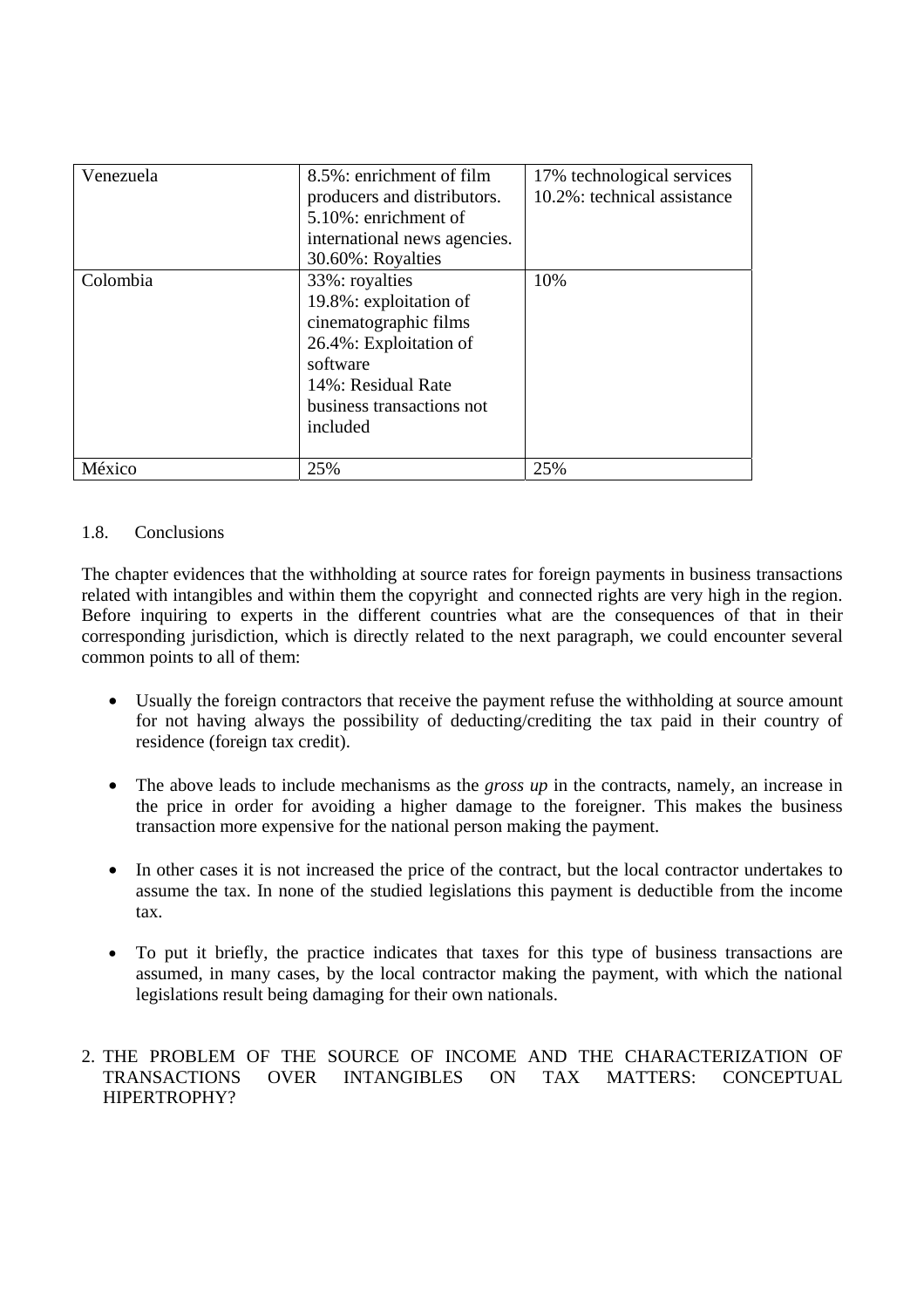The problem of the "international" tax events makes any study over the local dimension of the same, to turn relevant so long as, in absence of a Double Tax Treaty and even against its existence, but accompanied by different concepts or understandings on the part of the State of Source and of Residence -, any treatment for which a State opts will affect directly or indirectly with a problem that results critical for the theory of international taxation: double taxation.

And it is within this local legal power that the States have, that may arise great problems related with the double taxation, precisely because the States, within their tax powers, have the possibility of applying *outside territorial limits*, criteria, this is, considering that taxable events taking place outside their jurisdiction are covered by their own legal tax power. This situation may result chaotic in absence of a Double Tax Treaty or DTT).

Within the traditional international commerce, perhaps with a few exceptions, the policy seems clear: the States tax taxable events taking place inside their frontiers and, this way, any traffic occurring outside the same, even if it affects them in any way, remains excluded from tax rules. Nevertheless the intangibles and services commerce has changed this perspective, not only for the impossibility existing in some cases for the determination of the local or territorial dimension of the taxable event, but also for the way in which the same may be extended over the different frontiers in which the aforesaid acts. Certainly, the intangibility in the rendering of certain services and the supply of certain goods allows individuals to easily develop their businesses from any place.

Within this context, in the intellectual property field (that covers both industrial property and copyright rights), the underdeveloped countries and in developing countries, next to others, have understood that their technology importers character (not exporters) leads them to take stricter positions over intangible commerce, and in this sense, the generalized position in said countries consists in the fact that the business transactions implying intellectual or technological imports, both in the field of goods and intangible services, are subject to a tax and, for this reason, to a withholding at source within their jurisdiction.

The above conclusion seems natural since the simple perspective of the elaboration of a tax policy. Nevertheless, its consequences are obvious:

In the first place, said decision of the developing countries does not modify the other unquestionable principle that will always apply the State of Residence, in the sense of taxing *global* income of its residents, with the income tax. In other words, we are facing complex field of double taxation that, in absence of a DTT, could turn more difficult or easier to resolve so long it exists a harmonization measure, used by the person who construes, of the two jurisdictions under discussion, which would not always be possible.

In a second place, the problem that arises of that of the efficient application of correctives that the modern legislation have in order to avoid double taxation in absence of a DTT. Indeed, each rule shall have some requirements for granting foreign tax credits or tax exemption and if the specific situation does not evidence the compliance of all of them, simply the credit would not be granted and the double taxation problem shall be reflected on its entire dimension.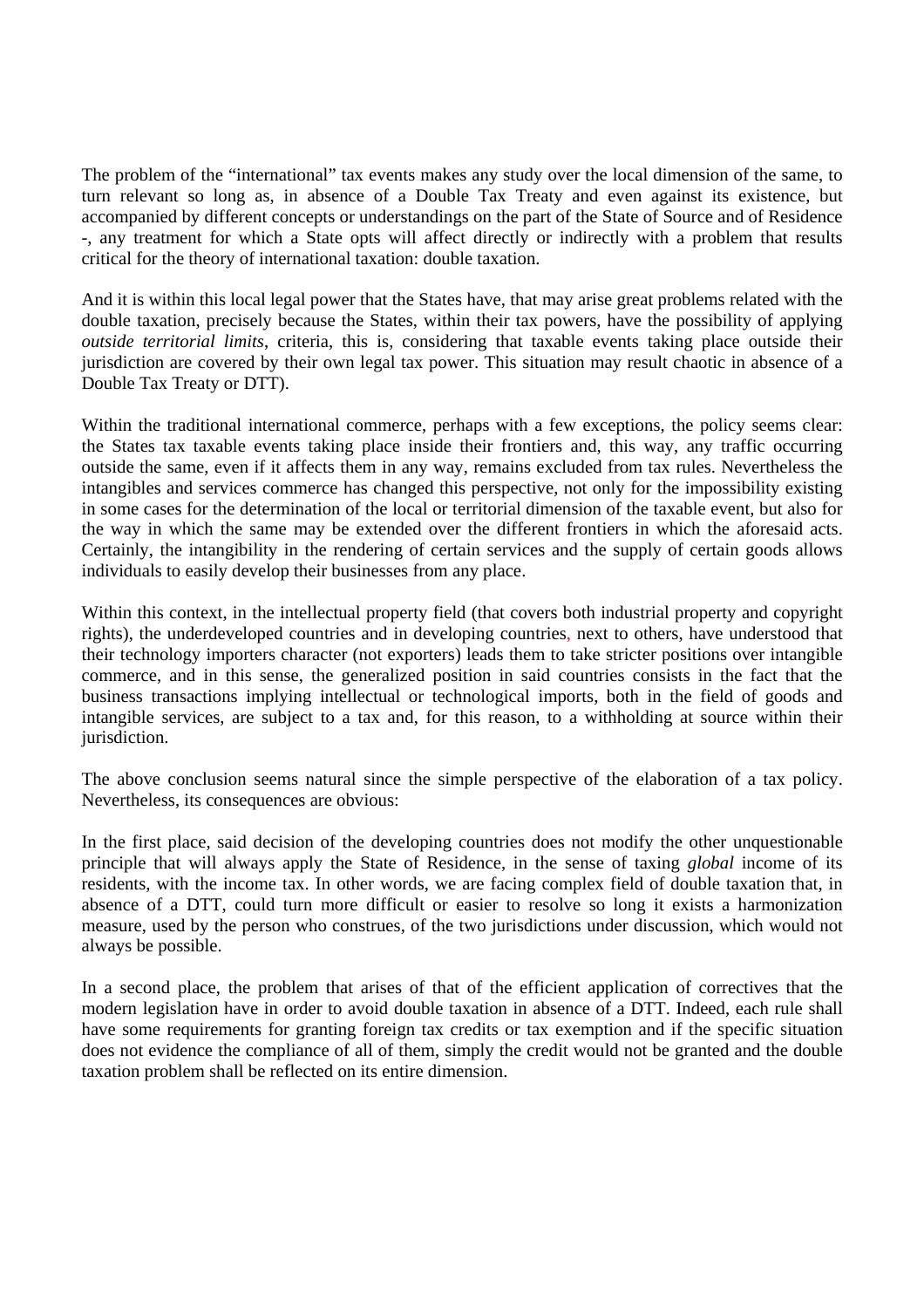In a third place, the implementation of local correctives in order to avoid double taxation also has some limits that have to be evaluated in each particular case, but in order to propose the most common situation, it is known that the foreign tax credit, as a general rule, is restricted to the amount of the applicable tax that would have to be paid by the resident on its own jurisdiction. This is reflected in the double taxation problem that, in an added way, it may be considered as important if the tax paid in the State of source has a high rate applicable to a base not purified or only partially purifiable.

And, in a fourth place, is the damaged party (the taxpayer) in a contract evidences that the particular situation will generate economic problems, we have to analyze another important field for the taxation theory that is the neutrality field. It is well known that one of the *desirable* tax principles lies precisely in the fact that the rules not having influence in the decisions from individuals at the time of making a particular business transaction. So, in the case of royalties according to what some important practitioners deem, it occurs that in our countries the foreigners not in a few cases tend to transfer *their*  tax problems to the local contractor, this is, to demand local contractors to be liable of the corresponding withholding at source, without affecting the net income after taxes received by them.

Then this practice demonstrates that our countries have decided to impose high tax rates to the technology import, but the effects of said imposition are being suffered by the proper local residents that, in theory should not be affected with the tax. And the worst when said locals assume such tax burden the analyzed countries without exception, consider such payments as non deductible from the local contractor's income tax, as it is considered an expense not having a relation with the activity generating income, as it is reflected in the payment of the tax from a third party. Obviously, in order to avoid the above mentioned, what has been prevailing is the application of forms such as the *gross up* or increase in the contract's Price in order to offer the foreigner the net income after taxes that demands in each case demands, but with no doubt this practice is not desirable from the perspective of the mentioned tax neutrality.

In any case, the internal tax rule of a country should make sure that each situation is resolved in the most technical possible way. This premise, that by itself is very obvious, acquires relevance in connection with intangibles as in the practice the business transactions lying over the same are not easy to characterize, with which the rules set forth by the legislation for some cases may result being extended to others or, simply, the same legislation may result covering, under the same rules, situation that deserving a different treatment. In order to comply with the internal provisions or of a DTA and apply the same to a particular business transaction, results essential to understand what is the *purpose* of the business that is intended to be qualified, as an improper qualification of the business transaction for tax purposes may cause secondary problems as the improper application of the tax or the improper application of the base or tax rate.

However, by virtue of the qualifying autonomy of the tax legislation, it would always be absolutely possible that the own tax law proceeds to qualify a business transaction separately from the rates set forth in the common legislation. But, apart from that, the constructor shall always have to proceed to qualify each business transaction so, that based on that, it is determined the applicable tax treatment. This way the qualification has an influence in (i) the qualification of the source of income; ii) the tax base); iii) the tax rate and iv) in any other legislation being relevant for said qualification. In spite of the above, any qualification made, whether by the law maker or by the constructor, shall have serious effects over the consequences that a particular business transaction may have from the tax perspective.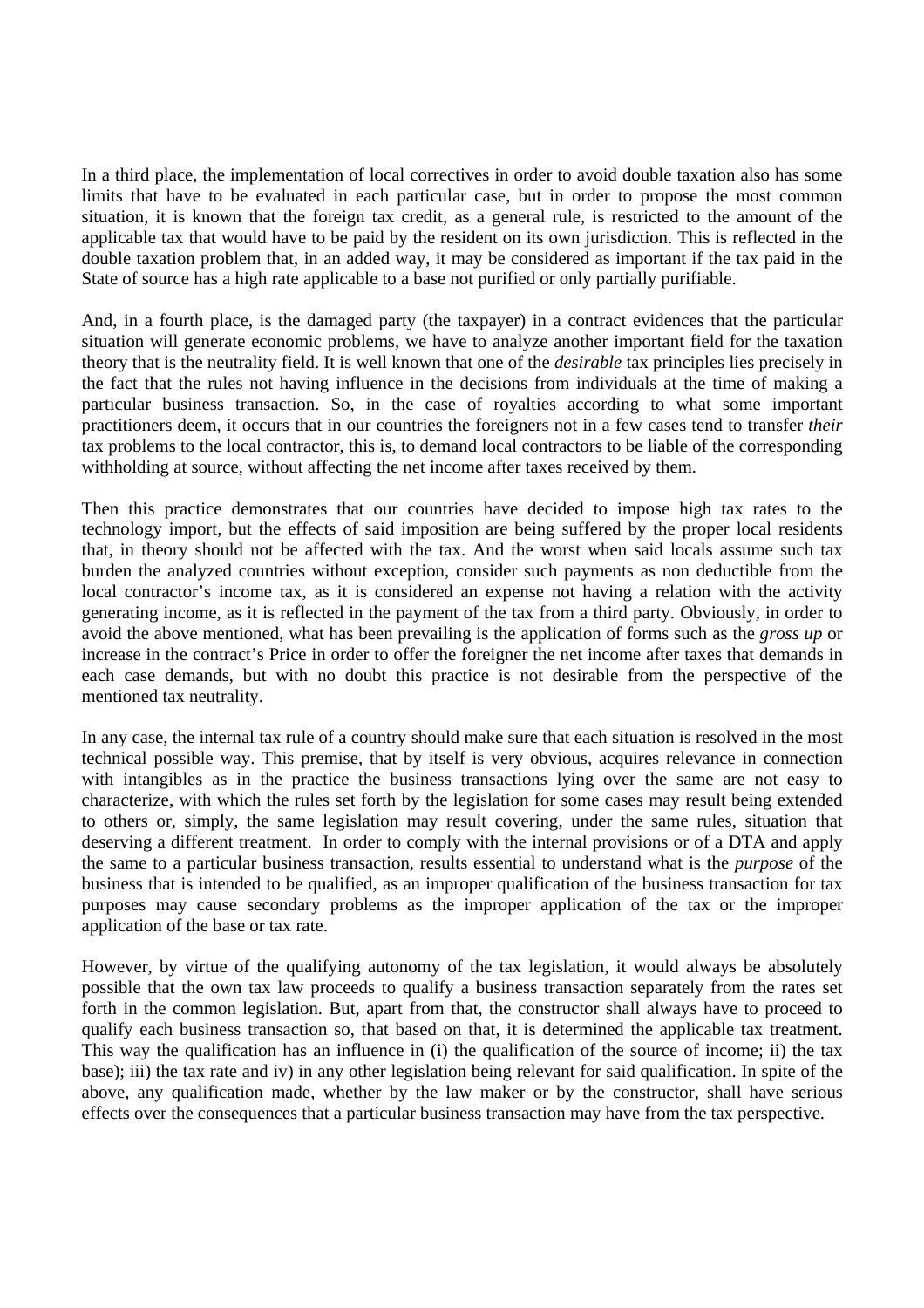Once reviewed the studied legislations, we encountered that in general terms and except for some exceptions, the same use the common legislation in order to determine which is the correct nature of an business transaction and, in a general way, they consider that the incomes coming from the exploitation of intangibles on their territories should be considered as of local source, subject to their tax jurisdiction.

Nevertheless, we encountered that the high tax rates to which we referred in the above paragraph, are being applied to business transactions that should not be subject to tax for the sake of equality that should exist between the commerce of tangible and intangible merchandise. Indeed the tension development-under-development whether reasonable or not, (according to our judgment without much sense) has served to support the tax policy of many countries, in the sense of taxing the technology transferring (whose incomes at the beginning should be considered of foreign source) should be restricted to inspire the tax over incomes attributable to the exploitation of intellectual creation considered by itself, as it constitutes the purpose, that is supposed, that is abundant in developed countries in contrast with our countries. However, our legislations – and our legislations as we would see, others different and more developed that ours in many cases tend to establish taxes over the import of the works *resulting* from these intellectual creations (copyrighted articles), circulating around the world as *merchandises*, with which there are caused secondary problems as it would be, the inequality in the treatment of intangible goods commerce if it is compared with the tangible goods commerce, the most tend (created by the same legislation) to develop smuggling commerce, the restrictions to traffic of goods that in principle should be transacted free and simply in a globalized world, etc.

In the case of software, for example, not in a few countries, it is understood the overseas payment for having access to a copy of a software (even in a final way) in order to satisfy the needs of a company without an intention of commercializing or *exploiting* the good, as a payment subject to taxes in the place of receipt of the software. That is made, on the basis of an unfortunate parity of this situation with the software's *author* situation or the holder of the rights over the same that takes benefit of its exploitation. In other words, there is a tend to confuse the business transactions related with copyright rights with those related with merchandises (copyrighted articles), that as a way a *copies*, are derived from the work covered by such copyright rights, in order to understand that in all cases it is referred to business transactions lying over a *software* and, as such, should receive similar treatments. But in addition, it would be convenient to inquire as to whether is that (the license or sale of the copy or of the *merchandise*) one of those business transactions of "import of technology" supporting the tax policy of some countries in the sense of taxing these type of business transactions as they do not have the capability of exporting the same products.

In the case of Latinamerica, all the studied legislations (except for Peru), tend to include all the payments derived from software licenses under a same categorizations and, on the basis of said categorization, they understand that all business transactions adopting such denomination (software license) remain subject to taxes within their jurisdictions, without proceeding to determine whether the license falls over copyright rights strictly speaking or over a use of a copy or merchandise derived from the copyright (copyrighted articles). This problem of the software industry allows its treatment to be classified as *critical* in the countries of Latin America, as business transactions that could be equalized to those normally made in commerce (the acquisition or a standardized software license is comparable to the acquisition of a musical copy for personal use, to the acquisition of a book, to the acquisition of a medicinal product covered by patents, etc., with the difference that in all the aforementioned situations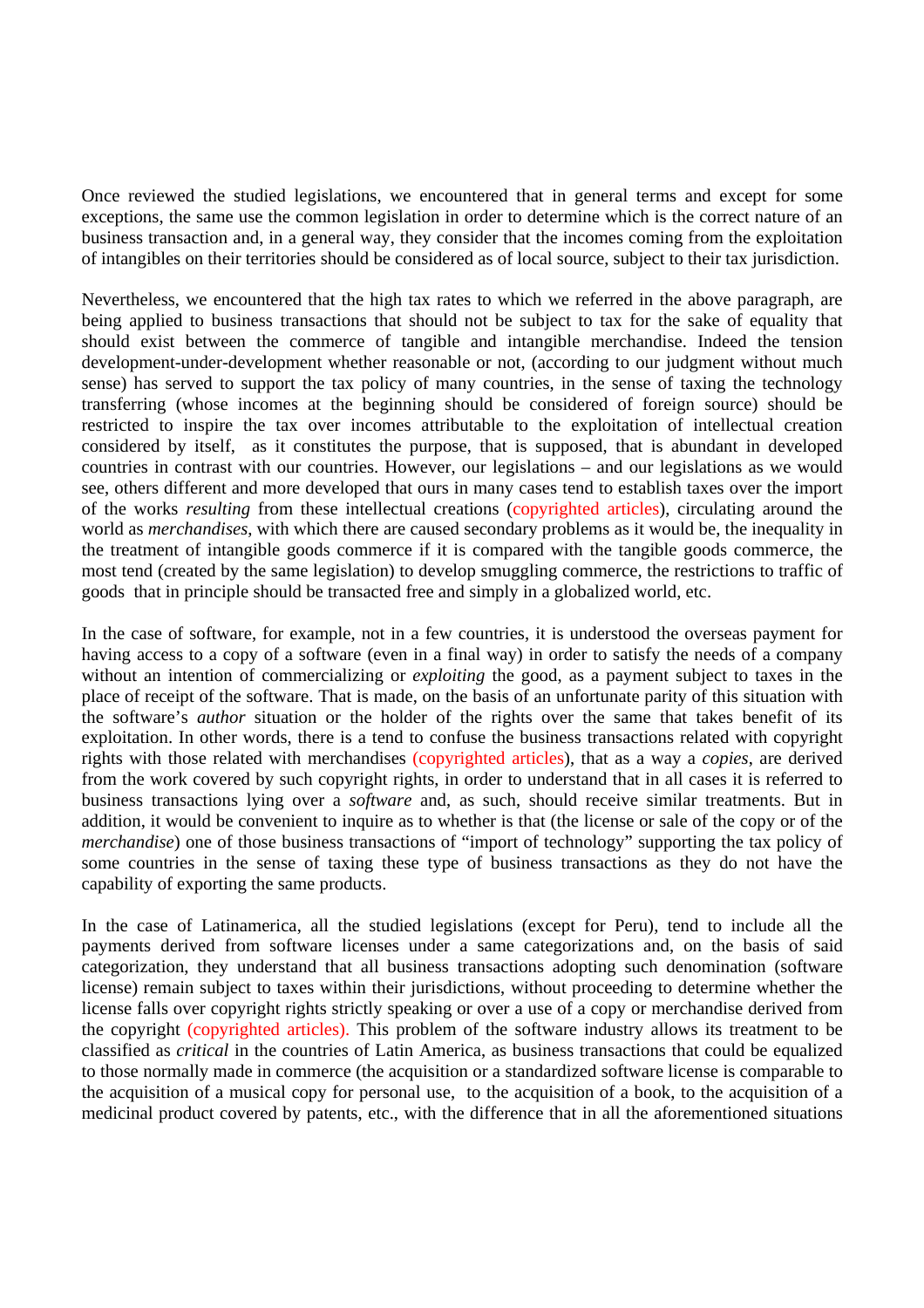the generalized understanding- at least conceptually, is that there should not exist taxes for transnational payments) as the tax Administrations have also blurred some of these concepts-. The worst of all is that, upon inquiring, we encountered that the confusion in the qualification of business transactions has been extended to other products derived from copyright rights that are settled in commerce as merchandises, as it would be the case of the musical or electronic copies that are downloaded by a use in internet, as some countries have understood that these business transactions are within the spectrum of the business transactions charged with high tax rates as provisions given the use of copyright rights, connected rights or technology imports.

In order to continue with the examples, we also found that there is a lot of confusion in the business transactions involving the **execution of several activities** (mixed agreements)**.** There is an example that is very clear. The franchise contracts, in which usually exists the execution of different activities/obligations and no one of them may be considered as "principal" (within which we encounter supply of goods, supply of know- how, technical services rendering and trademark licensing)), have been considered in some cases, by the authorities, as "intangibles exploitation" contracts in which the withholding at source for non residents should be made at a maximum rate<sup>17</sup>. However, it would not appear this to be a wise solution if it is taken into account that the franchise suggests the execution of other type of obligations different from the intangibles exploitation having taxes equally different and, of course, inferior. For example, in a generalized way we may state that the import of goods comparatively is not subject to income tax in the country of destination and normally the technological services may have reduced withholding rates. It would appear then, that, in these cases, it would be logical making a valuation of each one of the provisions, in order to verify the applicable *individual* withholding rate.

Other cases of *mixed* business transactions, in which it has been possible determining the exact purpose of the business subject to taxation, have also caused discussions despite their apparent clarity. For example, there have been cases in which the tax and customs authorities have considered that the value of the physical mean for purposes of customs taxes should include the value of the intangible production, for example in the cases of production of advertising abroad that is then delivered to the recipient of the service in a physical mean.*<sup>18</sup>*. First what we must say, tentatively, is that when an intangible is conveyed in a physical mean should be differentiated two situations: the first, when the transfer of the physical mean results in the "principal" transaction of the contract and, and the second, when said transfer is just a *mean* to comply with the "principal" provision that, for the suggested case, consists in a service. Here the mixed business transaction, in contrast to the franchise, it would seem to insinuate the application of the tax law regulating the treatment of the main provision- in our case- it is obvious that the advertising spot has a principal character, and for this reason, it has no sense to have it to be subject to some taxes that only fall over tangible goods, such as the customs taxes. In the same way, the services contracts over literary, artistic or scientific works (making of software for example), have caused many confusions.

As to the technological services is concerned (and it's unfortunate mentioning as *technical* on the part of some legislations) we saw how the legislations have "hypertrophied "their conception, in order for

<sup>&</sup>lt;sup>17</sup> In Colombia see Concept of The National Directorate of Taxes and Customs (DIAN) N° 26737, 2002.<br><sup>18</sup> See in Colombia Official Letter dated February 13,1998 and concept 6 dated February, 1999, subsequently annulled by Council of State by means of judgments dated April 28 and July 28, 2000.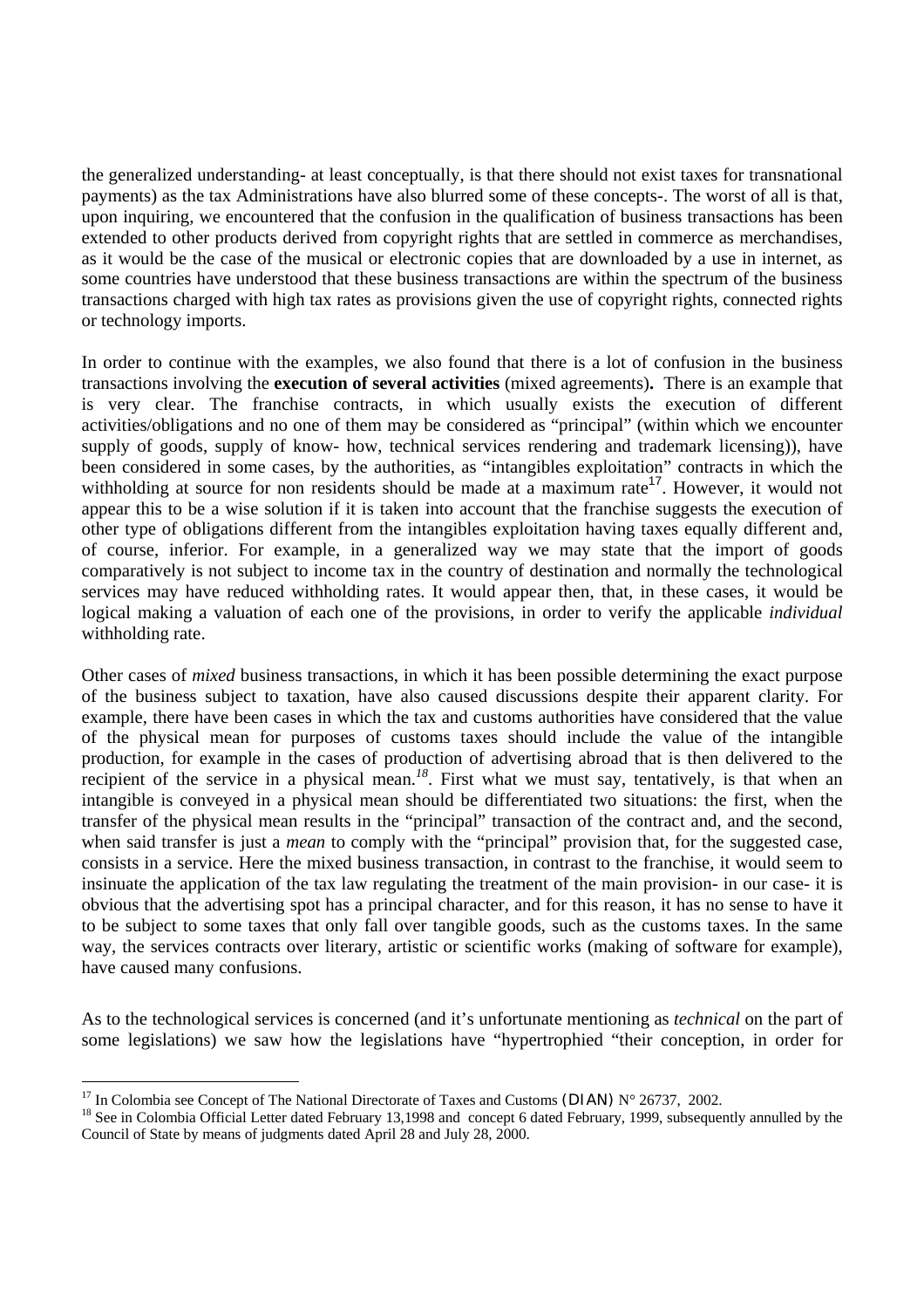taxing foreigners with incomes that should only have been subject to taxing in their jurisdiction, given the fact that our jurisdictions lead them to be subject to taxing with independence of the place of their provision.

In this sense, it is worth always taking into account that the services have a technological nature when special knowledges also technological are necessary for the provision of these services. In order to distinguish them from other services, it would have to be studied what is the purpose of the service in each case. If the obligation acquired by the service provider requires itself the use of a technological knowledge, the service shall have such character. On the contrary, it would be a common service that probably, only shall be subject to a tax in the State of Residence.

The last aforementioned is very important. In other words, the fact of being necessary the use of technology for the service rendering, does not provide the same of a technical nature. Thus, there are very debatable, the concepts and regional regulations that have blamed as technological services the "hosting" services (renting of spaces for web pages), of data storage when the fact of storage does not imply, by itself, the application of an specific technique, of software maintenance and repair, etc.

And, as to the technical assistance services, we could say the right thing. The concept of technical assistance is restricted to the services involving, as such, the technology transfer. Nevertheless, as we saw in some of our countries this concept has also been hypertrophied.

In the meantime, in any case, there may be anticipated the conclusions of this chapter: it is necessary to cause a change in the conceptions existing in connection with the rules in force in our countries- even if they have more than four decades becoming rooted in our legal-tax culture and we should redefine some institutions set forth in the different tax legislations. In connection with intangibles, the entrepreneur, academic and official sectors have a long slog ahead of them.

As follows we refer to the critical points found in each legislation.

### 2.1. Argentina

The Law of Income Tax – (LIG for its acronym in Spanish) lists in a generic way the incomes considered as source of Argentina and, in such measure, understands as such, the incomes coming from the goods located, placed or economically used in Argentina. On the other hand, the royalties produced by things located or rights economically used in Argentina are included in this rule (Art. 9º of regulatory decree) 19.

The application of this rule, results in some situations, an easy task. For example, the registration of a copyright right before the National Office of Copyright pursuant to law 11.723, may suggest the

<sup>&</sup>lt;sup>19</sup> Forcada Carlos, "The Tax Jurisdiction in the electronic transactions." pages. 79/111, Chapter third, "The Software and the international transactions (Direct Taxation), pages. 145/169 Chapter Fifth, The Software and the international transactions (in Direct Taxation), "pages. 213/223, Chapter Seventh, of the book "Taxing of Business Made by Electronic Means", Coordinator Asorey, Ruben, Ed La Ley, Buenos Aires, 2005.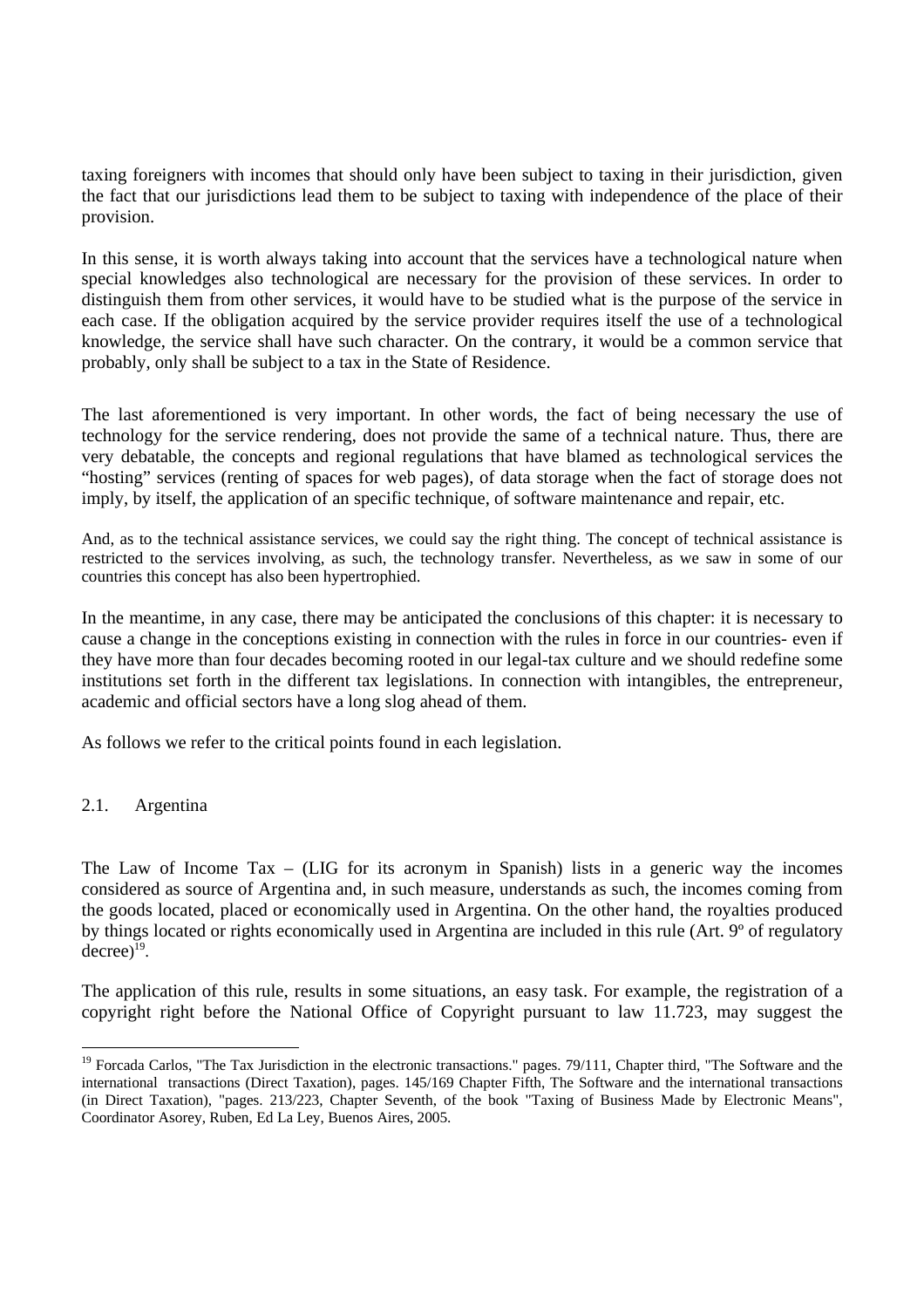situation of a good in Argentina and, in such way, its transfer would be considered as giving rise to incomes of Argentine source. In the same way, if said individual holder of the copyright rights obtains incomes as a consequence of its exploitation, such incomes shall also be considered of Argentine source, under the criteria of their economic use in the country.

Nevertheless, as Carlos Forcada points out, in many cases the qualification of incomes for purposes of defining their producing source is not an easy task in light of the exposed rule, which is evidenced with the criterion that the tax authorities have been held. The author reports that said authorities identify the income producing source as the place where is to be used the incorporeal good after its negotiation. This point results critical, as it makes that, in practice, even the payments for the transfer of intangibles that are not transferred in Argentina, result being subject to tax in said country. In the case of software, for example, we encountered that the criteria of the use in the country as a main reason for deciding as to the source of income, makes all business transactions falling over the same to remain subject to taxes in the country.

The above is still paradoxical if it is taken into account that the generalized criteria in said country, as occurs with most of the tax legislations of the world, is that payments for the import of intangible goods to Argentina and the payments made to not resident individuals for common services rendering, provided abroad are of foreign source and, for this reason are not subject to taxes in said country. Fortunately, this is the criteria that has received, at least, the software "packed" or "stored" imported from abroad $^{20}$ .

Beyond of the above, in Argentina there exist the same problems of qualification existing in other jurisdictions: the classification of some business transactions falling over software as business transactions related to copyright rights or know-how transfer (a very important difference for tax purposes, according to that mentioned), the qualification of business transactions implying the access to databases through a software, the data processing abroad, the adjustment of a software abroad, the business transactions implying the execution of several provisions having a different tax treatment, etc.

# 2.2. Brazil

As we already warned, Brazil adopts the principle of "the income source of payment" rather than the source of "State of Income", which makes the obligation of practicing withholdings at source to all incomes paid, credited, proved, delivered, used or sent by Brazilian residents to non residents, the general principle, except for the incomes derived from the sale of goods to Brazilian customers, in the terms exposed.

The same legislation, at the time of regulating rates, takes into account the incomes qualification, which is useful to determine the withholding at source rate applicable to each payment. In this sense, the classification of the State of Income in Brazil is the following, as we already warned:

• Incomes derived from work with or without employment relationship, as well as the services rendering: 25% (art. 685, II (a), Decree 3000, 1999)

 $\overline{a}$  $20$  Ibid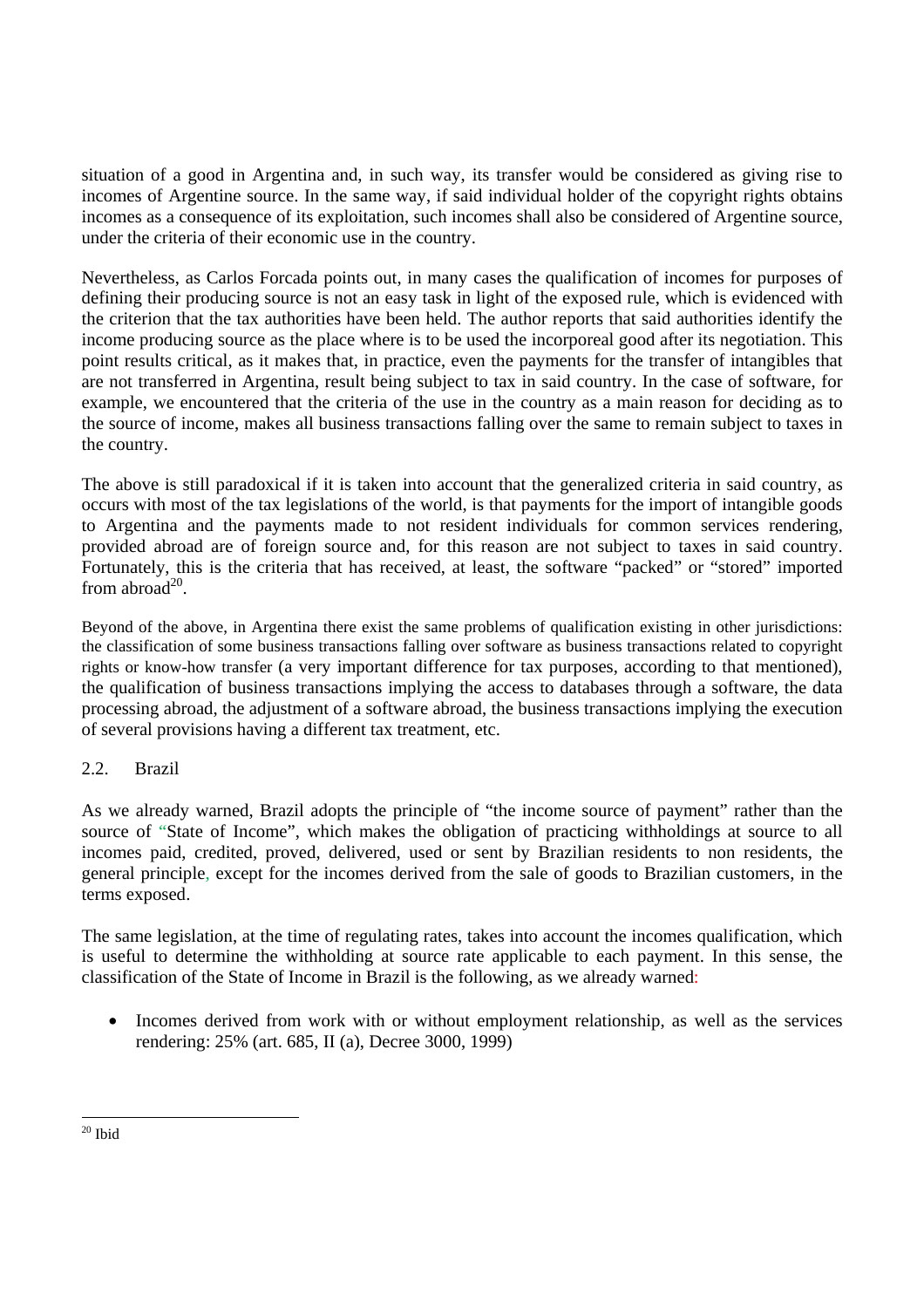- Incomes sent to producers, distributors or intermediaries, by source of incomes derived from de exploitation of audiovisual Works in Brazil, including the payments for the acquisition or import of foreign films for a fixed price: 25% (art. 706, Decree 3000, 1999)
- Incomes derived from technical services and technical assistance not implying technology transfer, rendered to Brazilian customers by individuals or companies residing or domiciled abroad, with independence of the payment conditions, the place of the service rendering and the date of hiring: 25% (art. 708, Decree 3000, 1999)
- Acquisition of any right. This covers the transmission, via radio, television or any other mean of any film or event, even of sports competition in which Brazilian individuals participate: 15% (art. 709, Decree 3000, 1999)
- Royalties of any class: 15% (art. 710, Decree 3000, 1999)
- Residual Rate: 15% (art. 685,I, Decree 3000, 1999)
- Any income paid by residents to non residents, derived from licenses of use or acquisition of technological knowledges, as well as the contracts supposing technology transfer included those related to patents, trademarks and provision of technical services and technical assistance (art. 685-2, Decree 3000, 1999)<sup>21</sup>. The same rate applies for the contracts of administrative assistance and similar. $22:15%$

All the above withholdings should be made over gross payments and, and in the cases foreseen in law, already studied in the corresponding chapter, it should be added the tax burden derived from Contribuição de Intervenção no Domínio Economico (CIDE)<sup>23</sup>, which has a rate of the 10 %.

In order to understand the application of the above principles, we should begin from the fact that in Brazil has been clear the fact the commerce of tangible goods implying the import towards the country, on the part of non- resident subjects, is not subject to tax, except in the special cases foreseen in law. The consideration taken into account is that said incomes should be attributed to productive activities made outside the Brazilian territory.

However, although the same principle should be applied to intangibles taxation in general, as long as intangible goods are imported to Brazilian territory under the same conditions of the tangible goods, the truth is that the aforesaid has not been clear.<sup>24</sup>. To proceed to distinguish the cases in which the payment has as source the transfer of a good or the rendering of a taxable service has been a task full of dilemmas that for this reason, has caused multiple controversies. Mainly, in connection with the e-commerce over intangibles, the payments may result to be qualified as payments for rights, royalties, know-how transfer, etc., depending of the interpreter, with which, in the practice, in Brazil neither exist principles that equate the commerce of tangible goods with that of intangibles, at the time in which the incomes qualification has been a litigious point without a satisfactory solution on the part of the law- maker.

Unfortunely, the Brazilian law does not have a conceptual clear definition of each one of the items described above. <sup>25</sup>. Perhaps the only exception is given by the definition of royalties that, for purposes

 $21$  Decree 3000, 1999 is the Income Tax Regulation

 $22$  Art. 2 of Law 10.168/01

 $^{23}$  Law  $\mathrm{N}^{\mathrm{o}}$  10.168/01.

<sup>&</sup>lt;sup>24</sup> IFA 2001, Ob. Cit.

<sup>&</sup>lt;sup>25</sup> DELAPIEVE Rossi, et.al. Reporte Nacional de Brasil presentado en el Congreso de la IFA, 2001. P.291 y ss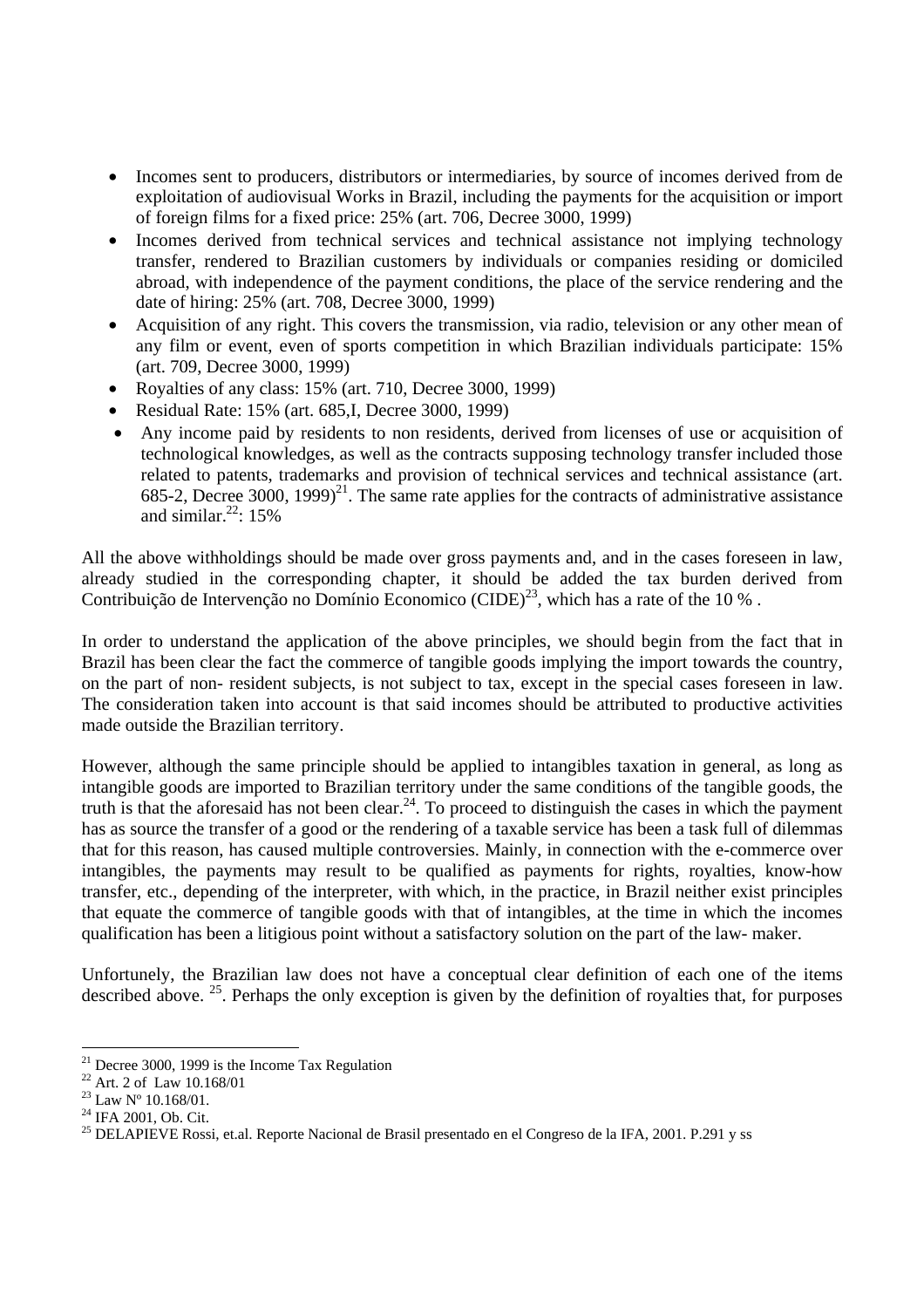of the income tax, are understood by Law 4.506 1964, as the payments derived, among others, from the "exploitation of the copyright rights".

From the above it is derived, for example, the fact that the tax treatment for the software acquisition has been open to multiple interpretations. Some authorities understood, for example, that both the acquisition of computer software for the distribution and commercialization in Brazil or even for personal use was subject to withholding at source according to article 685, I of the regulation. However, some regional authorities, in special cases, had doubts as to the withholding rate, and even others deemed that some of these payments were not subject to tax. Some of them also deemed that the acquisition of a copy for personal use of the acquirer should have been treated as a general service, subject to a tax of the 25% and others that the payments for software should not be subject to tax when they are referred to: i) the acquisition of copies of software destined to the Brazilian market; ii) the acquisition of software of massive production and standardized, without existing transfer of copyright rights and iii) the acquisition of software for sale.<sup>26</sup>.

In practice, the discussions generated by the same law have been decided by way of case-law. For example, the Federal Supreme Court of Brazil took a very important step, in connection with the qualification of business transactions over software, upon constructing that it is only considered as service the transfer of a good, the packed or stored software sales, commonly commercialized in the market.<sup>27</sup>, although this judgment is not issued a decision as to the transactions made by digital means. The Administration, on its part, has understood that the values sent abroad due to the acquisition of the software commercialization rights in the modality of multiple copies (commercial software) are not subject to income tax. $^{28}$ .

To put it briefly, the qualification of some business transactions as a sale, royalty or service, is far of being clear in the Brazilian legislation. Principles that are applicable, in a general and transparent way to the intangible goods taxation are no longer when it is referred to intangibles, which is not technical nor desirable under any point of view.

On the other hand, by means of a normative declarative writ  $N^{\circ}$  1 dated January 5, 2000, the Administration set forth that the technical services and of technical assistance in which there is no technology transfer, are subject to tax according to article 685, subsection 2, section a), this is, at the general rate of 25%. For said services, the mentioned regulation understands as those that are not subject to registration before the Brazilian Institute of Intellectual Property (INPI for its Spanish Acronym). This position with no doubt worsens the great confusion existing in Brazil over the qualification of some incomes falling over intangible business transactions.

<sup>&</sup>lt;sup>26</sup> DELAPIEVE Rossi, et.al. Reporte Nacional de Brasil presentado en el Congreso de la IFA, 2001. P.291 y ss

RE 285870 AgR / SP - SÃO PAULO .../jurisprudencia/ RE-AgR285870 / AG.REG.NO RECURSO EXTRAORDINÁRIO. Julgamento: 17/06/2008 Órgão Julgador: Segunda Turma. Publicação DJe-142 DIVULG 31- 07-2008 PUBLIC 01-08-2008 EMENT VOL-02326-06 PP-01078.

<sup>28</sup> solução de divergência Nº 27 de 30 de Maio de 2008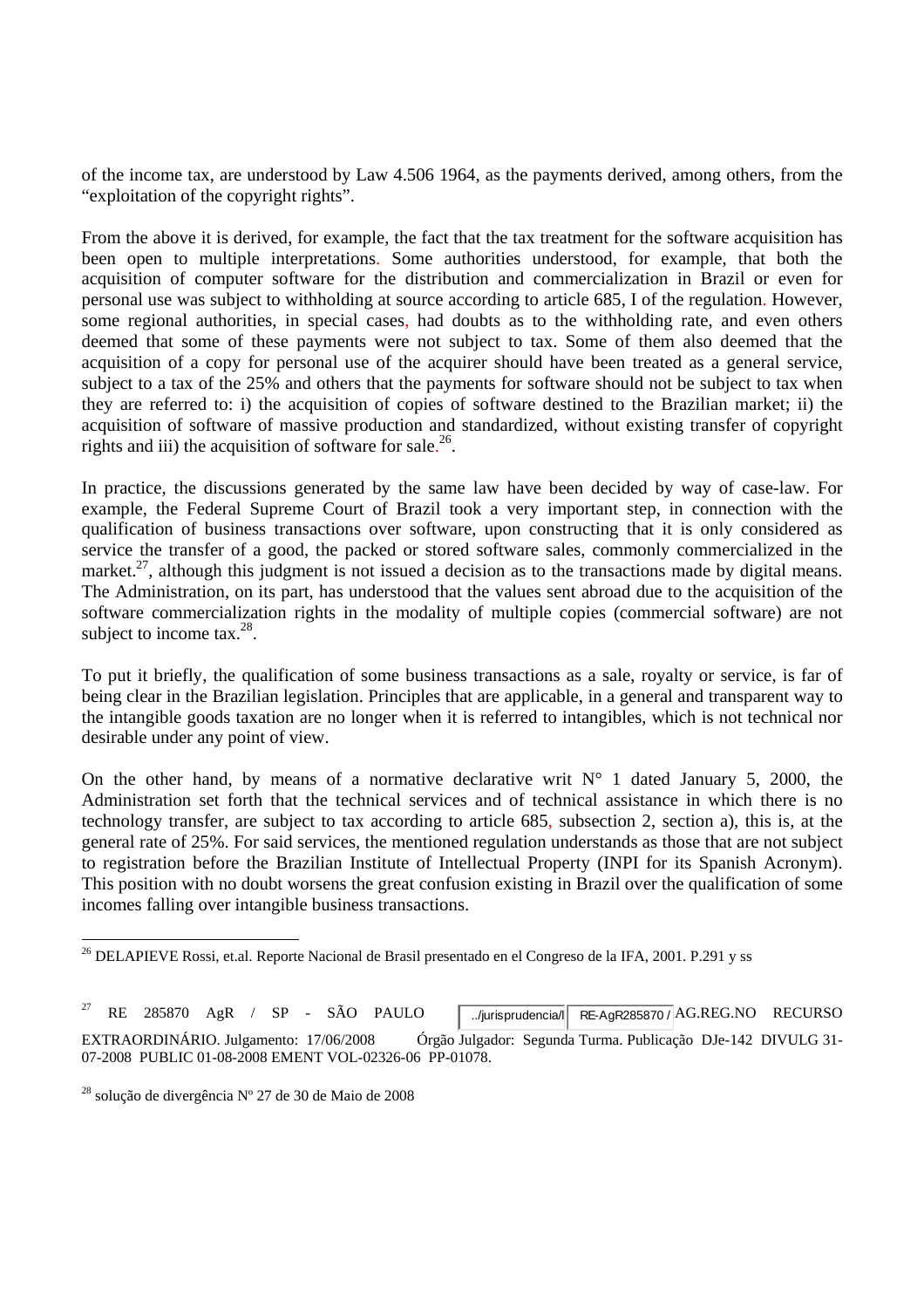# 2.3. Peru<sup>29</sup>

According to article 6 of the Income Tax Law, the taxpayers not domiciled in Peru, their branches, agencies or permanent establishments, are subject to tax only over their incomes of Peruvian Source. In general terms, all incomes whose taxable facts are verified in Peru are considered as Peruvian source<sup>30</sup>. In this regard, articles 9 and 10 of the de Income Tax Law (LIR for its Acronym in Spanish) set forth the different criterion that have to be taken into account for the incomes determination as of Peruvian source.

From said provisions, the one that refers to the incomes under study, is article 9b, according to which are considered as of Peruvian source "those produced by goods or rights, when the same are physically located or economically used in the country. With regard to the royalties to which article 27, refers to, the income is of Peruvian source when the goods or rights for which the royalties are paid, are economically used in the country or when the royalties are paid by an individual domiciled in the country.

The first part of the provision has caused quite a lot controversies, indeed, it is discussed whether the criteria of economic use covers both the intangible and intangible goods and, in case of being only referred to the latter, in what measure. For example, the Administration at a time considered as income of local source the submarine wire on the part of companies rendering telecommunication services, despite the fact only a part of the same was located in Peruvian territory.<sup>31</sup>. This position was defined, in an opposite sense, my means of the Tax Court Case-Law<sup>32</sup>, with which presently, the majority position, and points to the fact that this criterion of economic use only refers to intangible goods.

As the definition of royalties, article 27 of the LIR qualifies them "any consideration in cash or in species kind originated by the use or the privilege of using patents, trademarks, designs or models, plans, procedures, or secret formulas and copyright rights of literary, artistic or scientific works, as well as any consideration for the assignment in use of the programs of instructions for computers (software) and for the information related to the industrial, commercial or scientific experience". However, the law understands for information related to the industrial, commercial or scientific experience "any transmission of knowledge, secret or not, of technical, economic, financial or of other kind referred to commercial or industrial activities, disregarding the relation that the transmitted knowledge's have with generation of incomes by those who receive the same and the use of them made by the former.<sup>33</sup>"

This definition could result dangerous-besides of anti-technical- for the business transactions falling over software, as its wording would determine the obligation of practicing withholding at source of the

<sup>&</sup>lt;sup>29</sup> For the preparation of this chapter it was very useful the assistance of Professor Alex Córdoba

<sup>&</sup>lt;sup>30</sup> CÓRDOVA Arce, Alex. Rentas Producidas por Bienes o Derechos y Regalías por Uso de Software. Jornadas Nacionales de Derecho Tributario, Instituto Peruano de Derecho Tributario, Perú, 2008.

 $31$  Ibid

<sup>32</sup> Ibid. Cite RTF 01204-2-2008 dated January 30, 2008

<sup>&</sup>lt;sup>33</sup> Article 16 of the Regulation sets forth that "knowledge transfers to which the second paragraph of Article 27 of the law refers to are those related the specialized knowledges that translated in instructions, formulas, plans, models, designs, drawings and other similar elements , allow the use in economic activities, of accumulated experiences of industrial, commercial, technical or scientific ".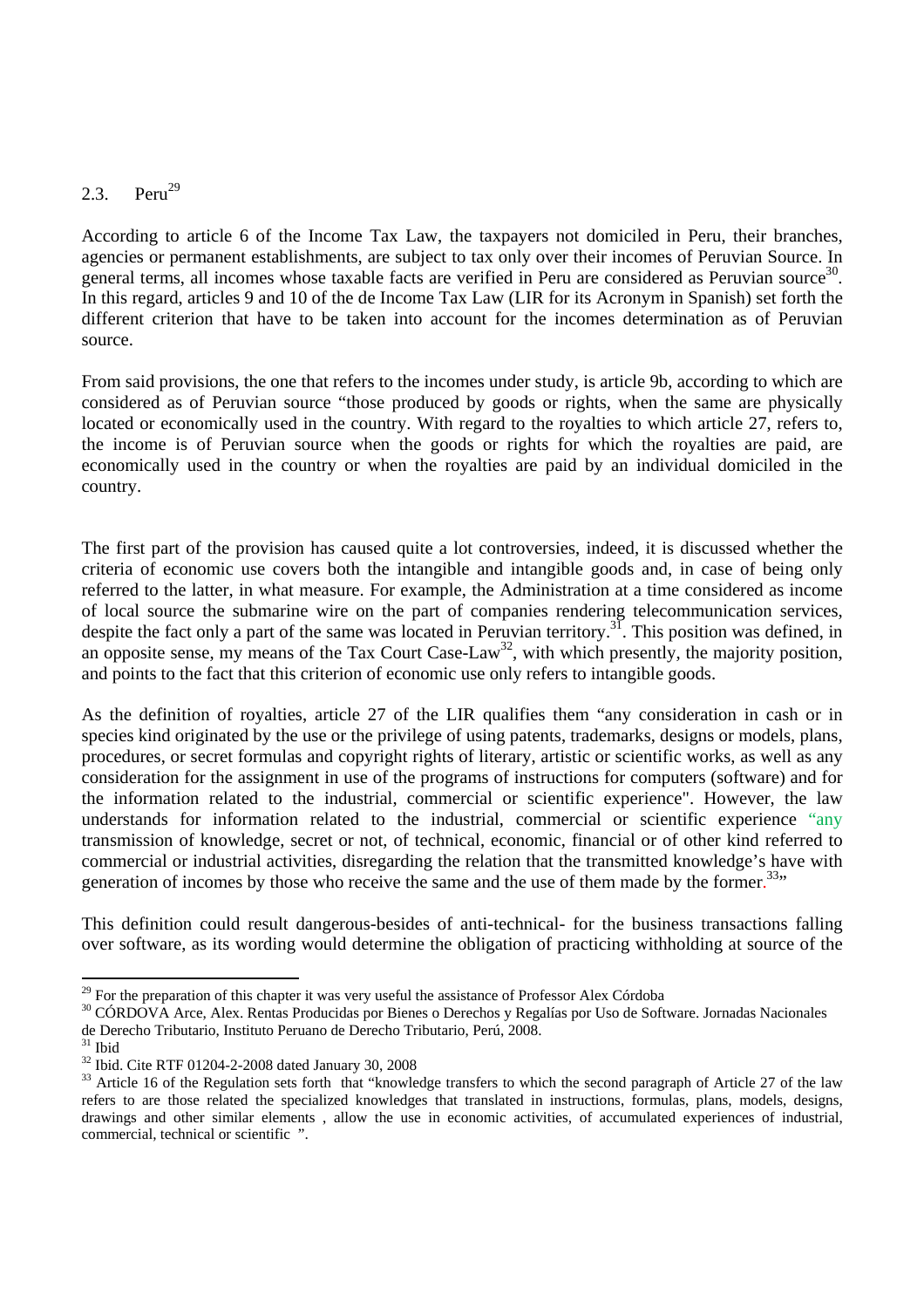30% over payments made for the use of *copies* of computer software for use strictly personal or entrepreneurial, which it would appear that does not classify within the royalties definition context. Nevertheless, by means of article 16 of the Supreme Decree134-2004-EF was construed said article 27, in the sense that for the software case, the so called "assignment in use" covers both the *licenses of use* falling over *proprietary rights* over the software and the partial assignment of the same rights, made for the software exploitation on the part of the assignee. And, in addition, the rule specified that it is not considered as payment for royalties "*when the consideration corresponds to the final, unlimited and exclusive assignment of the proprietary rights over the software or pays the acquisition of one copy of the software for the acquirers personal use",* in which case the business transaction is qualified as a real transfer. On the other hand, SUNAT has deemed that within this last provision that refers to the "acquisition" of software copies, it should be understood that licenses of personal use are covered.<sup>34</sup>.

Obviously, the above provision contributes to a better understanding of the business transactions over software, and at the same time is getting closer to the modern tends and international taxation standards. However, it has a wording that may be criticized, as it is not technical talking about "licenses of *use* over the author's *proprietary rights*" and perhaps it would have been better referring to the licenses of exploitation over said rights. $35$ .

Notwithstanding the above, SUNAT has considered that payments made to individuals abroad for the acquisition of one or more copies of standardized computer software, should be qualified as royalties, in order for them to be commercialized as merchandise within Peru.<sup>36</sup>

On the other hand, the LIR qualifies as Peruvian State of Income *"those obtained for digital services rendered through internet or of any adjustment or application of protocols, platforms, or of technology used by internet or any other network through which are rendered equivalent services, when the service is utilized economically, used or extinguished in the country"* (section i, article 9)*.* This leads the digital services to be taxed in Peru, with independence of the place of their rendering. The regulation qualifies the digital services as those that are for the user´s disposal through internet.

The regulation qualifies digital services as those which are available for the user through internet or of any adaptation or protocols application, platforms or of the technology used by internet or any other network through which are rendered equivalent services by means of online access and characterized for being essentially automatic and not being feasible in absence of technology of information. For purposes of the regulation, references to web pages, internet providers, internet operators or internet cover both internet and any other network, public or private.

The same regulation states that, are considered as digital services among others, the services of software maintenance that may cover software updates of the acquired computer software and technical assistance in network, technical support services to the customer in network, provision online of technical documentation for problem solving or automatic connection with technical personnel through electronic-mail. Storage of information services, hosting, services of application, web pages storage, electronic access to consulting, advertising, auction online, distribution of information, access to interactive web pages, interactive training, portals online for purchase and sale. All these services are

.

 <sup>34</sup> National Legal Intendency of SUNAT, Report 311-2005-2005-SUNAT/B0000 dated December 22, 2005.

<sup>35</sup> Ibid

<sup>36</sup> Informa 311-2005-SUNAT/2B0000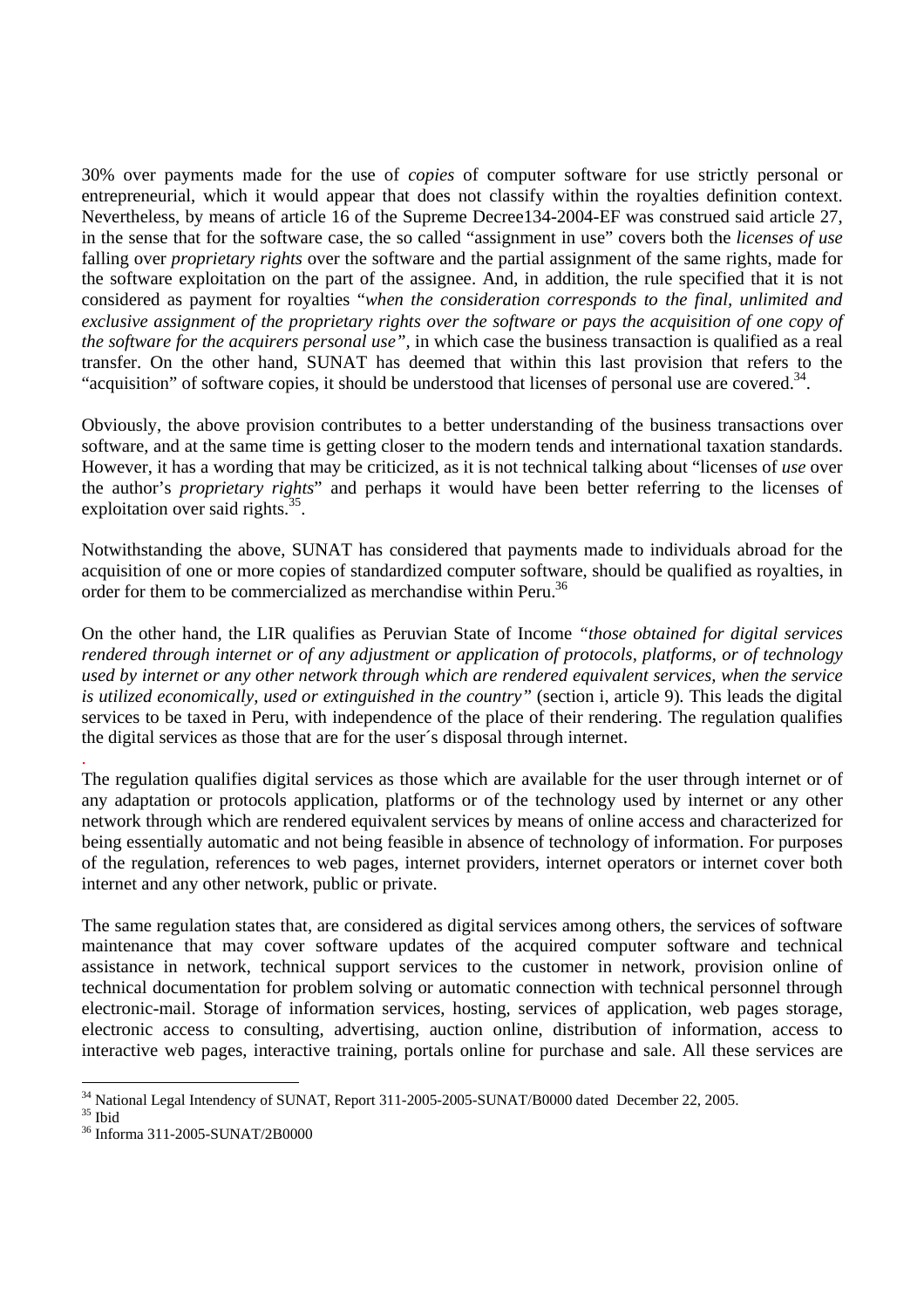taxed in Peru, so long their "economic use" occurs in the country, for which purpose the regulation provides the guidelines for the interpretation of this undetermined concept.

In the same way, section j) of the same rule taxes the technical assistance services, when the same are economically used in the country. Within the technical assistance services are the engineering, investigation and projects development, financial counseling and consultancy services.

Finally, the regulation has an important provision, in agreement to all international studies in connection with electronic commerce and, in general, intangibles taxation, in the sense that in case that "they jointly concur with the provision of the digital service or with the technical assistance or with any other business transaction, other provisions of different nature, the amounts related to each one of them should be distinguished in order to give the treatment corresponding to each individualized business transaction. However, if due to the nature of the business transaction is not possible to make this discrimination, it shall be granted the treatment that corresponds to the main and predominant part of the transaction.

### 2.4. Venezuela

According to article 6 of the Income Tax Law, "an enrichment is derived from economic activities made in Venezuela, when any of the causes generating the same occurs within the national territory, whether these causes refer to the soil or subsoil exploitation, the formation, transfer, change or assignment of the use or enjoy of the movable or immovable, corporeal or incorporeal or to services rendered by people domiciled, residing or passing-by in Venezuela and those obtained for technical assistance or technological services used in the country".

And, by way of information, the rule sets forth that are understood as incomes of Venezuelan source, among others:

- Royalties, the rights for the use of trademarks and other similar provisions derived from the exploitation in Venezuela of industrial or intellectual property.
- Enrichments derived from the production and distribution of films and similar for movies and television.

Upon reading the provision, may be noted that with the occurrence in the country of one of the *causes*  of enrichment, is sufficient in order for it to be considered as income of Venezuelan source. However, in the case of royalties and other similar payments, as well as the technological services or technical assistance used in Venezuela, the incomes are understood as of Venezuelan source independently of the place of the occurrence of the *cause* originating them.

In order to understand the content of this provision, article 42 of the Income Tax Law defines the technical assistance in terms that overflow the natural and obvious sense of the term, upon understanding that for income is understood "*the provision of instructions, briefs, recordings, films and other similar instruments of technical character, destined to the elaboration of a work or product for the sale or provision of an specific service for the same purposes of sale".* The Law also sets forth that the provision of technical assistance may cover the technical knowledge transfer, the engineering,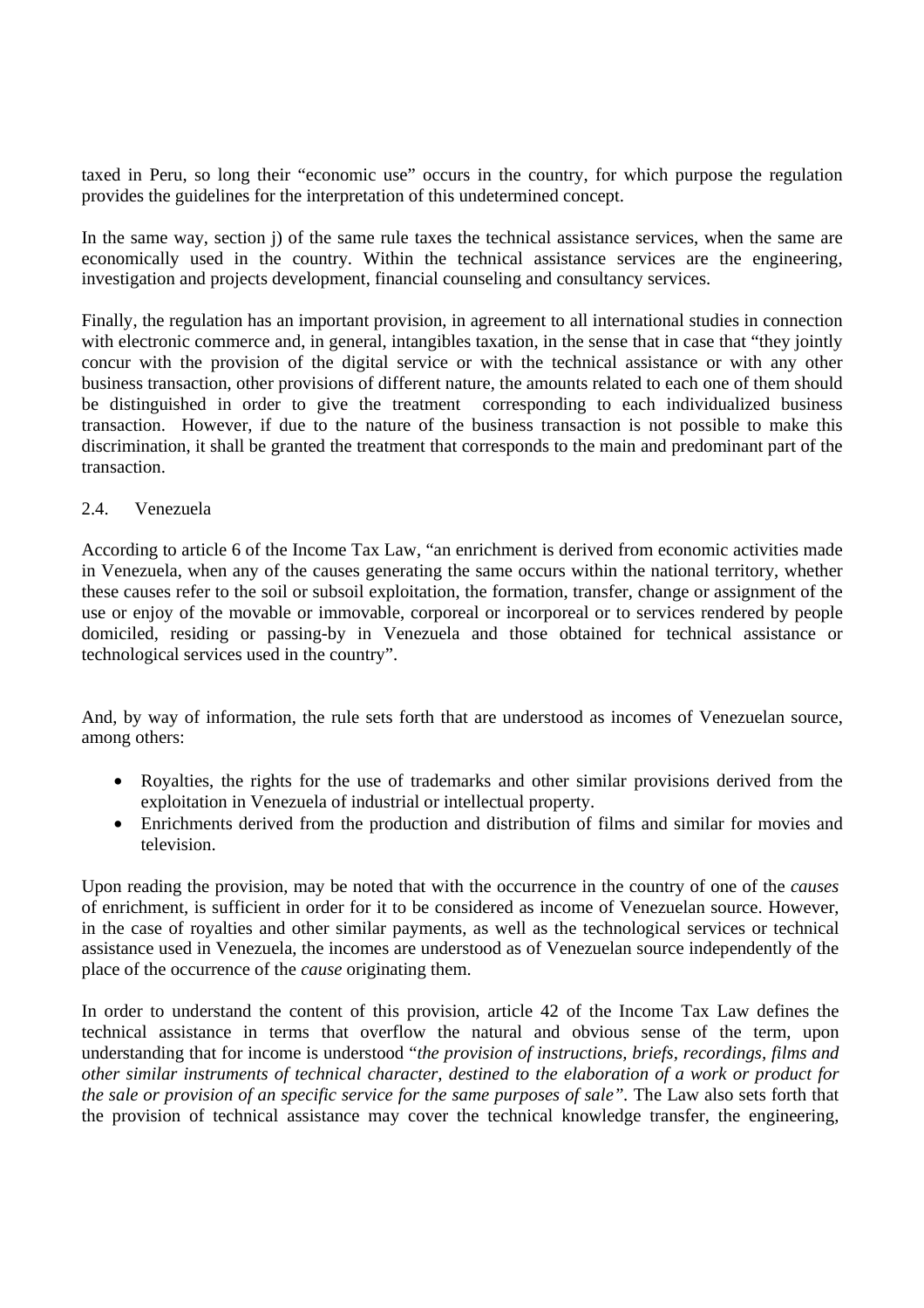investigation and projects development services of financial counseling and consultancy services, services, and the supply of procedures or formulas of data production, technical information and specification, diagrams, plans and technical instructive, and the supply of elements of basic engineering and of detail $37<sup>37</sup>$ 

On the other hand, article 43 of the law defines as technological services "the concession for their use and exploitation, of letters patent, models, drawings and industrial designs, improvements, formulations, instructions, and all those technical elements subject to patenting".

Professor Jesús Sol deems: "The technological services consist in assigning the right to use and exploit, from the economic standpoint, all those technical elements subject to patenting; consequently, they must be considered as technological services when the concession is granted for the use and exploitation in Venezuela of letters patent, improvements, and all those elements subject to patenting, which is different from what is known in the international sphere as *"Know-how38.* 

As can be noticed, the payments to non residents pursuant to the Venezuelan legislation, are too widely defined which has caused multiple debates.

### 2.5 Colombia

Colombia sets forth, in articles 24 and 25 of the Tax Code, the following rules of source of income according to its characterization, as follows:

Payments for the *exploitation* of intangibles within the country constitute income from national source (first subsection of article 24, in accordance with numeral 7 of the same provision).

As to the *services* rendering within the country originate income of national source, as long as they are provided in Colombia (first subsection of article 24, in accordance with numeral 5 of the same provision).

From the previous rule are excluded the *technical services* and the *technical assistance,* which are taxed in Colombia independently of the fact that they are performed in the country or from abroad. However, services of repair and maintenance of equipment rendered abroad, as well as services of staff training abroad in favor of public sector entities only are taxed in Colombia if they are rendered in Colombia.

The *transfer* of intangibles is taxed in Colombia if they are in the country at the time of their transfer. On the contrary, Colombia cannot benefit from income derived of the same.

Engineering services: The execution and supervision of the assembly, installation and start up of the machines, equipments and productive plants, the calibration, inspection, repair and maintenance of the machines and equipments, and the making of tests and trials, including quality control.

<sup>2.-</sup>Investigation and projects development: The elaboration and execution of pilot programs, the investigation and laboratory tests; the exploitation services and the planning or technical programming of productive units;

<sup>3.-</sup>Counseling and Consulting: The processing of external purchases, the representation, the counseling and the instructions provided by technicians for the administration and management of companies in any of the activities or business transactions.

<sup>38</sup> SOL Gil, Jesús. Enriquecimientos Sujetos al Régimen de Rentas Presuntas. Caracas, 2003.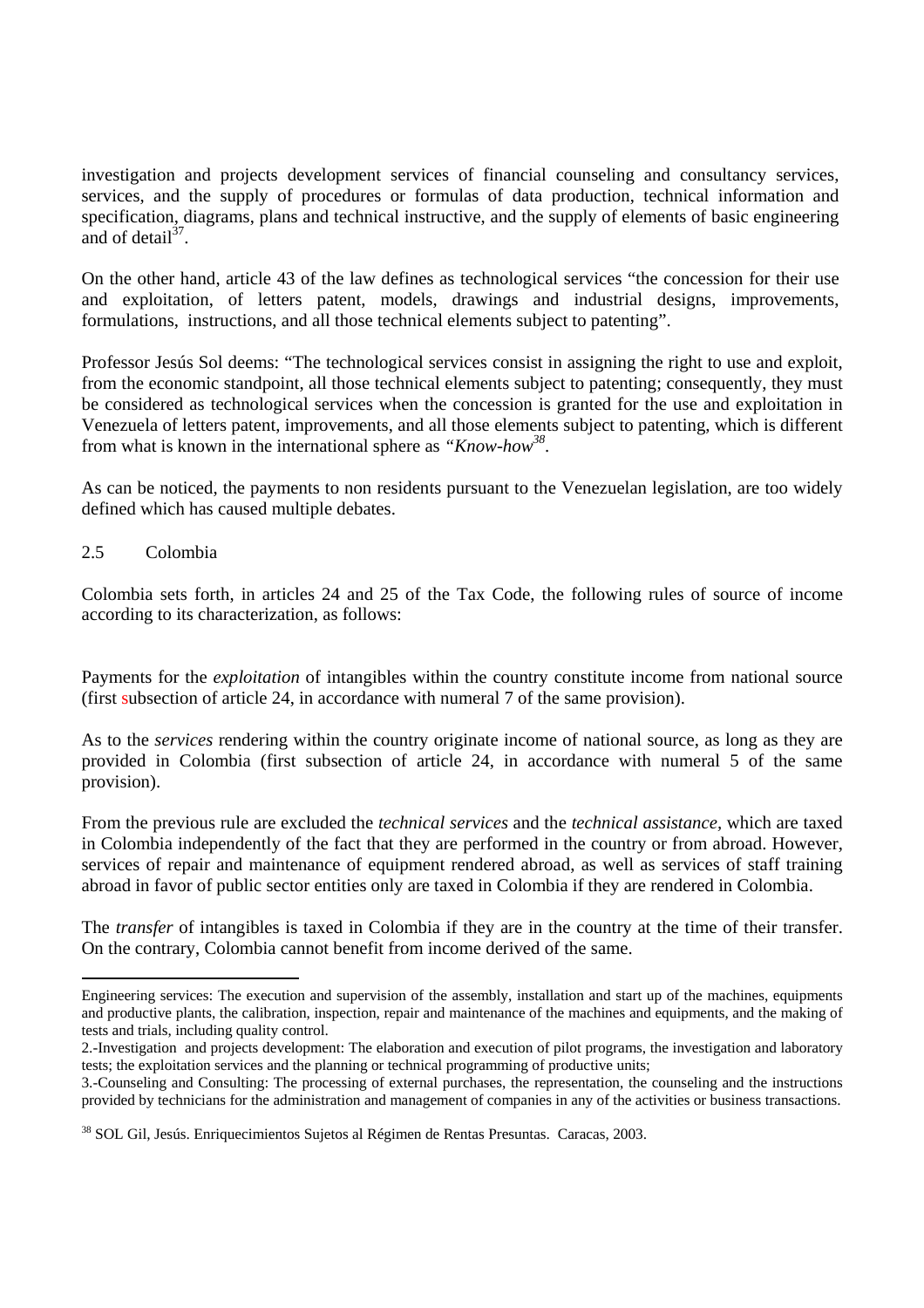As to the intangibles, *exploitation,* the position of the National Directorate of Taxes and Customs- (DIAN for its Acronym in Spanish) has been that most of the business transactions related to an intangible imply its *exploitation*. Based on this premise the entity has concluded that payments abroad coming from those business transactions are subject to withholding at source at the rate of 33%, 26.4% or 19.08% pursuant to the gross amount of the payment, according to each case<sup>39</sup>.

In order to justify its position, the entity has sustained that over intangibles "only" <sup>40</sup> two types of business transactions may fall, and both of them are defined by the entity as exploitation: (i) the sale of the rights derived from the intangible (e.g. copyright rights) and (ii) its license. To this effect, the entity has not reviewed in detail the different hypothesis reflected in the reality of business and that have call the entity's attention as to this fact, and, consequently, practically all cross -border business transactions over intangibles, according to DIAN''s opinion over a subject numeral 7 of article 24 of the Tax Code.

Within this context, the entity has deeded that all licenses of intangibles, both of use and of exploitation, generate income of national source, since in all cases, according to DIAN, a foreigner "is economically taking advantage (exploiting) of a right over a good located in Colombia". 41.. And within this context has considered as *payments for exploitation*, among others, those made for licenses for personal use of software, <sup>42</sup>the acquisition of music and books by electronic means, <sup>43</sup>the contracts for distribution of intangibles <sup>44</sup> and even the payments for the assignment of the contractual position over a license. <sup>45</sup>.

However, as to the hypothesis of *transfer* of intangibles in the country over the part of a non-resident foreigner, the official opinions are very confusing. No concept of DIAN, for example, states expressly that the sale of intangibles over the part of a foreigner to a resident is considered an income of foreign source if the intangible is outside the country at the time of its transfer, although the same has not been neither emphatic over the contrary statement, this is, in the sense that this income is considered as of national source.

In fact, when DIAN has been inquired as to the hypothesis of transfer, it has always answered evasively. stating that "licenses" are considered a form of exploitation and thereby are taxed in Colombia.

However, as can be noticed from the previously transcribed concepts, DIAN considers that the sale of an intangible or the transfer of the rights involved in the same consist of a hypothesis of "exploitation".

<sup>&</sup>lt;sup>39</sup> Effective rate by way of income and remittances.

 $^{40}$  I did not find any concept of the entity that considered diverse hypothesis.  $^{41}$  See, among others, concept 125326 of 2000

<sup>42</sup> Concept 054967 of 2000

<sup>43</sup> Concepts 1933 and 37529 of 2002

<sup>44</sup> Concept 44241 of 1999

 $45$  Concept N° 25826 of 2001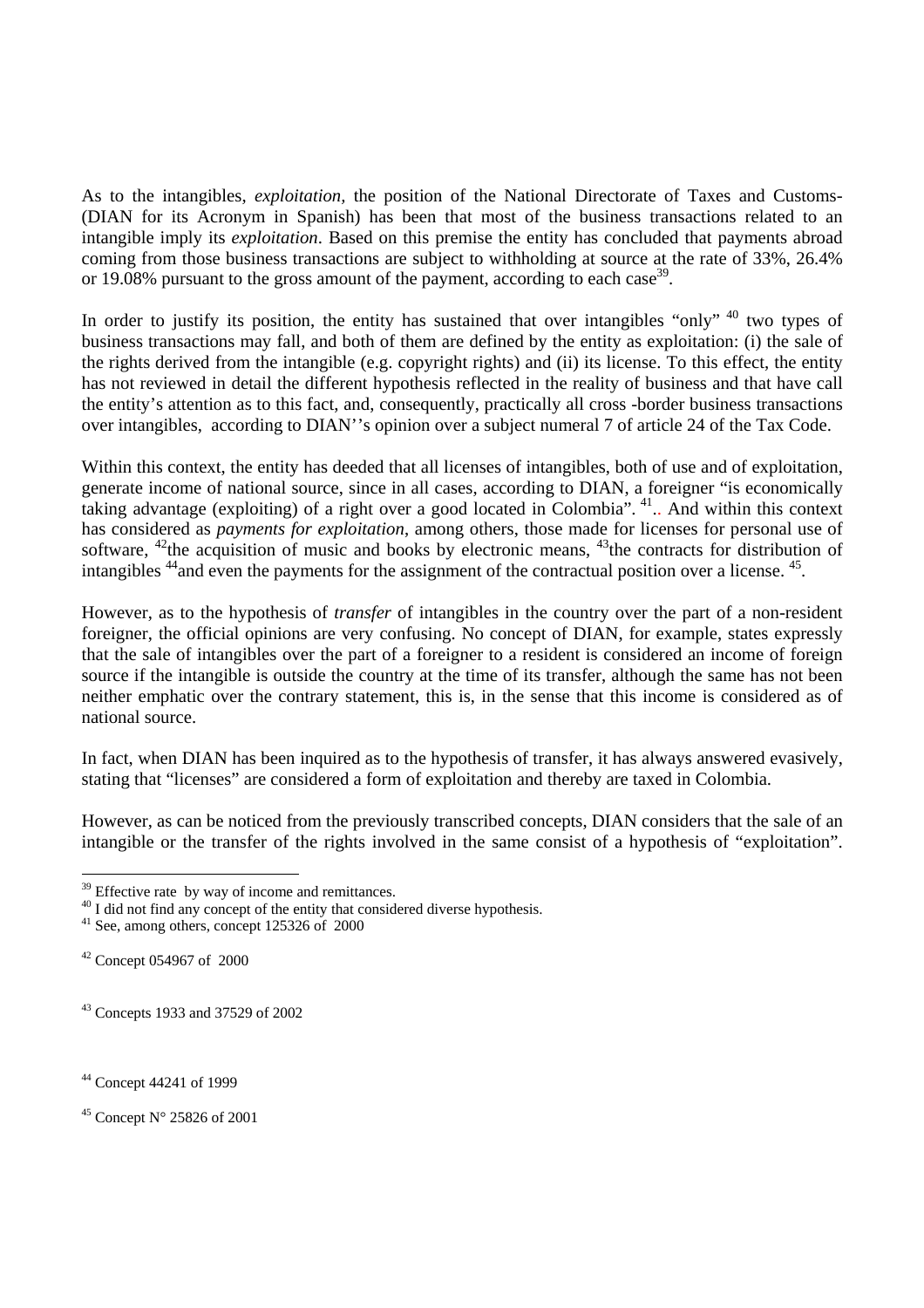Although, in strict sense, in the research we made no concept was found expressly accepting that those payments must be subject in all cases, to withholding at source in Colombia, it seems that this is DIAN's position. No relevant pronouncements from the Council of State or the Constitutional Court were found either.

In connection with the technical assistance services DIAN has always opted for the notion that the same is foreseen in article 2 of decree 2123, 1975. This provision understands for technical assistance services the "advice given through business transaction of corporal services for the use of technological knowledge, applied by means of the exercise of an art or technique and capable of being assigned for its efficient application in the same area".

As far as technical services are concerned, the entity has adopted the definition made by the Council of State in writ of July 26, 1984, and judgments of April 29, 1988 and February 12, 2004. <sup>46</sup> According to these pronouncements, technical services imply the direct application of a technique on the part of an operator or the application of special knowledge, differing from the technical assistance services in the sense that in the latter modality transmission of knowledge takes place at the time of performing the contracted service. Among the modalities of technical services DIAN has included payments for data processing through a software (concept 054967 of 2000); elaboration of advertising abroad (concept 063071 of 2000) and, in general, all activities related to advertising (concept 042388 of 2002); services of water treatment (in concept 060574, of 2001 these are defined as technical services), and services of "hosting" or space rental for the accommodation of web sites (concept 076974 of 2002). According to DIAN, the latter are technical services "of intangible virtual character".

Regarding mixed business transactions, that is, those that imply the execution of several provisions, pronouncements are found referring to franchise contracts. DIAN has sustained that these contracts imply the execution of various main activities, that is, licensing or assignment of trademarks, licensing or assignment of know-how, provision of technical assistance services and provision of goods. Although all of them can be seen as individual ones and have different rates depending over the content of the contractual clauses, the entity has affirmed that the business transaction in full must be subject to a sole rate of 33%, since payment made by the franchiser implies an income for the *exploitation* of an intangible. 47. The Council of State, on its part, once made a pronouncement over the contracts that imply the execution of several activities having a main one clearly determined <sup>48</sup>in the sense that in those situations the tax effects foreseen in the law for said main provision should be applied.

In sum, proceeding to *define* business transactions over intangibles has been a true chaos in the Colombian legislation. In this regard, the Administration and many operators have understood things

l

<sup>&</sup>lt;sup>46</sup> Council of State, Writ of July 26, 1984, Fourth Section, File 0154. In the same sense: Judgments of April 29, 1988, rad. 1126 and judgment of February 12, 2004, Rad. 11001-03-27-000-2002-00112-01-13623. The latter, moreover, was ratified in all its parts by judgment of December 7, 2004, case 11001032700020030007501.

<sup>47</sup> Concept 26737 of 2002

<sup>&</sup>lt;sup>48</sup>Council of State, Fourth Section. Judgment of April 30, 1992 issued within case 3887, with paper by dr. Guillermo Chahín Lizcano. That judgment reads: "In the case *sub-judice* there is no doubt whatsoever that the business transaction celebrated between society xxx and zzzz is an agreement with the purpose of granting the use of the trademark yyy to the products made by the contributor. And although it contains clauses that establish conditions for advising and technical assistance in the manufacturing and commercialization over the items made by them, such stipulations are not only necessary but obligatory within the concession agreement with the primordial purpose of watching for the good use of the trademark, which guarantees that the products sold under the protection of such name respond to the technical conditions used by the grantor".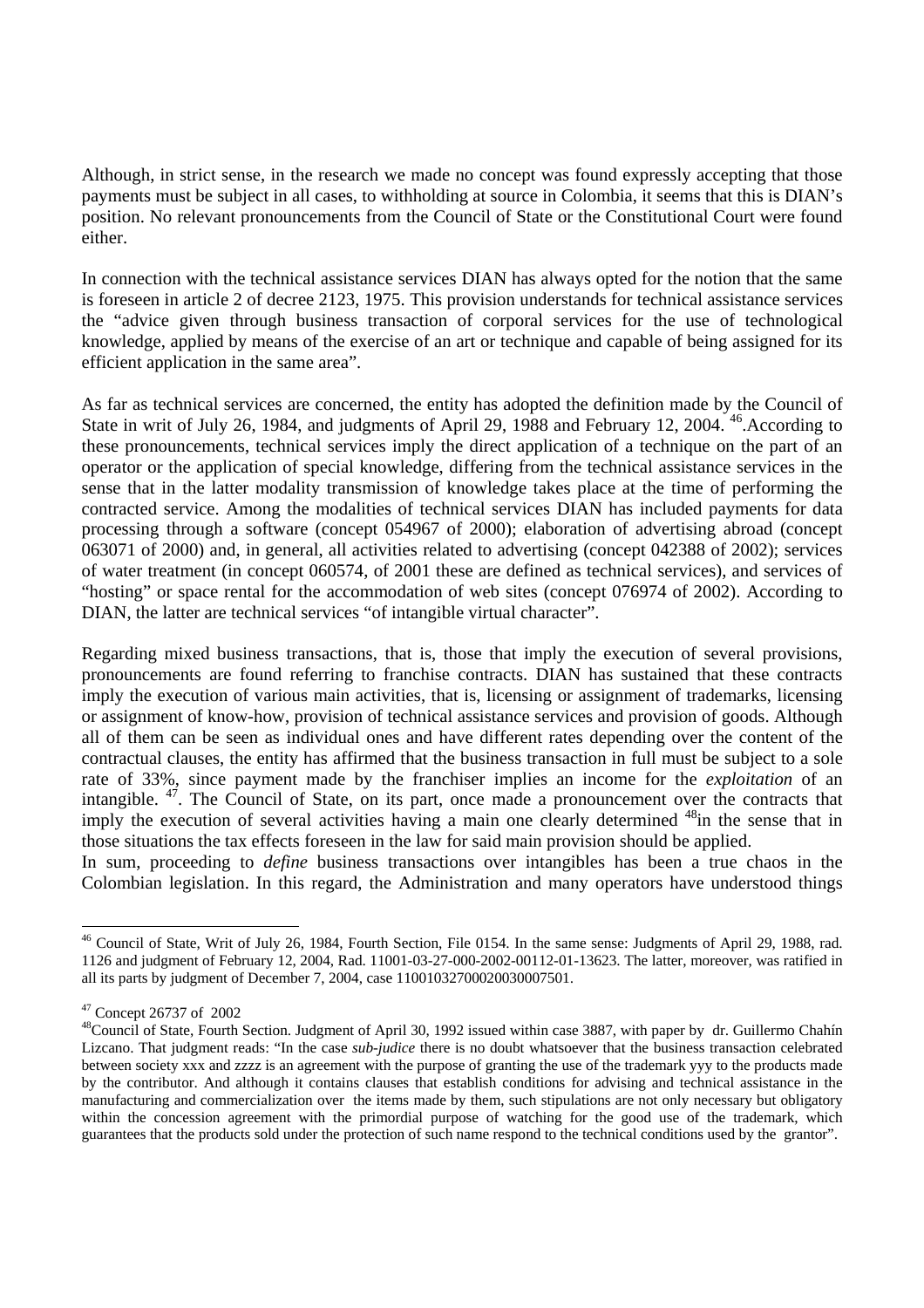like these: if someone buys music from a foreign supplier by physical means, such business transaction is not subject to income tax in Colombia, over the basis that it can be defined as a "transfer" that, taking place abroad, is not connected to income from a national source. On the contrary, if the music is bought by electronic 49means, it is considered the exploitation of an intangible asset if obtained from a nonresident foreigner, therefore subject to withholding at source at the maximum rate of 33% (as if the two business transactions were different or as if the person who acquires an electronic copy of a record did a negotiation over the "copyright rights" of the interpreter or composer and, in that sense, it could be understood that the payment originates in an "*exploitation*").

The Administration also has understood that the uploading from abroad of a software for personal use (let's suppose it is a software for purposes of massive use) is a business transaction similar to the license of rights (copyright) from such software (and which payment would make sense over the basis of a commercial *exploitation*), to understand that the two business transactions are comparable and, therefore, must receive the same tax treatment. And this has been conceived even in the cases where the software has been delivered by physical means (that is, through import), as if the acquisition of a software by physical means (following with the example of massive use with a personal purpose) was a substantially different business transaction from the acquirer of a musical work contained in a physical mean. <sup>50</sup>

On the other hand, even when its doctrine is not explicit, the Administration seems to understand that whenever we are in the presence of a software there is a "license" and, for this reason, if a distributor exports abroad a software for massive use in physical means, this implies an export of services that, as such, must be completely submitted to the treatment foreseen in article 485-3 of the Tax Code that requires complying with certain formal requirements to be able to exert the right of exemption from VAT. However, if someone exports a record that contains a musical work (business transaction seems the same, since ultimately it consists of the commercialization of a copy (merchandise) of a work protected by copyright rights), then it does understand that it is an export of goods that, as such, is not subject to the others requirements set forth in the legislation over export of services, to benefit from the exemption of VAT.

### Mexico

According to article 179 of the Income Tax Law (Law published in the "*Diario Oficial de la Federación* January 1, 2002)*"-(*Official Publication wherein the approved laws and regulations are published by the Mexican Government-). residents abroad who receive income from wealth sources located in the national territory are obliged to pay income tax when they do not have a permanent establishment in the country or when, having it, the income is not attributable to it.

Over its part, article 200 sets forth that regarding income from royalties, for technical assistance or advertising, it will be considered that the wealth source is located in the national territory when the goods or rights for which royalties or technical assistance are paid are used in Mexico or when royalties, technical assistance or advertising are paid by a resident in the national territory or a resident abroad with a permanent establishment in the country.

<sup>49</sup> Concept 37529 of 2002

<sup>50</sup> Concepts 4948 of 2002, 8141 of 2001, 3133 of 2002, 69220 of 2003 and 81536 of 2005.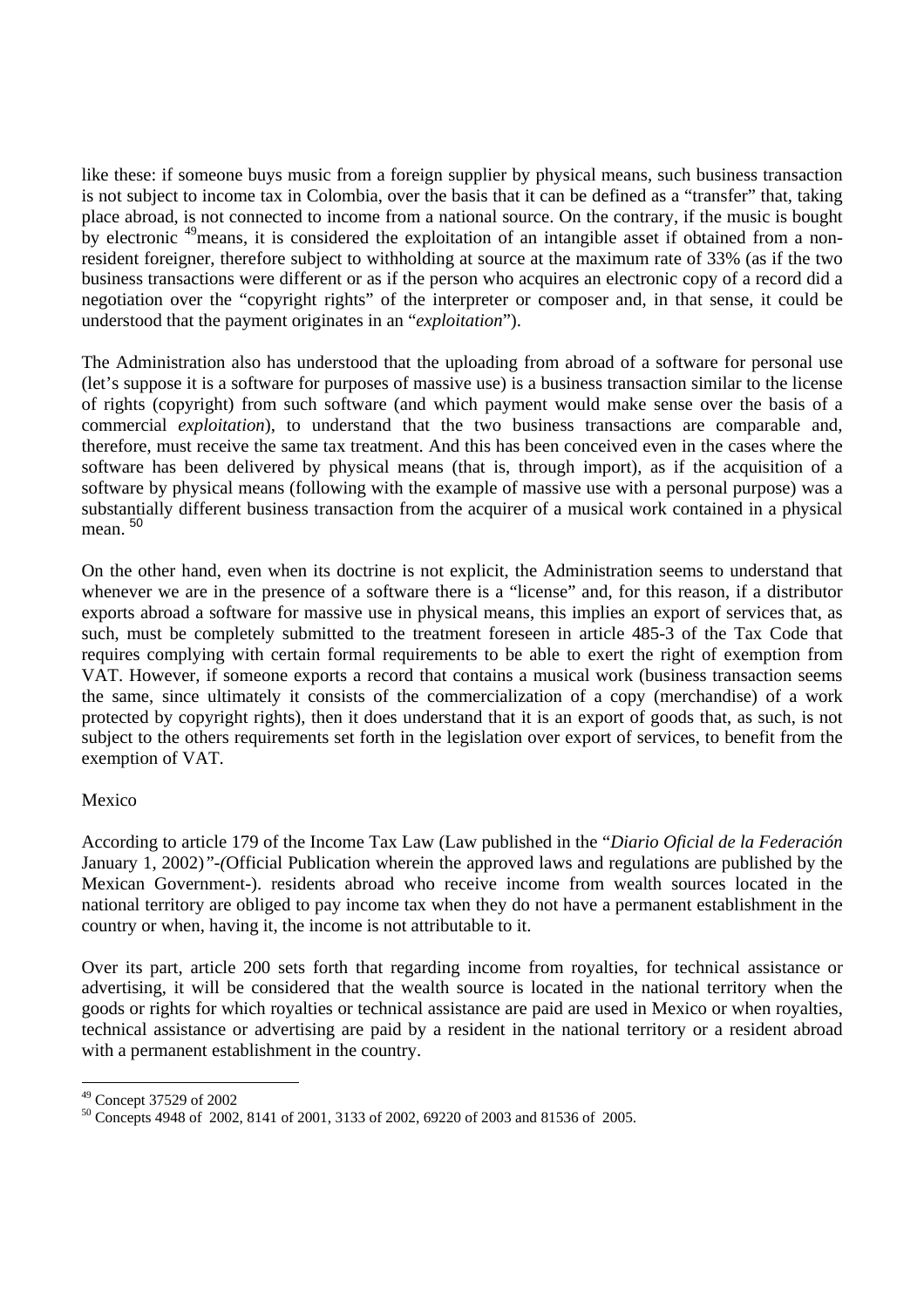However, the same provision sets forth: "For the effects of this article, the use or assignment for the use of a copyright right of an artistic, scientific or literary work is implied, among other concepts, by the retransmission of visual images, sounds or both of them, or the right to allow public access to such images or sounds, when in both cases they are transmitted via satellite, cable, optical fiber or other similar means, and when the content that is retransmitted is protected by copyright".

Article 15-B of the Tax Code of the Federation defines royalties, copyright and retransmission of images as follows:

Royalties are, among others, the payments of any kind for the temporal use or enjoyment of patents, certificates of invention or improvement, trademarks, commercial names, copyright rights over literary, artistic, or scientific works, including the films and tapings for radio or television, as well as drawings, or models, plans, formulas or industrial, commercial o scientific procedures and equipment, as well as the amounts paid for the transfer of technology or information related to industrial, commercial or scientific experiences, or other similar right or property.

For the effects of the previous paragraph, the temporal use or enjoyment of copyright rights over scientific works include that of programs or sets of instructions for computers required for the business transactional processes of the same or for carrying out application tasks, independently from the mean by which they are transmitted.

Also considered royalties are the payments made for the right to receive in order to retransmit visual images, sounds or both, or the payments made for the right to allow public access to such images and sounds, when in both cases they are transmitted via satellite, cable, optic fiber or other similar means.

On the basis of the previous provisions, Mexico also taxes the totality of its royalties for copyright at high rates, and also its authorities have construed via doctrine that some payments for the acquisition of merchandise from a non resident foreigner, in concrete for *software*, are included in the notion of royalties. Presently there are two cases before the courts that we hope will solve this question in a satisfactory way.

2. 7. Conclusions and reflections for Latin America: In search of a theory regarding the qualification of business transactions over intangibles.

There is no doubt that intangibles, in general, can be the object of appropriation. However, the property that may exist over the same differs from that of tangible goods; that is why the discussion over the attributes of the former has become so acute. Its characteristics and, over all, the fact that in the cases of the so called intellectual property the attributes for the author or holder of the intangible are reduced to what each legal system recognizes, makes that the concept of "intellectual property" be the object of many controversies.

As an initial approximation to the subject, the first thing we must say is that most legislations recognize that intangibles can be the object of property, which directly reflects in the fact that, in principle, they may be the object of all transactions that the legal world may conceive. However, in the case of some intangibles, what each legislation recognizes to its title holder is not the property over the *intangible* as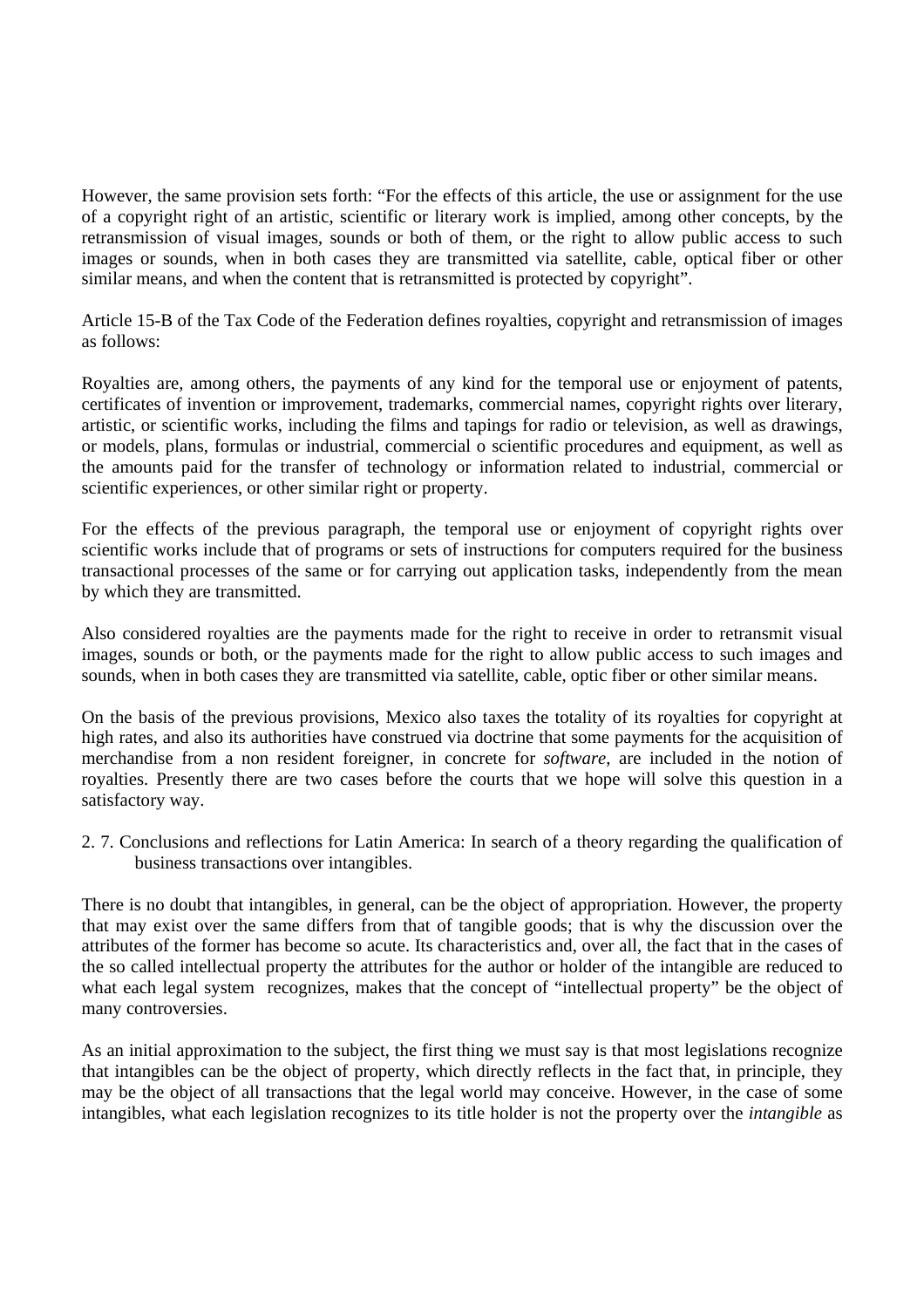an abstract figure, but over some *rights* derived from the creation over the same that also have an intangible nature. In the same way, the rights of the title holders of certain intangibles cause in some cases to the emergence of *other intangibles* that, obviously, acquire a different substance from those that originated them and can also be the object of diverse transactions.

We do not intend to propose a unique formula that solves all the problems related to the legal transactions related to the immaterial goods. However, regarding the theory of intangible goods we can make some considerations that can be useful for the theory over taxation. To comply with the provisions of an internal regulation or of a DTT and apply it to a determined business transaction, it is fundamental to understand the *object* of the business transaction being characterized. For this effect, we will make a reflection over the subject of the intangible *goods* or *assets*, in order to facilitate the analysis and classification of the legal transactions that may be related to the aforesaid and in this way, proposing legislation for Latin America.

There are occasions in which we state that an "intangible" belongs to someone in a generic way. So we talk about the owner of "the *patent*", the owner of "the *work"* and the owner "of the *software".*  However, in the internal legal systems, the laws that regulate the discussed "property" over these intangibles also regulate the *rights* that *derive* from that property. For example, among the *proprietary rights* of the author of a work are generally included those of reproducing the work, translating it, adapting it, arranging it or transforming it, and communicating it to the public and, naturally, exploiting it with economic purposes. In this way, each one of these *rights* can be considered in turn as an intangible good and individually conceived, which in essence is different from the intangible in connection with which those rights are exercised. So the right to reproduce a work cannot be confused with the work itself, in the same way that the right to exploit a patentable invention cannot be confused with the invention itself.

Notice that up to here we have mentioned two categories of intangible goods: one consisting in the works of talent and inventiveness (trademarks, patents, literary works, etc.) which recognition as *goods* or *assets* will depend on the treatment given by each legislation, and another, referred to the *rights* derived from those works that, in themselves, are *intangible goods* different from the source that gives legal existence to them.

In turn, the *rights* derived from the intangible can give origin to the production of other goods that can be seen as simple *merchandises*. For example, in the exercise of the right to exploit a patent "patented goods" may be manufactured, and by the right to "reproduce" a work a "copy" of the same may arise. This copy can ontologically be distinguished both from the work and from the right of reproduction of the work.

With the aforementioned we want to signify that the possibilities of commerce over intangibles can be diverse:

In the first place, in some cases the intangible as such may be the subject of business. A situation could be considered in which someone conveys its own trademark or grants a license over the same. For didactic purposes, we will call this kind of intangibles *primary* intangibles.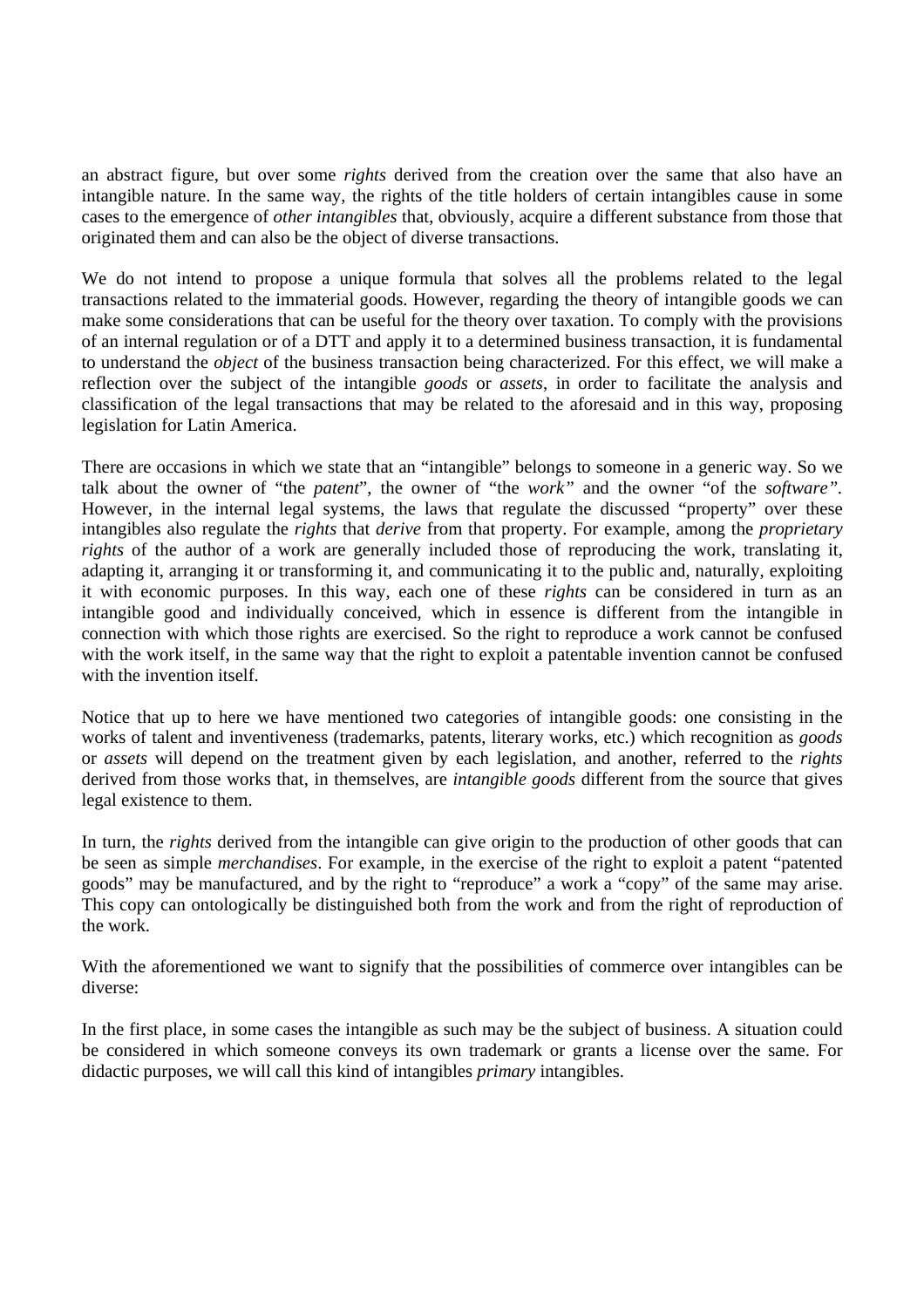There are other cases in which the *primary* intangible cannot be the object of certain legal transactions. For example, nobody can sell a literary "work", since some rights derived from the same have a "moral" character that the different legal systems and treaties recognize as inalienable.

In the second place, in other situations the legal transactions can affect, instead of the intangible itself, the *rights* derived from it. So, the author of a book can make his right to reproduce his work the object of *transfer* or *licensing* while at the same time keeps in his power the other proprietary rights over the same, since, as we have already mentioned, the same constitutes an independent right that, in general terms and at least from the standpoint of private law, different legislations recognize that can be transferred or licensed independently and autonomously. For the purposes of this brief, we will call these "*rights over the primary intangible".* This category has practical effects in the matter of copyright.

Finally, legal transactions also can affect goods that are the *result* of the rights over the primary intangible. For example, when someone acquires a record of an artist, such negotiation does not affect his musical work (primary intangible) nor over the rights the artist and his successors have over such musical work (rights over the primary intangible), even when such questions could have been determinant factors in the definition of the price of the same (books of certain authors, recording reproductions of some artists, some computer programs for massive use and some medical products may be more expensive than others because of certain intrinsic attributes). Equally, when software is acquired for the specific use of a company, it is not acquired with the same primary intangible neither the rights pertaining to it, 51but as an independent product that, although takes part in some of the qualities of such intangibles, does not confuse itself with them.  $52$ . In this case the interest is centered in a *product* or *merchandise*, independently from the rules that govern it. For our purposes, these goods will be called simple "merchandises".

Understanding the business transactions about *copies* or *merchandises* is very important for purposes of their qualification in the light of internal legislations and the DTT because many legal systems – particularly those that are not aligned with the OCDE model– tend to consider (as we explained is the case of Latin American legislations) that such business transactions in certain way affect the primary intangible or the rights over the primary intangible from which the copies come. Thereby the tendency to understand that over the derived goods (here called *merchandises*) no business transactions of *transfer* can be made while the author keeps the rights over his work; or to catalogue as "royalties" some payments falling over *merchandises*.<sup>53</sup>. The problem with this understanding is evident: usually the royalties are severely treated by tax legislations and, in our opinion it is unacceptable for a legislation to give different treatments to substantially equal business transactions. Treatment given to tangible

l

<sup>&</sup>lt;sup>51</sup>. Excepting the authorizations strictly necessary to comply with the purpose of the provision, as could be the case of the permit to make a back-up of the software or of the copies needed for the exclusive use of the company.

 $52$  Identical situation occurs when a patented good (e.g., a drug) is acquired, since in that case the business transaction does not deal with the invention itself (primary intangible) or with the rights of its title holder (rights over the primary intangible) and nobody would dare to say that buying of the drug relates to an intangible.

<sup>&</sup>lt;sup>53</sup> Decision 578 of the CAN reflects this discussion and, given the unfortunate wording of article 9, within the concept of royalties were finally included all the business transactions granting the use or right of use of *any* intangible (independently of the same being a *primary* intangible*,* a *right derived from the primary intangible* or a *derived* intangible*)*. With this, the business transactions that cede the use or the right of use of the copies (derived intangibles), to the extent that such copies can be considered intangibles, could be characterized as business transactions from which royalties originate. It is to be wished that the pronouncements of the Community organisms help to fill this void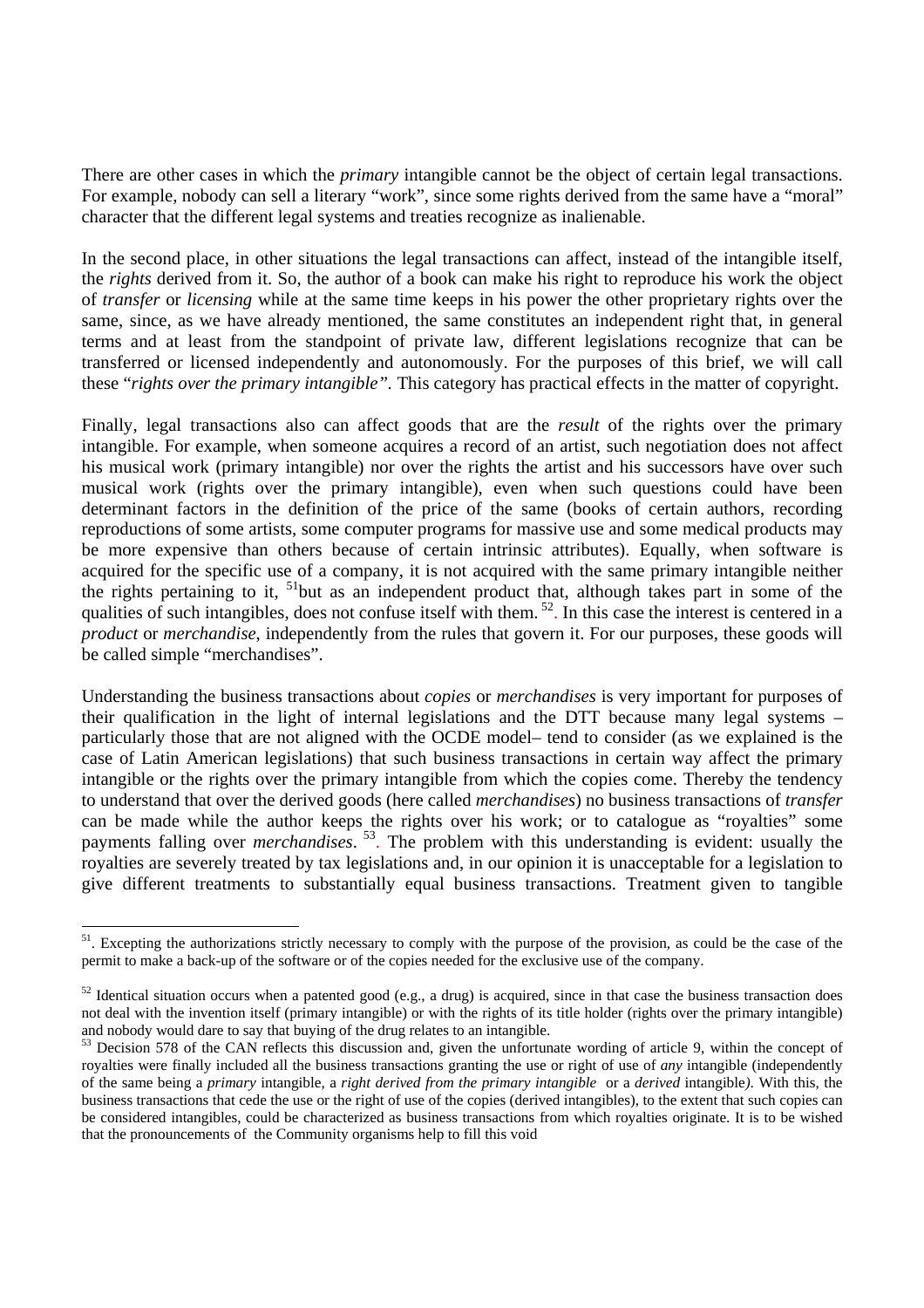merchandise is clear in light of all legislations and the same should be equally applicable to merchandise derived from intangible creations, being in danger of ignoring the principle of neutrality in tax matters.

However, it is erroneous to understanding that *copies* or *merchandises* (which, for their understanding in the case of copyright, have been labeled for tax purposes as *copyrighted articles/works)* cannot be transferred or that their possibilities of transfer are limited. For example, a real right of property that the acquirer can oppose to other parties, including the author himself, may arise as a consequence of the acquisitions of music via Internet, or of publications and software commercialized to the public for the exclusive use of the user as acquisitions of *merchandises*. The acquirer, in these cases, is the owner of "his copy" considered as *merchandise,* without even being possible to conceive that the author of the primary intangible has the right to enter the home of the acquirer to retrieve it with the pretext of claiming or exercising his rights over the work. If any of us goes into a book store and acquires a copy of The Name of the Rose, the author of the "work" (primary intangible), that is, Mr. Umberto Eco, cannot claim any right of property over such copy under the consideration that he is his author. The copy "belongs" to whoever buys it and such conclusion is applicable to all "merchandise" originated in works of talent and inventiveness.

There are also business transactions about intangibles that entail a *combination* of services of different nature, of which the study can become very sensible in light of the internal legislation and the DTT due to the confusions they can originate. For example, when someone contracts the elaboration of software, it is common that upon delivery of the product, once the work is finished, a *transfer* underlies concerning all the proprietary rights over the same. ¿Does this mean that the business transaction must be classified as *transfer*, subject for this to the tax rules that regulate this kind of business transactions? Or must it be catalogued as *service* and, to that extent, be subject to the pertinent rules, depending of the case?

For example, business transactions concerning copies (merchandises) that in many cases can be characterized as real *sales* (e.g. the transfer of a copy that contains a musical work or of a software for the personal use of the acquirer), are usually accompanied of some "licenses" that, in some cases, refer to the rights over the primary intangible (e.g. the authorization to make the copies needed for the personal or particular use of the merchandise). In principle, it could be thought that the classification of a business transaction like these can be innocuous, be it as a sale or as a license, but considering the consequences in internal law and in some DTT, the different qualification may constitute a great difference.

The case also could happen –of which the solution is more evident but not for the aforesaid is less illustrative– of a business transaction by which a *copy* of an intangible is transferred for the purpose that the acquirer reproduces and distributes it to the public (e.g. a film). In this case, it is obvious that the business transaction, together with the transfer of the property right over the copy (merchandise) implies a real negotiation over the *rights over the primary intangible* (copyright)*.* And, besides, this latter transaction is the one that becomes truly relevant in the proposed negotiation.

In such situations, the consensus to which has been arrived in compared law, which should be considered in Latin American legislations, is very clear: in the business transactions that could be catalogued as "mixed" two situations must be distinguished: The first one implies, that although from a business transaction several provisions are derived, the "relevant" or "predominant" provision should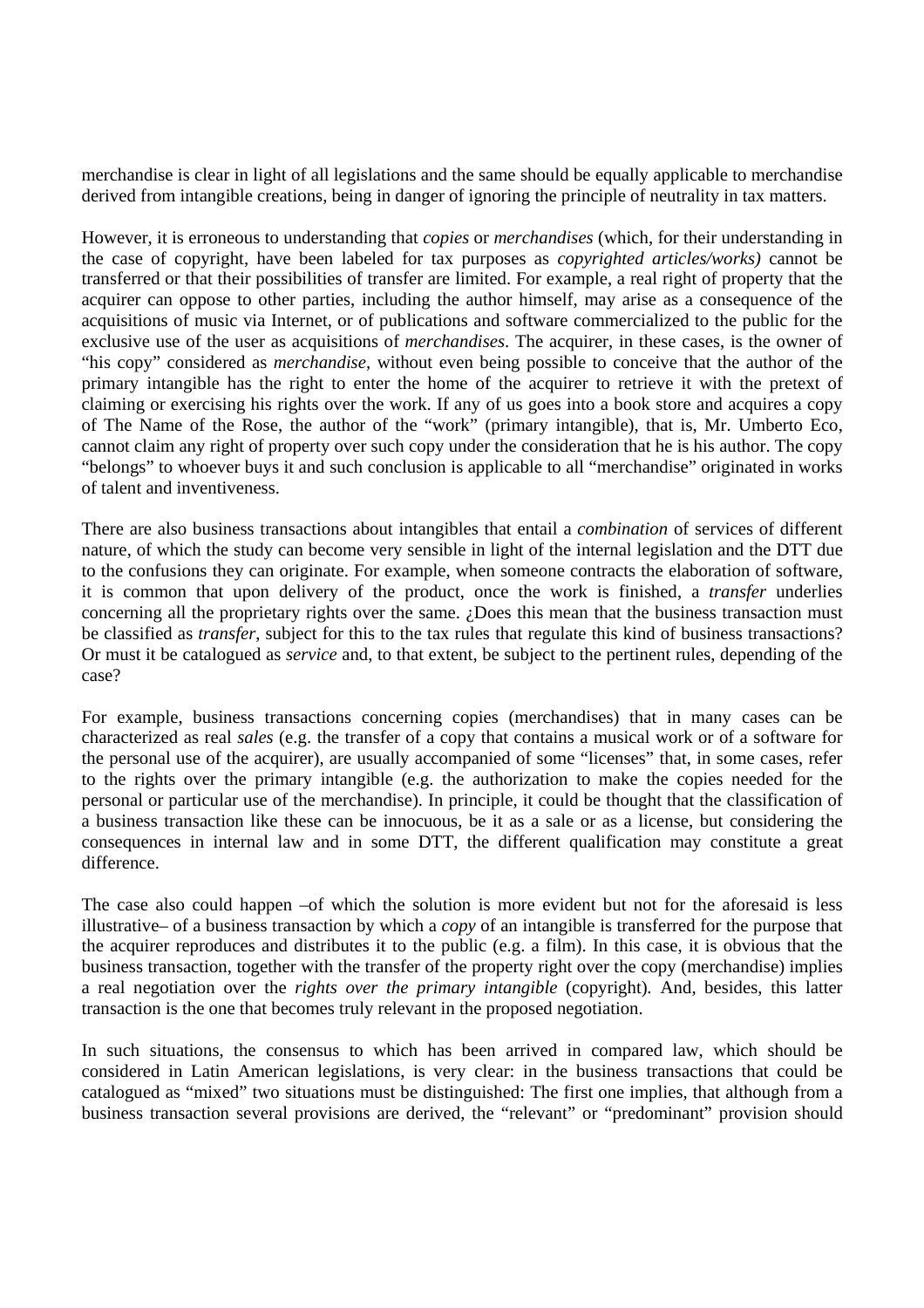always be complied within the contract in order to define its real legal nature and, consequently, its tax treatment. In this respect it should be reviewed, in essence, which is the *condition* for the *payment made* by the one who makes it. In our first example, the *condition for the payment,* that is, the preponderant provision in the contract was to obtain a service in relation to which the transfer of property only constituted a *mean* to be able to duly comply with the essential purpose of the business transaction. For this reason, although to said business transaction can be redirected the transfer of a good, the essence of the same was the service rendering and for tax purposes the business transaction should be classified in such way.

Our second example also can be solved in the same sense: if the essential condition for the payment was the acquisition of a copy, the eventual license over some rights over the primary intangible does not constitute more than an accessory service with the purpose of complying with the principal obligation, which is the *acquisition* of a copy. In such extent, such licenses not even be taken into account to characterize the business transaction, since in the same underlies, as principal service, the transfer of the property right over a copy.

And the third example is solved in an identical form as the previous one, but in the opposite way: in this case the transfer of the copy is a simple *mean* to comply with the principal provision, which is the granting of a license to exploit the *primary intangible* or, better said, the *rights over such primary intangible*. To that extent, the business transaction in no way could be characterized as the transfer or license of a *merchandise* but as a license for the exploitation of the *rights over the primary intangible* that, consequently, must be ruled by the pertinent regulations.

But there are also situations in which all the services in a contract are so relevant, that neither of them can be catalogued as "principal" or the one that constitutes "condition" for payment. In these situations, must be applied the typical treatment for each provision, according to the legislation, or the corresponding DTT. For this reason, in these cases it is advisable (and in order to avoid confusions and discussions) to assign a value to each performance and in this way to make easier the application of norm regulating the country required to tax each of the incomes. On the contrary, the interested tax authorities will become legitimized to distribute the income and in this way to make effective the tax over the reasonable portion destined to generate incomes for the corresponding State.<sup>54</sup>.

On the other hand, in connection with technological services (for purposes of this work we avoid the use of the concept of technical service as we consider it too wide and unrelated to the taxing of intangibles, except it reflects in a properly technological service) and of technical assistance, our legislations have a lot to review. In the first ones, in order to avoid the hypertrophy of concepts that appear in different legislations, it is important to take into account that the technological services characterize themselves as the obligation acquired by the supplier of the service implies in itself the application of a technological knowledge or, in the contrary case, it will be a common service that probably will not be subject to tax in the State of Source if the same is rendered from abroad by a non resident. In other words, the use of technology for the service rendering does not give it the technological nature if the service does not have a technological nature in itself. For this reason, the Latin American concepts and legislations that have labeled as technological services the "hosting" services (leasing of spaces for web pages), those of data storage when the fact of storage does not imply by itself the application of a specific technique, of maintenance and repair of software, etc.), are debatable.

 $\overline{a}$ 54 DU TOIT, CHARL,. *Beneficial Ownership of royalties in bilateral tax treaties*, 1999, IBFD, p.50.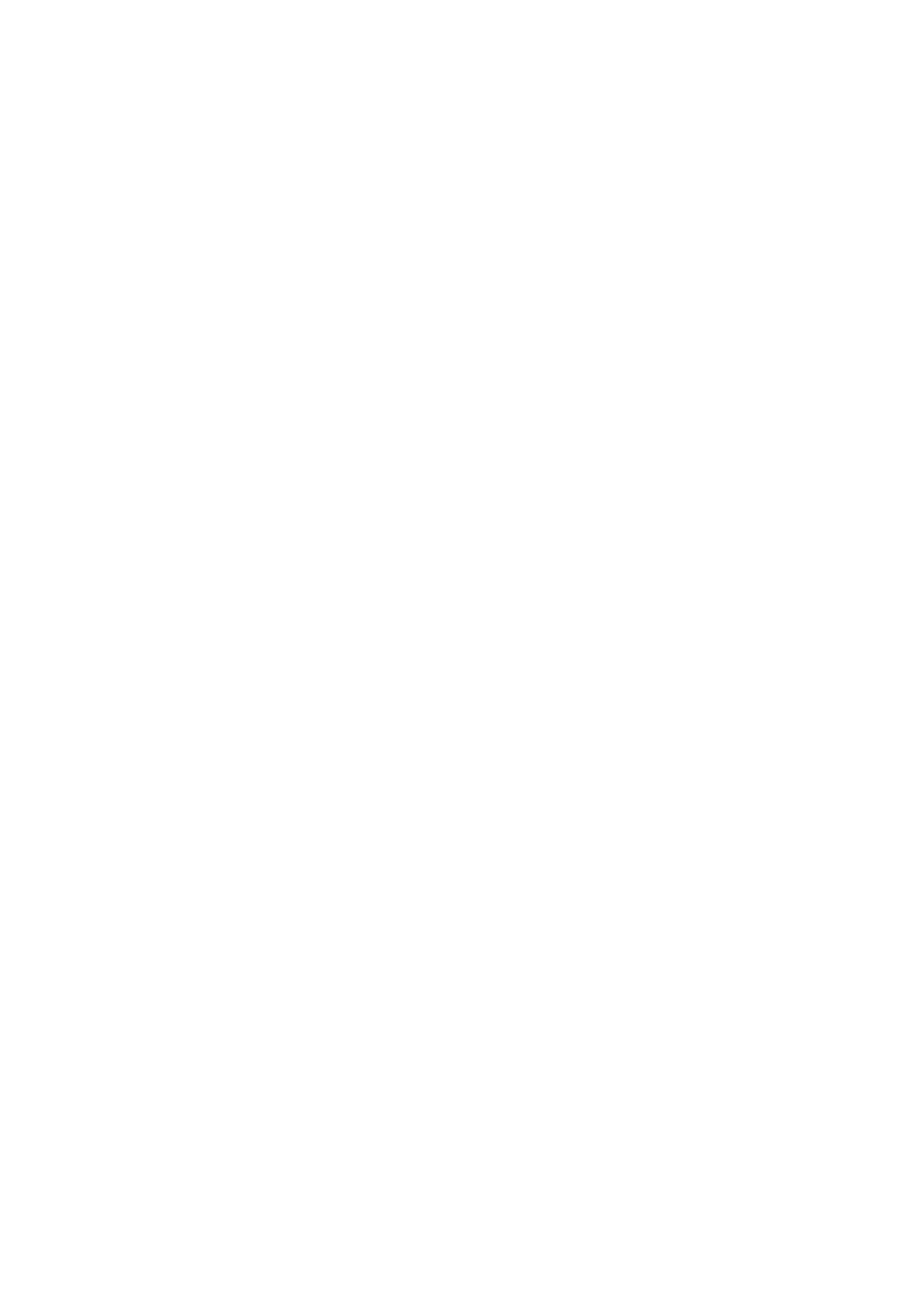From this whole chapter our conclusions cannot be clearer: It is necessary, for the sake of technicality, neutrality and promoting the business transactions of literary, artistic, and scientific works, as well as of all those that derive from the intellectual property, the different tax laws must deal with:

1 - Revise that their conceptions of extraterritorial income derived from these business transactions are based on technical, neutral and fair criteria 2 - Incorporate into their legislation rules on the qualification of intellectual property transactions that do not lead to misunderstandings. These rules are intended to distinguish the hypotheses that should be classified as sales, licenses and services, as well as the objects affected by such transactions, i.e. the intangible considered in the abstract or on goods that are the product of these intangibles ( copyright rights or copyrighted articles/works) and, in recent cases, legislation has to go to make distinctions on the tax treatment of these different transactions , which take equality, neutrality, and normal business transactions in a globalized world into account. 3 - Ensure that by way of legislation or administrative interpretations the tangible assets are treated in the same way as intangibles. There can be no distinctions in tax treatment, except those arising from the special nature a business transaction may have.

3. THE APPLICATION OF ARTICLE 12 OF THE MODELS OF DOUBLE TAXATION CONVENTION IN THE COUNTRIES STUDIED

A good way to review how countries make a rating of their income from intangibles, is a by undergoing a revision of interpretation, reserves or changes in their own conventions, in relation to Article 12 of the Model of Double Taxation Convention OECD.

Article 12 is clear in that royalties can only be considered within the meaning of the agreement, those payments involving considerations for the use or right of use of copyright rights, which in general are derived from intellectual property rights.

In this article, the comments to MOCDE are equally clear that payments from business transactions such as personal use of digital copies of software, software development services, and intangibles in general, not be governed by the clause related to royalties, but by other clauses, especially business profits (Article 7 of MOCDE). Indeed, in the case of the transaction of copies, payment is not made under the consideration of the use or right to use the copyright right, and in the case of the development of software and other intangibles, payment source is not a royalty but a service.

Note that if any country takes a different interpretation of the contents of the model of the agreement for example, because it believes that payments for the personal use of digital copies in itself constitutes a software royalty, then such cases could lead to problems of double taxation on basis that a country interprets the clause in one way, while the other country does it in another. However, in cases where the modification to the wording used by the OECD in the respective Agreement is clear, (for example, if the agreement expressly includes the concept of royalty payments that are not formally such), but may not generate a conflict of double taxation (since the problem is not left open to interpretation). This at least evidences the tendency which the corresponding country may have, and at most the understanding regarding the tax treatment given to the intangibles that the authorities have.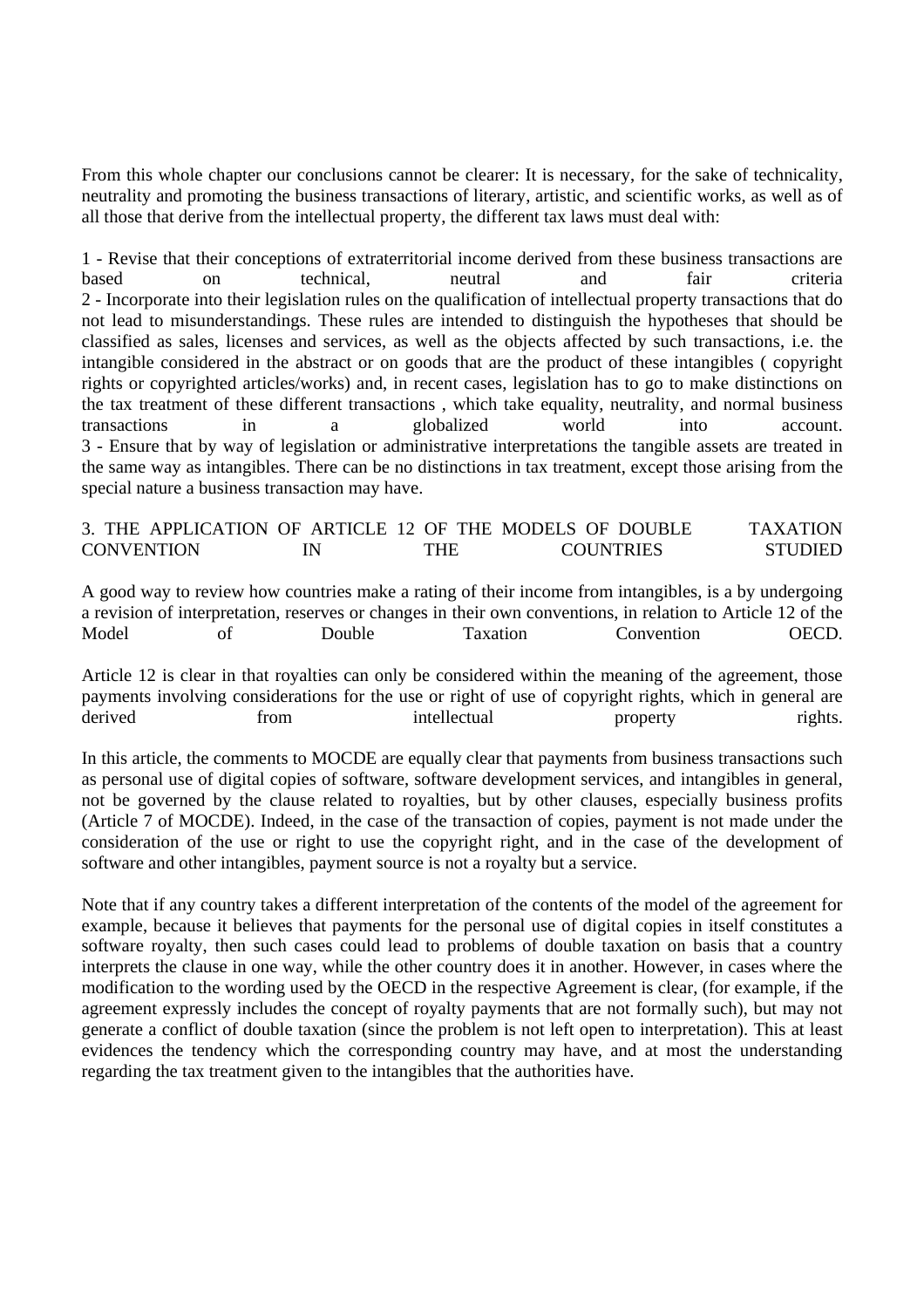Let's see what the experience in our countries is:

### 3.1. Argentina

In terms of royalties, Argentina has used elements of both the UN and the OECD model agreements for purposes of its own agreements. The first model emphasizes the tendency to allow shared between the state of residence taxation and the state of the source taxation, although in the latter case, the tax is limited to to certain percentages. <sup>55</sup>

In this sense, as an observer country of the OECD, Argentina has "reserved"<sup>56</sup> the right to tax the royalty income in place of the source, the right to include in the concept of royalty, income earned by the leasing of industrial, commercial and scientific equipment, and the right to include the fees for technical services within the definition of royalties.  $57 / 58$ 

About the interpretation of other aspects contained in the ordinary definition of royalties, we find that Argentina has drifted away from the commentary on the OECD model in software, and specifically has said not to adhere to the interpretation contained in paragraphs 14 and 15 of the commentaries to the model.<sup>59</sup> In comments to MOCD, we read that: "Argentina, Morocco, Serbia and Tunisia ... maintain

<sup>56</sup> At this point we have to define whether the comments to the articles of MCOECD you are binding or not, because unless you are binding what for making reservations?

57 However, in reviewing the various agreements signed by Argentina, we can see how many more concepts included within the definition of royalties, as discussed in the examples below. Argentina-Sweden: "*Use or right to use news, use or any right to use any intangible property, film, videotape or other means of reproduction in relation to television broadcasts, use or grant use, industrial, commercial or scientific equipment, but only to the extent that the use or right of use is connected with technology transfer, provision of technical assistance* ", Argentina, Australia*:" Use or right to use goods or similar rights to the copyright , patent, design, plan, secret formula or process or other intangible good, brand or trademarks, use or grant the use of industrial, commercial or scientific equipment provision of information or scientific, technical or industrial knowledge, supply of any auxiliary aids and subsidiary for the purpose of enabling the application or enjoyment of any property or right referred to in 1 above, equipments in 2 , or information referred to in 3, to provide any technical assistance not provided for in 4, receiving or entitled to receive visual images, sounds or both, or other means of reproduction for use in relation to* television *emissions* or radio broadcast by satellite, cable, fiber optics or other similar technology".

 <sup>55</sup> Argentina is not a member country, but OECD Observer Country. However, to make treaties aimed at avoiding double taxation (DTT), many of them follow the guidelines of MOCDE. However, it remains in many other conventions, the Model United Nations. According to Dario Rasmilovich, tax manager at Deloitte in Buenos Aires, "*it probably derives from the absence of a genuine policy of double taxation treaties by Argentina, a situation that is emerging in the lack of definition of guidelines suitable for forming a position negotiating coherent and consistent over time, which can be seen from differences in the wording of its provisions without a rational purpose justifying them, "and more importantly, the orphan of a strategic decision on whether or not to sign treaties in the matter. " View: RASMILOVICH, Darío., "The Art. 12 (Royalties) in the Convention for the Avoidance of Double Taxation with respect to Income Taxes signed by Argentina that followed the United Nations or OECD Model: Interpretative Issues."* National Taxation. International Doctrine. Tax Law Review. Page 205

<sup>&</sup>lt;sup>58</sup> We can also see how many more concepts Argentina included within the definition of royalties in Article 47 of the Law on Income Tax, which provides that royalty is considered "any consideration received, in cash or in kind, by the domain transfer, use or enjoyment of things or the transfer of rights, which amount will be determined in relation to a unit of production, sales, business transactional, etc., whatever the denomination "

 $59$  The Intellectual Property Law Argentina 11 723 as amended by Law 25 036, the software treats literary works (Article 1) and speaks of "the exploitation of intellectual property including computer programs, among other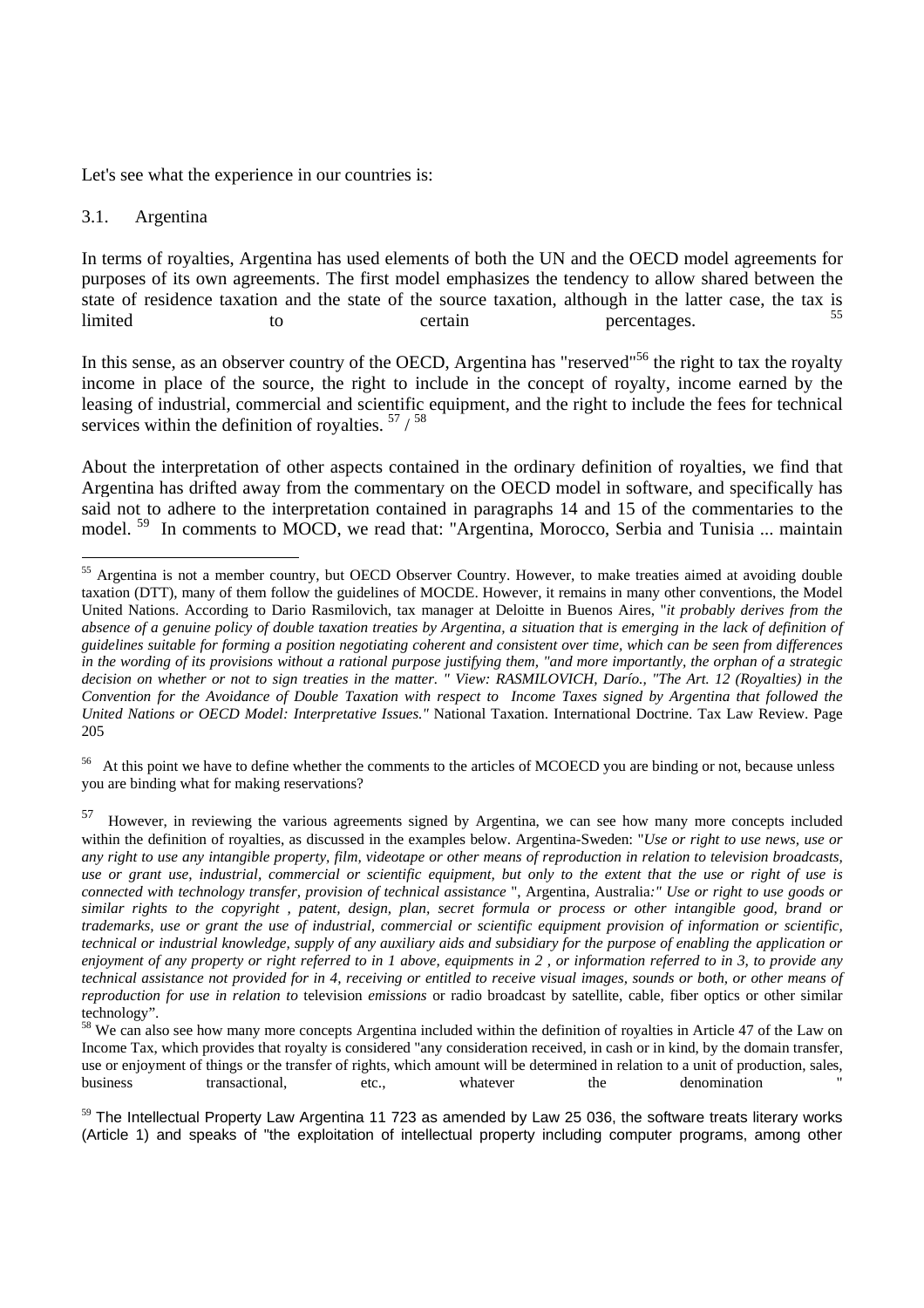the position that payments for software are covered by Article 12 of the model, at least as to the transfer of all software rights, regardless of whether payments are made for the right to use a copyright on the software for commercial purposes or if instead they relate to software that is purchased for personal use or commercial business use of the acquirer  $^{160} / ^{61}$ . We must reiterate that this is just a friendly comment, as far as Argentina is not part of the OECD. This view has led some of the agreements signed by Argentina, including a demonstration that royalty payments made to be understood by the use or right to use "any intangible property"<sup>62</sup> or even including payments made by the "use of computer programs"<sup>63</sup> in that concept.

This means, in simple terms which Argentina considers that the payments for the use of copies, as well as payments for the use of copyright are both true royalties. That is, it tends to equate two totally different transactions, even though those on *copies* come closer to being business transactions, subject as such to other principles. Indeed, under the comments on the OECD model, such business transactions would fit into the concept of "business profits", as such, would be taxed exclusively in the State of residence.

For its part, Argentina tends to include in their models, as royalties, payments that are not, as would be those associated with the use of industrial, commercial or scientific equipment (which are also maintained in the current wording of the Model UN) and payments for technical assistance.

### 3.2. Brazil

Brazil is an observer of the OECD and, as such, has argued that i) it reserves the right to tax the royalties in the source country, ii) to include within the concept of royalties the industrial, commercial and scientific equipment iii) to include payments for technical services and technical assistance in the form of royalties. For its part, with the interpretation given to comments 17.1 to 17.4 MOCDE Article 12, which relates specifically to the digital media as not constitutive of royalties, as long as these reflect the simple use of a single copy for personal or business use.

Besides the above, Brazil, via its internal legislation, has included regulations to "interpret" the contents of the DTT. Through Declarative Auto # 1 policy statements, the Tax Administration established that in the Double Tax Treaties signed by Brazil, payments for technical services and technical assistance in which there is no technology transfer (i.e. not subject registration at the National Institute of Industrial

 $\overline{a}$ license agreements for use or reproduction "See in this regard: Ob., Cit., RASMILOVICH, Darío., Page 224.

 $60$  View comments to MOCD. Article 12. Positions on the comments (in the chapter on the position taken by nonmembers)

 $61$  Ob., Cit., OECD Committee on Fiscal Affairs. Model Tax Convention on Income and on capital. Condensed  $\mu$  version. The contraction of  $\mu$  and  $\mu$  are contracted to  $\mu$  and  $\mu$  and  $\mu$  are contracted to  $\mu$  and  $\mu$  are contracted to  $\mu$  and  $\mu$  are contracted to  $\mu$  and  $\mu$  are contracted to  $\mu$  and  $\mu$  are c

 $62$  Agreements between Argentina and Canada (1994), England (1996), Denmark (1997), Sweden (1997), Australia (1999) and Norway (2001). These contrast with the Commission signed with Germany (1979), France (1980), Austria (1982), Brazil (1982) and Italy (1983), in which it is clear that can be understood only by royalty payment made by the use or right to use rights associated with intellectual property.

 $63$  Agreements signed with Spain (1993), Finland (1996), Belgium (1997) and Netherlands (1998).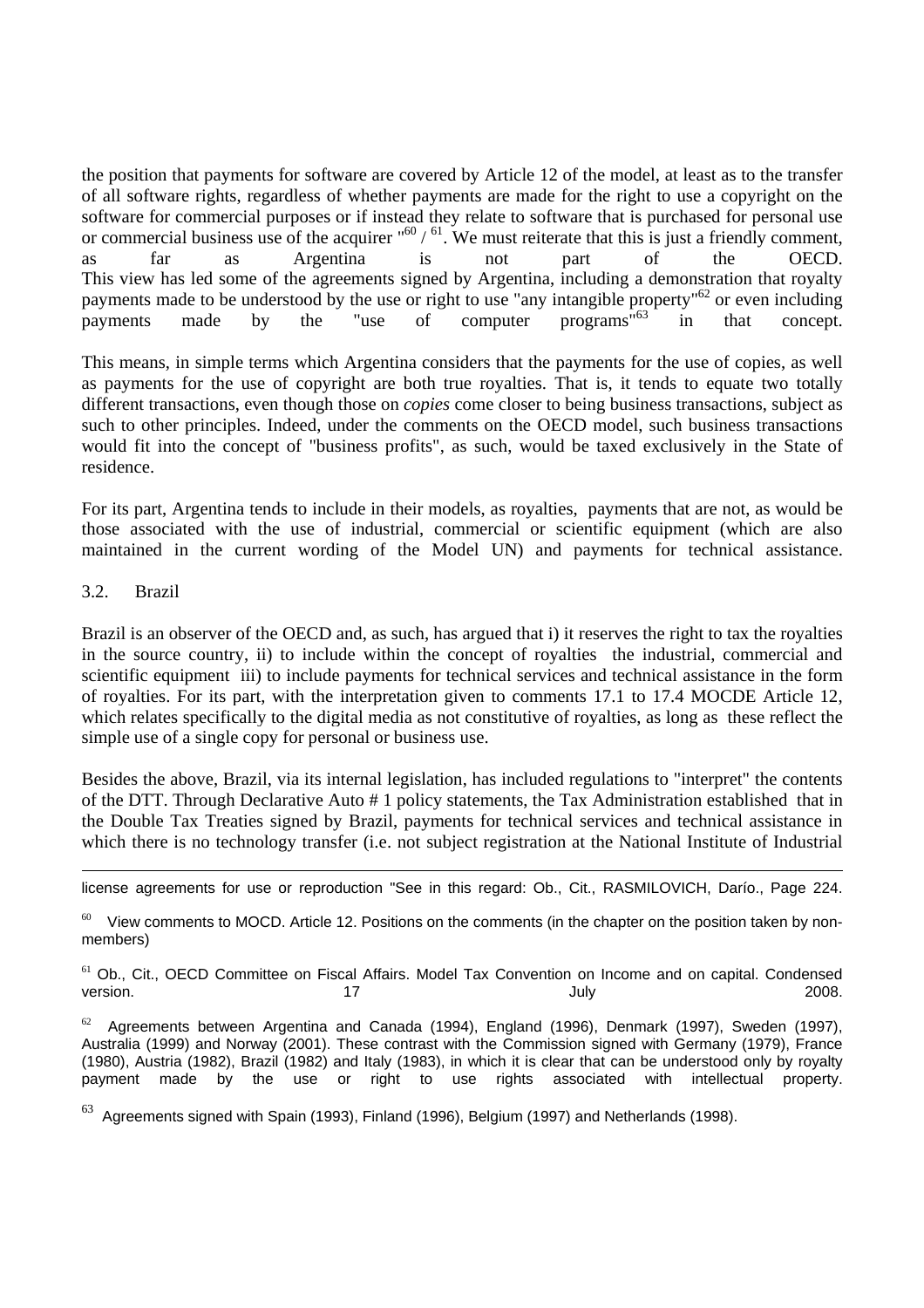Property INPI), should be classified as "other undefined income " in the DTT and therefore are subject to tax in Brazil according to Article 685, subsection II, paragraph a), Decree 3000 of 1999, at the rate of 25%.

3.3. Peru

Peru only has outstanding three DTT with Chile, Canada, and Brazil.

The three DTT, in our opinion, are somewhat against the progress that Peru has achieved within its legislation on electronic commerce. In fact, these conventions mean by royalty, in addition to all payments made by the use or right to use rights associated with intellectual property, all payments made by the use or right to use "any" intangible property.

Peru also tends to include in their DTT, in the form of royalties, payments for the use of industrial, commercial or or scientific equipment.

### 3.4. Venezuela

Venezuela is not a member country, nor an OECD observer country, nor is there any law requiring the authorities to follow the guidelines of MCOECD. The foregoing is without prejudice to the judges, who can adopt them in their rulings.

### 3.5. Colombia

Country Colombia is neither a member nor an observer of the OECD and, up to date, has only two outstanding DTTs in force, i. e., those with Spain and Chile.

However, as can be seen that the country's position will be to divert the traditional form of royalties, because there are already statements from the administration that the use of copies of software falls within the definition of royalties, for purposes of DTT Colombia-Spain, although it has at that specific point, an identical definition to that of MOCDE.<sup>64</sup> Similarly, the Agreement with Chile includes within the definition of royalties, all payments for the use or right to use "intangibles" in general.

For their part, both of the outstanding DTT as well as those which are currently being signed, the country has included within the concept of royalties, payments for consulting, technical services, and technical assistance, as well as payments for the use of industrial, commercial, or scientific equipment.

#### 3.6. Mexico

As a member of the OECD it states in the Official Journal of the Federation that for the interpretation of the DTT subscribed by the country, the comments to MOCDE 1995 and after shall apply, provided that

<sup>&</sup>lt;sup>64</sup> Concept 95029 of 2009.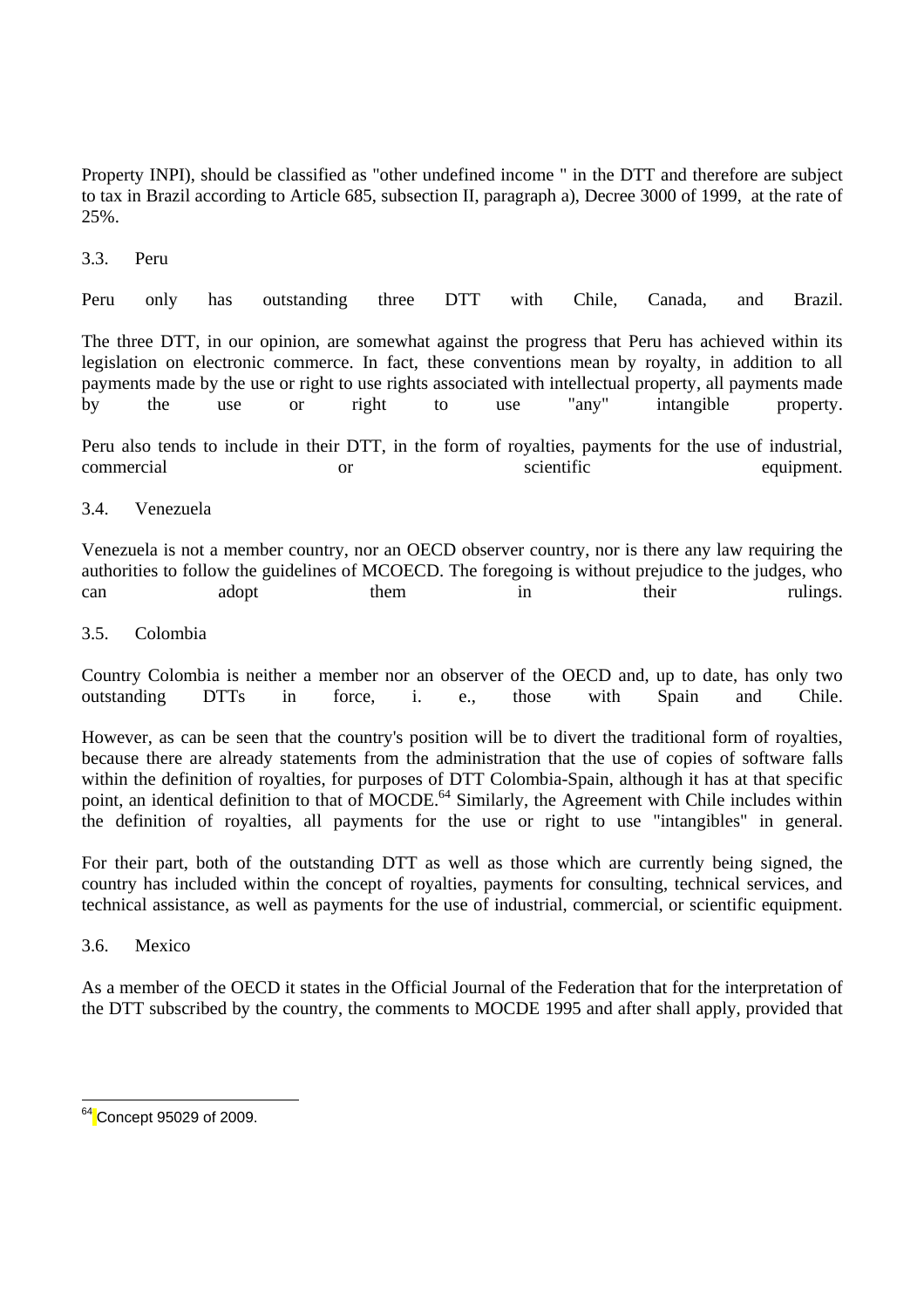they conform to the legal requirements and provisions of the relevant laws. <sup>65</sup>

However, it reserves i) the right to tax royalties at source, ii) the right to include within the concept of royalty payments for the use of industrial, commercial and scientific equipment and iii) the right to include within the concept of royalty to any profit on the sale of the property, if this profit is subject to the productivity, use or disposition of the property.

Similarly, the country does not adhere to the interpretation of paragraphs 14, 14.4, 15, 16, 17.1 and 17.4 of Article 12 of that model related to transactions regarding software, since it considers them be within the royalties<sup>66</sup> payments regardless of whether they meet the right to use a copy of the software for commercial or personal use or business of the purchaser.

Mexico also adheres to the interpretation of the comment 8.2. Article 12, because it considers that payments made by the transfer of limited rights in time be regarded as royalties, when transmitted less than the full rights of ownership. <sup>67</sup>

It also reserves the right to exclude the benefits granted by the article to the royalties to be agreed in order to take advantage of applying the treaty and not for bona fide<sup>68</sup> commercial reasons and the right to determine the source of royalties according to the State in which the payer is a resident thereof.  $\frac{69}{70}$ 

#### 3.7. Conclusions

From the aforesaid it is evident that our countries also tend to hypertrophy, either by way of agreements in particular or by means of the interpretation of existing agreements as to royalty regulations of Double Taxation Treaties. This fact not only has an impact on a poor rating of revenues according to the

 Mexico. Official Journal of the Federation. Ministry of the Interior. Relevant publications in: http://dof.gob.mx/publicacionesRelevantes.php

<sup>&</sup>lt;sup>66</sup> Regarding the much debated Software, the Copyright Act of Mexico, stated in Article 13, No. XI, it shall be considered a copyright, and therefore constitute royalties. Mexico. Copyright Act. Article 13, paragraph XI.

<sup>67</sup> Ob., Cit., OECD Committee on Fiscal Affairs. Model Tax Convention on Income and on capital. Condensed version. 17 July 2008.

<sup>68</sup> As seen in the Mexico- Germany, 1994 and Mexico-Austria , 2005. In the first section 7 of Article 12 states that "*The provisions of this Article shall not apply when the right for which the royalties are paid is entered into or assigned mainly for the purpose of taking advantage of this article. The competent authorities should be consulted before the application of this paragraph.* " In the second, the same numeral in the same article establishes that *"The provisions of this Article shall not apply if the rights for which the royalties are paid or assigned to agree with the main purpose of taking advantage of this Article. In this case the provisions of domestic law of the Contracting State from which the royalties. Where a Contracting State intends to implement this paragraph, the competent authority shall, in advance, consult with the competent authority of another Contracting State. "* 

<sup>69</sup> Ob., Cit., OECD Committee on Fiscal Affairs. *Model Tax Convention on Income and on Capital*. Condensed version. July 17, 2008.

<sup>70</sup> MOREYRA SUAREZ, Raúl. "*Treaties to Avoid Double Taxation*" page 17. Goodrich, Riquelme y Asociados, July 2004 Conference.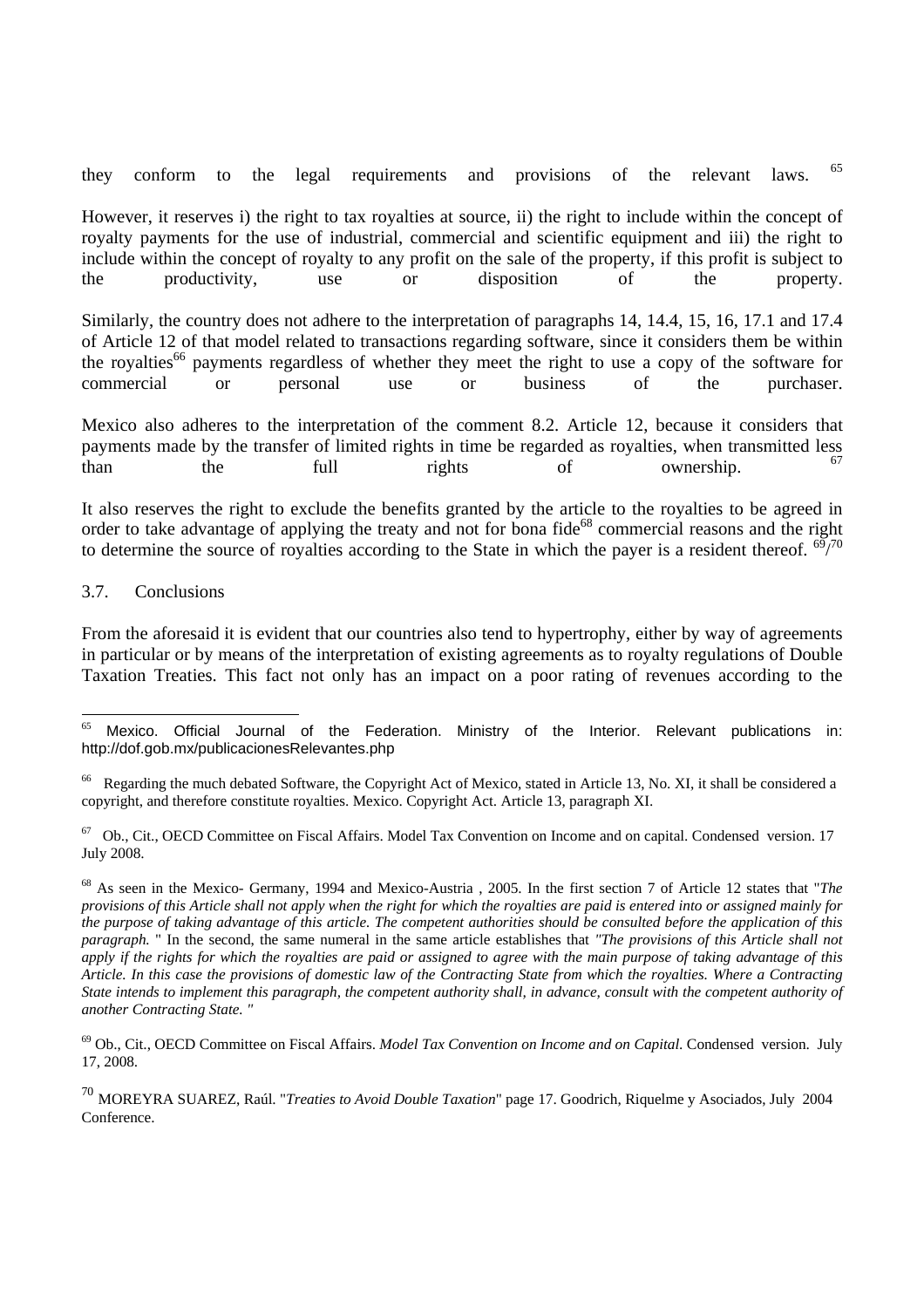agreement, but in other related problems, such as unequal treatment in the light of the conventions, toward some income that should receive different treatment.

Similarly, this may result in double taxation disputes, which can occur when the two tax authorities interpret the same business transaction involved, in two different ways, with different treatment.

That is, in conventions, we believe that Latin America should accurately approximate to the comments of the OECD Model, which are very much in the way of the comments made on the qualification of the income on on intangibles.

#### 4. COPYRIGHT IN DECISION 578 OF THE ANDEAN COMMUNITY OF NATIONS-CAN

Decision 578 of May 4, 2004, issued by the Commission of the Andean Community, is the compendium of regulations governing the rules of territoriality of the income from the intra-community activities between Colombia, Peru, Ecuador and Bolivia. It came into force on January 1, 2005.

4.1. Royalties

 $\overline{a}$ 

The wording of the Community rules on intangible trade, particularly those governing the income from royalties, is unclear and may be misleading.

The Double Tax Treaties (DTT), as a rule and to ensure transparency in tax rules, seeks to maintain the principle of taxation in the country of residence or where the permanent headquarters of the establishment for income derived from royalties, but maintaining the possibility of a limited tax in the source country. This is because, finally, is the country of residence which is affected by costs associated with the development of intangibles from which they derive the same and, therefore, it is *fair* to keep the right to tax the richness product of those assets that were developed within its territory.

This situation is clearly reflected in the rules in which such Commission regulate the issue of royalties. <sup>71</sup> However, in the Andean Community was chosen the opposite way and that is how Article 9 of Decision 578 of 2004 provides that "royalties shall be taxable only in the Member Country where it is used or has the right to use the intangible asset". This principle is no less worrisome and questionable when taking into account that all our countries have high withholding tax rates, calculated on gross income, which determine that the tax paid at source is the definite one that the taxpayer is subject to. This is compounded if one considers that according to the same Decision, the taxable income should thus be taken by the other country as an *exempt* income, with the consequence that it cannot be accounted for in the State of residence for effect of taxes paid abroad deduction. In other words, if in the State of residence of the person would be able to allocate an effective income deduction for taxes paid abroad, and deduct all costs attributable to it and therefore, pay tax on a net basis, the option of Decision 578 requires the taxpayer to be taxed on a gross basis in the State of source.

In addition to the above, when one turns to the law that defines what is meant by royalties for the effects of the Decision, we find that his concept is so wide, that all business transactions seem to shelter allowance for the use of intangible, whether or not as in the case of copyright rights, the goods

<sup>&</sup>lt;sup>71</sup> Vogel, Klaus. Double Taxation Conventions. Kluwer Law International, Third Edition, 1991, P. 772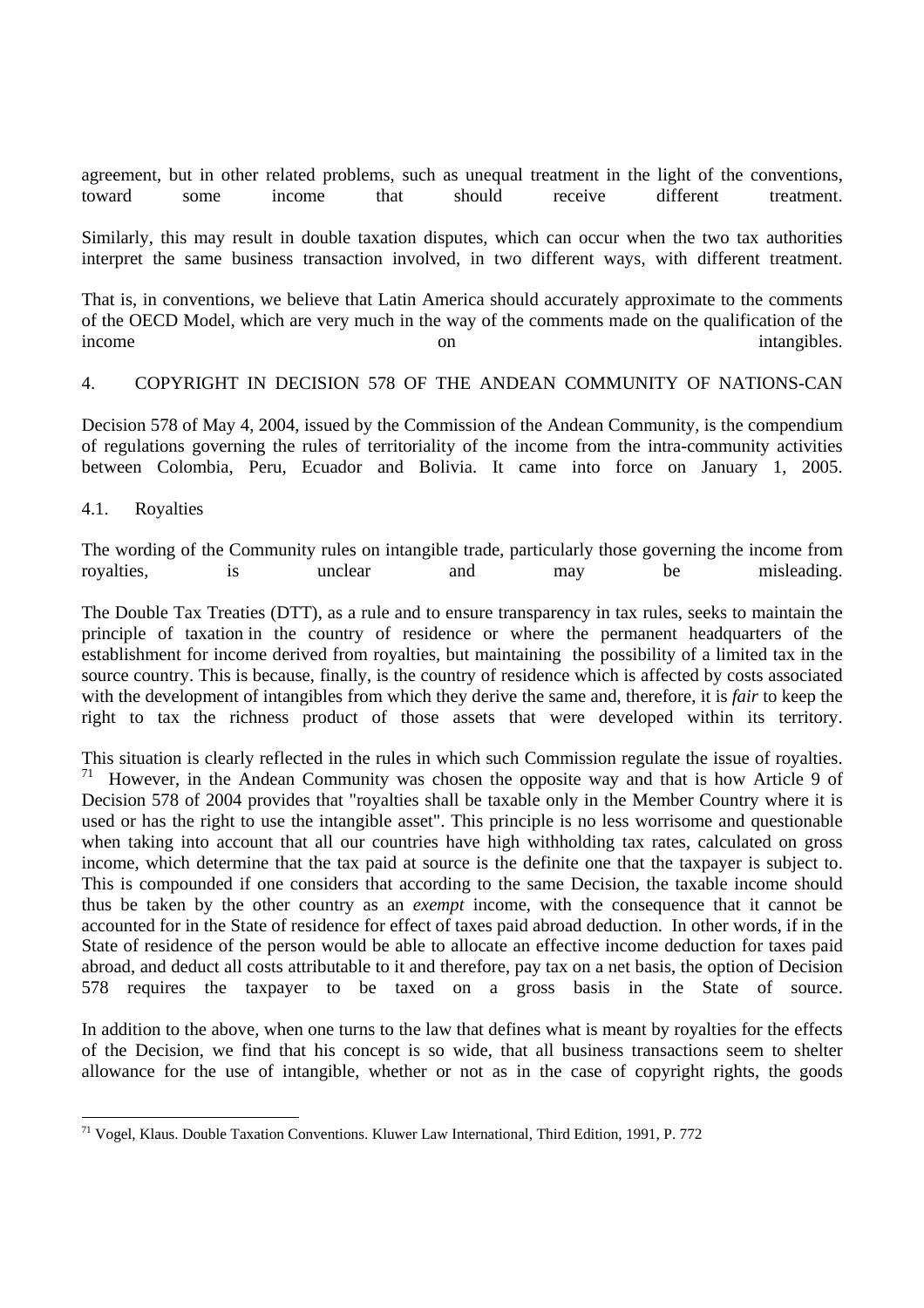themselves bear the copyright or they are *goods* resulting from copyright (copyrighted articles).

Indeed, the letter f) of Article 2 of the Decision defines the term "royalty" as:

 "The term" royalty "refers to any benefits, value or sum of money paid for the use or right to use intangible assets such as trademarks, patents, licenses, unpatented technical knowledge or other knowledge of similar nature in the territory of a Member Country, including in particular the rights of breeders of new plant varieties under Decision 345 and the copyright and related rights included in Decision 351."

Double taxation Models and agreements and along with them the following Models OECD, UN and USA, have taken care of by the concept of *royalty* are not included the payments by the use or right to use goods derived from copyright (copyrighted articles or merchandises), which have been treated, for purposes of the Conventions, as Business Profits (with the consequence of being taxed exclusively at the State of Residence) . Therefore, their drafting tended towards the sense that payments considered by the Treaty as royalty are those received for the use or right to use of copyright rights or patents, trademarks, designs, industrial designs, trade secrets or use or right to use the know-how.

Note then that Decision 578 went further than the DTT to include in royalty payments for any compensation for the use or right to use "any intangible." This slight change of wording in relation to other Treaties can have very important and will certainly lead to discussions on intangibles, especially when they relate to copyright. Also, the wording of the regulation is so widely criticized as not all payments for use of intangibles are constitutive of what is ordinarily known as "royalty."

According to the definition and if we consider that in our region copies of intangible products have also been classified as intangibles it seems to be that within this scope payments for use of goods for purposes of personal care needs, despite that the same should be considered ordinary income from "business profits" to be taxed in the country of residence under the usual rules. For example, if a company is based in Colombia and receives income solely from the granting of licenses for use on programs or antivirus computer games for a certain time in Ecuador; Colombia could understand that there is no possibility of taxing the company, unless its business transactions are characterized as temporary disposals of copies, which would seem to be technical but not obvious after hearing the history behind this this issue.

The problem with this latter interpretation is that very likely it will be used as an argument by the State of residence for purpose of qualifying for the tax on those profits, which may affect emerging problems of double taxation. As seen, the wording of Decision 578 will most likely generate discrepancies between member countries, especially in cases where the State Residence restrictions do not consecrate the deductibility of costs and expenses attributable to income that is not considered income. Hopefully the courts and doctrine will clarify the meaning of the provision.

4.2. Transfer of Intangibles

The transfer of intangible Community transactions should be characterized, either under Article 6 of Decision or under Article 12. The first regulation e refers to income from business profits and the second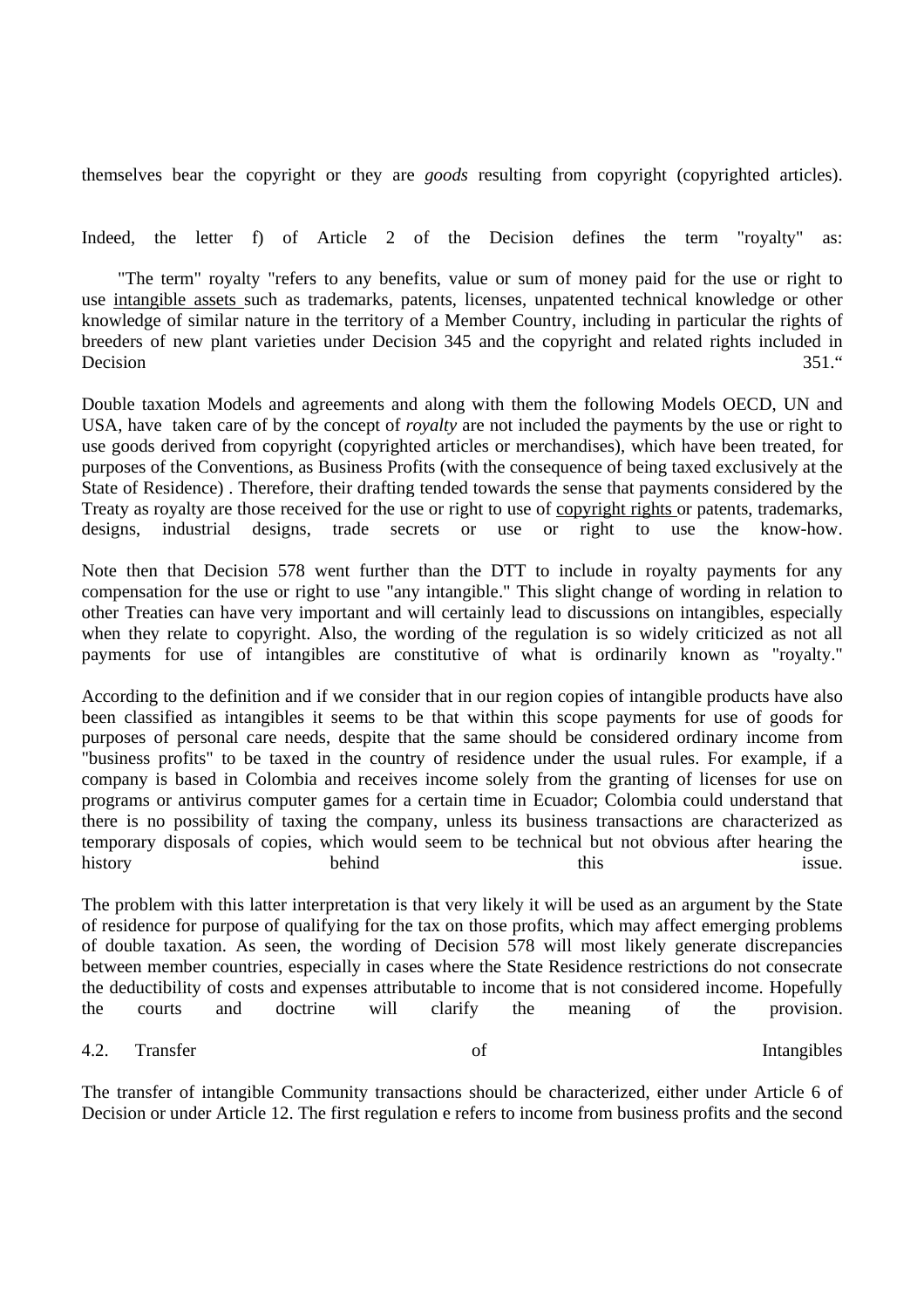| to | capital | gains. |
|----|---------|--------|
|    |         |        |
|    | .       |        |

It should be noted, on this particular, that the regulation on capital gains is special compared to that of business profits and therefore takes precedence if the situation shows that the rent may be covered by the rules which govern it. Thus, in the case of Transfer of intangibles, the first thing to be considered is whether the income from them may be considered a capital gain. The regulation about it written in Article 12 is that capital gains may be taxed only by the Member Country in whose territory the goods were located at the time of sale, except for those arising from the Transfer of transport vehicles and of bonds, shares and other securities. It means capital gains, according to the literal j) of Article 2 of the Decision, the "benefit to a person in the disposal of property that does not acquire, produce or transfer/usually within the ordinary course of its activities."

On the contrary, if the income from the Transfer of the intangible cannot be classified as capital gain, the transaction must be subject to taxation in accordance with article 6, according to which "the benefits of Business Profitss can only be taxed by the Member Country where these were obtained."

4.3. Services

Two rules govern the issue of services in the CAN:

Article 13, which refers to "income from personal services" and Article 14, which regulates "business profits by providing services, technical services, technical assistance and consulting."

| Article |  | Oì | the | <b>Jecision</b><br>. | states: |
|---------|--|----|-----|----------------------|---------|
|---------|--|----|-----|----------------------|---------|

**"Income derived from personal services**. Payments, fees, salaries, wages, benefits and similar compensation received in return for services rendered by employees, professionals, technicians or for personal services in general, including consultancy services shall be taxable only in the territory in which such services are provided, except for wages, salaries, wages and similar compensation received by:

a) Persons who provide services to a Member Country, in the exercise of duly accredited official, such income shall be taxable only by that country, although the services are provided within the territory of another member country."

b) The crews of ships, airplanes, buses and other vehicles that provide international transport, such income shall be taxable only by the Member Country in which the employer is domiciled. "

For its part, Article 14 stipulates:

"**Business Benefits for the provision of services, technical services, technical support and consulting**. The income earned by companies that provide services from professionals, technicians, and technical assistance or consulting services shall be taxable only in the member country in whose territory the benefit of producing such services. Unless proved otherwise, it is presumed that the place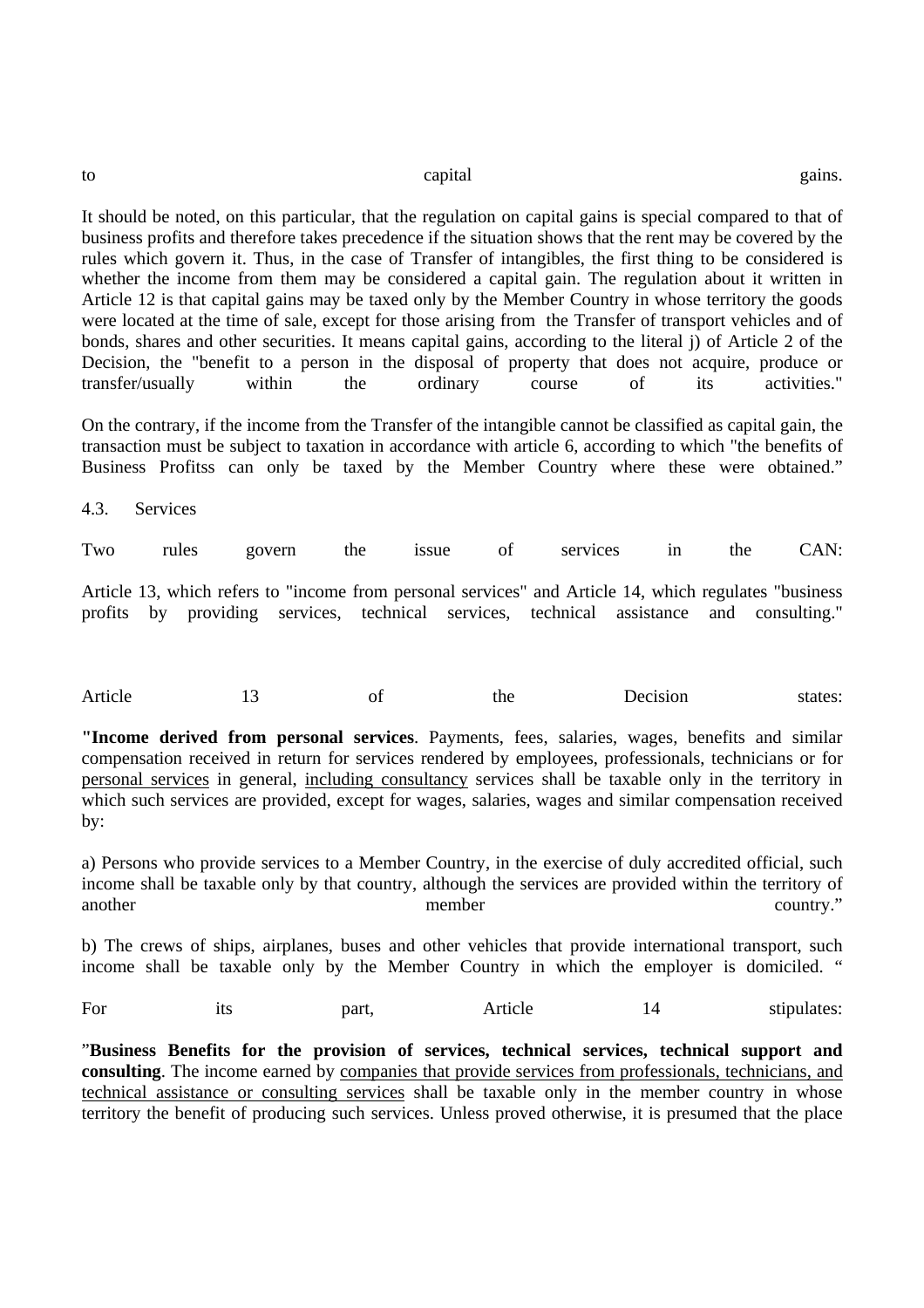where the benefit occurs is one in which he is charged and recorded a corresponding expense."

The reconciliation of these two standards is a complicated task. The first refers to "personal services", within which includes those of "consultants" to determine that they are taxable in the country of benefit (source). The second, starting with the title of the standard, refers to "services (not rated), technical services, technical assistance and consultancy, to order that they are taxable in the country where you get the benefit of the same (destination).

As for consulting services, we would understand that the same would be taxable by the country's benefit in accordance with Article 14, when they are supplied by companies.<sup>72</sup> If, however, are provided by individuals, the regulation to abide by is Article 13 and, consequently, they must be taxed by the country where the same are provided. This unfortunate solution given by the Decision, most certainly will give rise to manipulating the place where Income is obtained for these effects.

The technical services and technical assistance provided by companies are also subject to the above regulation: if they are provided by companies are governed by Article 14 (given the specialty of the norm) and if they are provided by individuals it is governed by Article 13.

Personal services rendered by individuals, for example is governed by Article 13. However, the situation for other services as they are provided by companies, on the other hand, is far from clear. Article 13, unlike Article 14, do not include individuals who are understood to be sheltered by the provision (except in the first paragraphs of the standard where it can be inferred that it refers to individuals) and, within this context, speech that "compensation for personal services in general" are taxable at the place of the service from which they originated. However Article 14 speaks of the income from "professional services", which can only be taxed by the country where the benefit of them is produced.

The Decision does not define what is meant by "personal services" for purposes of Article 13, or what "professional services" means for purposes of Article 14. Even though we might say, to begin with, that all professional services fall into the second provision, disputes will surely arise as to which services should be understood as "personal" (that which is given to a person to suit their convenience) and "professional", which may cause problems of double taxation.

Lastly, it is noted that the Decision does not provide a definition of what is meant by technical services, technical assistance and consultancy, which may add more uncertainty to this, already, grim picture.

4.4. Conclusions

The countries of the Andean Community, in order to innovate in the face of a Multilateral Agreement on Double Taxation, eventually included in the same terms that are not standard in international tax law at the time that included a distribution of the right to tax that they do not very deliberately promote the rule of the source. This, as noted, has an impact on sub-regional trade charges end up being overly taxed, as soon as these fall on gross basis at high rates and without the possibility of crediting the tax paid in the

 $72\,$ <sup>72</sup> Company for purposes of the Decision, means "an organization consisting of one or more persons who engaged in gainful activity" (paragraph d) of Article 2 of Decision 578 of 2004).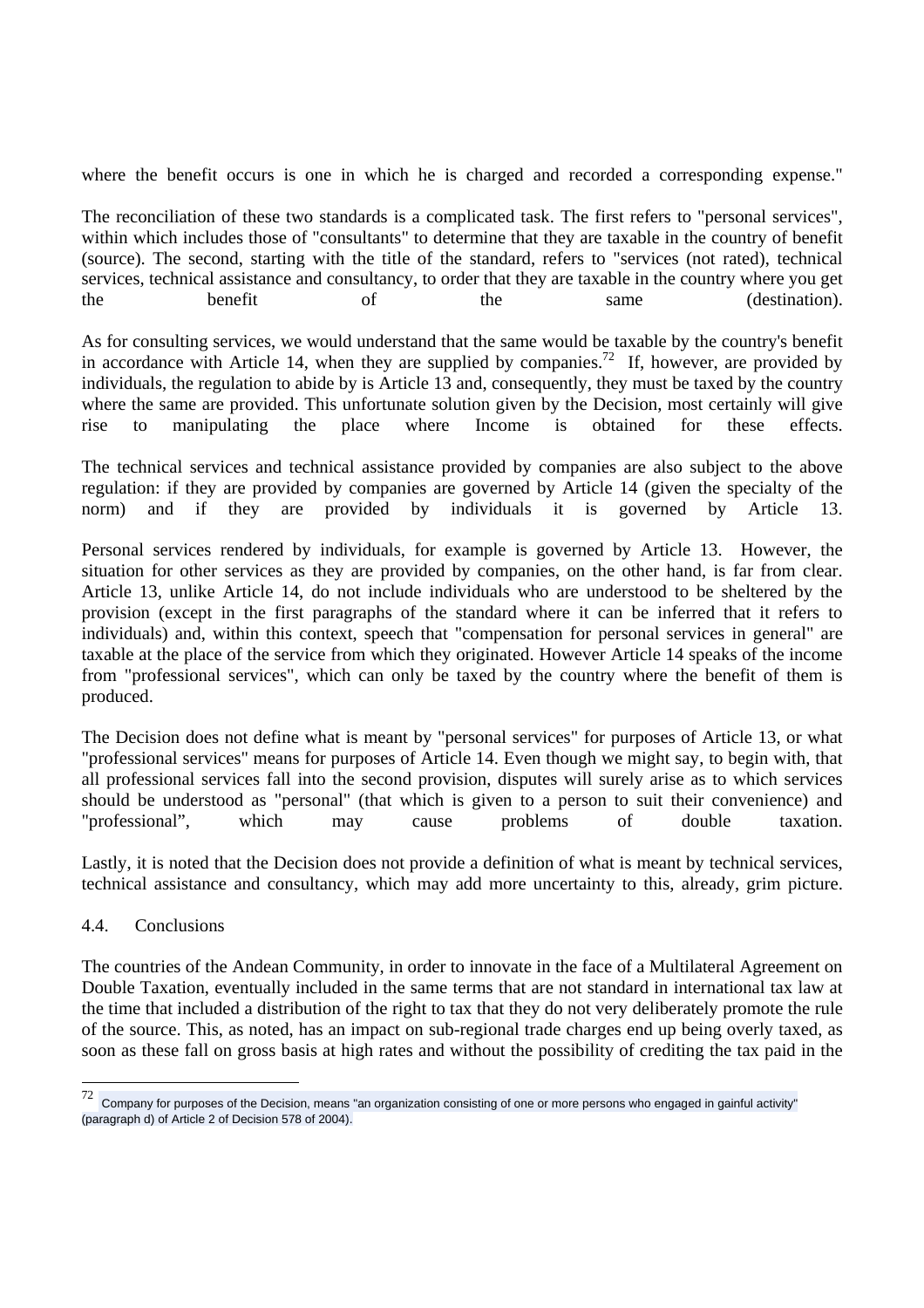source State. In this regard, we believe much more technical to adopt principles of taxation in the State of residence, and be moderate with limited combination with other taxes at the source (like the model double taxation agreement of the UN), especially if takes into account that in the region, there is no tension development-underdevelopment that justifies the charges claim at the source. In a community where members are developing countries or via developing and where what you want to promote are precisely sub-regional trade, taxes at source do not have much reason to be.

And, as this rule applies to business transactions where all countries are developing, definitely the Agreement does not promote intangible business transactions in the region.

# 5. GENERAL CONCLUSIONS AND LEGISLATIVE PROPOSAL FOR LATIN AMERICA

In addition to the individual findings that were outlined in each chapter, our conclusions and recommendations are the following:

5.1. The simple description of the laws of Latin America shows that they are far from obeying a dogmatic, consistent, and aligned with the legal principles and, above all, the principles of taxation.

5.2. Latin American laws severely tax import business transactions of intellectual property rights and, in general, technology business transactions.

5.3. In many cases, higher tax rates affect the inability for the foreigner to be given credit for tax paid abroad in their country of origin.

5.4. Due to the above mentioned, high taxation is given on this type of transnational business transactions (cross border transactions), because of its severity, this burden is not being supported by the taxpayers of these taxes (foreigners), but by the Latin American locals who hire them, who are doomed to bear the tax burden of their contractors.

5.5. Latin America has based its policy of severely taxing these transactions under the premise that their countries are net importers of technology or intellectual creations. However, this goal has hypertrophied to the point where drastic tax treatments are being applied to transactions that have nothing to do with this premise, and which in essence are so common in commerce. For example, all copies of intellectual creations that are traded as commodities in the world should not be subject to tax treatments specific to the business transactions that serve as a source, but they should have the same tax treatment, common, given to all trade in tangible goods.

5.6. The Latin American legislations laws should study their laws and doctrines in depth in search of neutrality. Business Transactions involving copyright cannot be equated to a single tax category and are not to be confused with the goods levied on by the transactions (copyrighted articles).

5.7. Given the preconceptions that exist in Latin America on business transactions arising from intellectual property, each Country should promote reform in order to provide clarity on the status they should have certain business transactions for tax purposes. For example, it is important to regulate the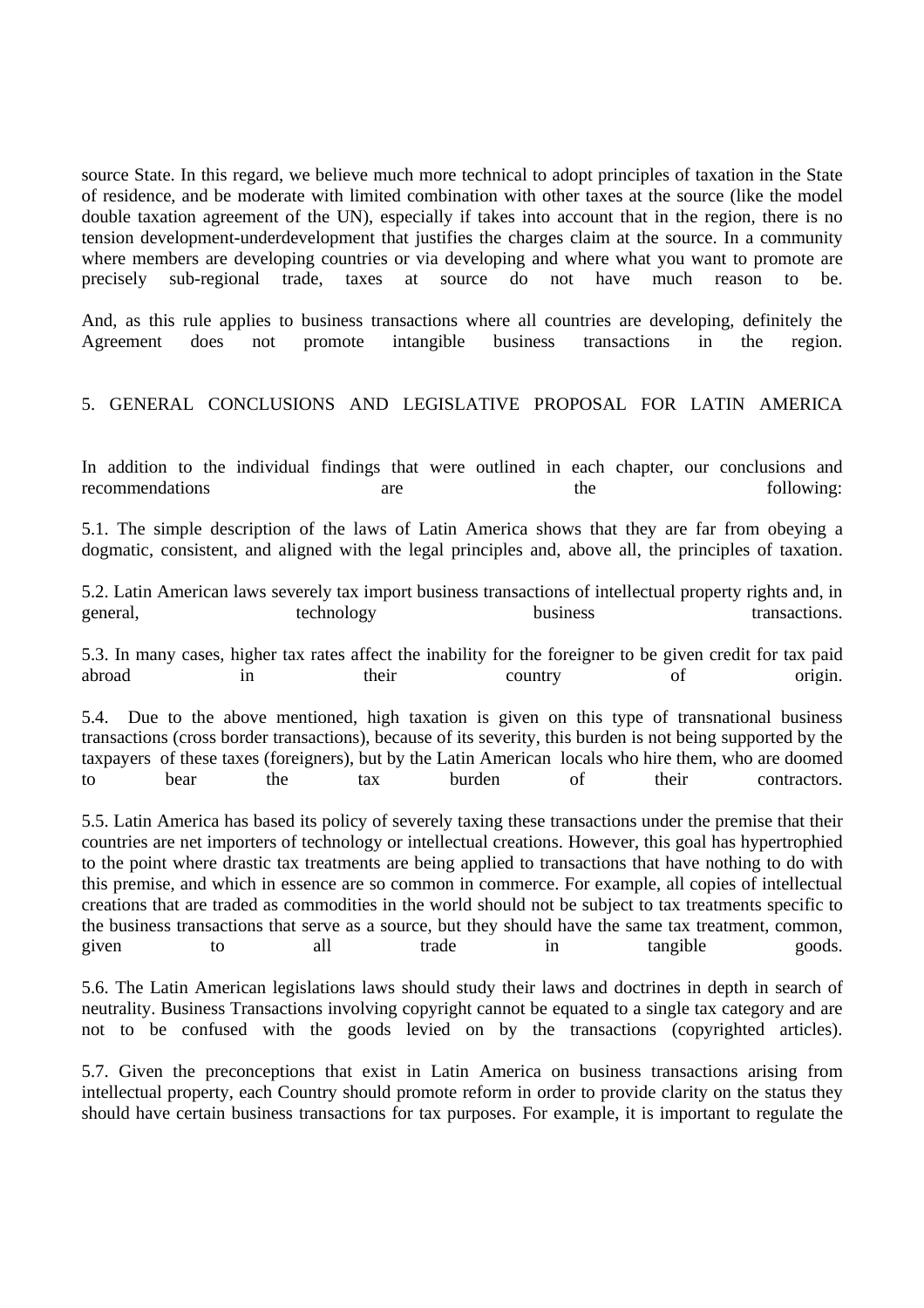business transactions of the transfer of intangibles (both rights and merchandises), technological services and technical assistance (to avoid categories that can be considered as such are not covered by these concepts), mixed business transactions (to give an indication of the regulations in these cases), etc. The laws at present are very confusing.

5.8. The software deserves a separate chapter in all legislations. The software business transactions are usually poorly understood and hence the need to regulate them. The legislation must discern and differentiate all transactions that may depend on it, for the purpose of giving each of them the appropriate treatment.

5.9. Latin America lacks regulations relating to electronic commerce as such. The theory of taxation, in particular legal regulations should be absolutely clear on this point to avoid all controversies that are occurring in the practice.

5.10. The laws have to rethink their views on territoriality of income, so as not to discourage the trade on intangibles. There is hypertrophy on the subject of intellectual property and related transactions, as well as on the transactions that are covered by the taxing power of the States. You have to narrow down the spectrum of business transactions on intangibles subject to taxation in our countries, for purposes of promoting development, preventing smuggling economies, and preventing the countries from being subject to to improper treatments.

5.11. The conceptualization of transactions on intangibles should be extended to double taxation treaties. Our countries, when negotiating agreements or interpretations, are using non-technical criteria, while they are promoting inequality in the treatment of transactions that should be treated the same way as their peers. Latin America widens inappropriately the concept of royalties.

5.12. Decision 578 of the CAN does not endorse the Andean Community trade. Besides being confusing and not satisfying the criteria of any model double taxation agreement in the world, chose a criterion of the source means that taxing Latin American actors, these business transactions, by applying high tax rates gross basis. Decision 578 is worth a total rethinking.

5.13. In short, the tax status of transactions by copyright in Latin America is critical and deserves a complete rethinking.

#### **BIBLIOGRAPHY**

AULT, J. J., "The role of the OECD commentaries in the interpretation of tax treaties". Intertax. 1994.

AVERY JONES, J. F., "The Interpretation of Tax Treaties with particular reference to Article 2, 3 of the OECD Model". Diritto e Pratica Tributaria. Tomo I: 1984.

ADVANI Suresh; Characterizing the New Transfers of Intellectual Property, Taxes Vol. 79 No. 3, Chicago, 2001.

ANDRIESSEN Daniel; Making Sense of Intellectual Capital Designing a Method for the Valuation of Intangibles, Ed. Elsevier Butterworth-Heinemann, 2004.

BUITRAGO DÍAZ, E., El concepto de cánones y/o regalías en los convenios para evitar la doble Tributación sobre la Renta. Valencia: CISS, Grupo Wolters Kluwer. 2007.

BERNSTEIN Jack; Canada-U.S. Transfer of Technology: A Canadian Perspective, En: Tax Notes International Vol. 15 No. 21, 1997.

BEUTEL Phillip, Ray Bryan; Grasping the Value of Intangible Assets, En: International Tax Journal, Volume 30, New York, 2004.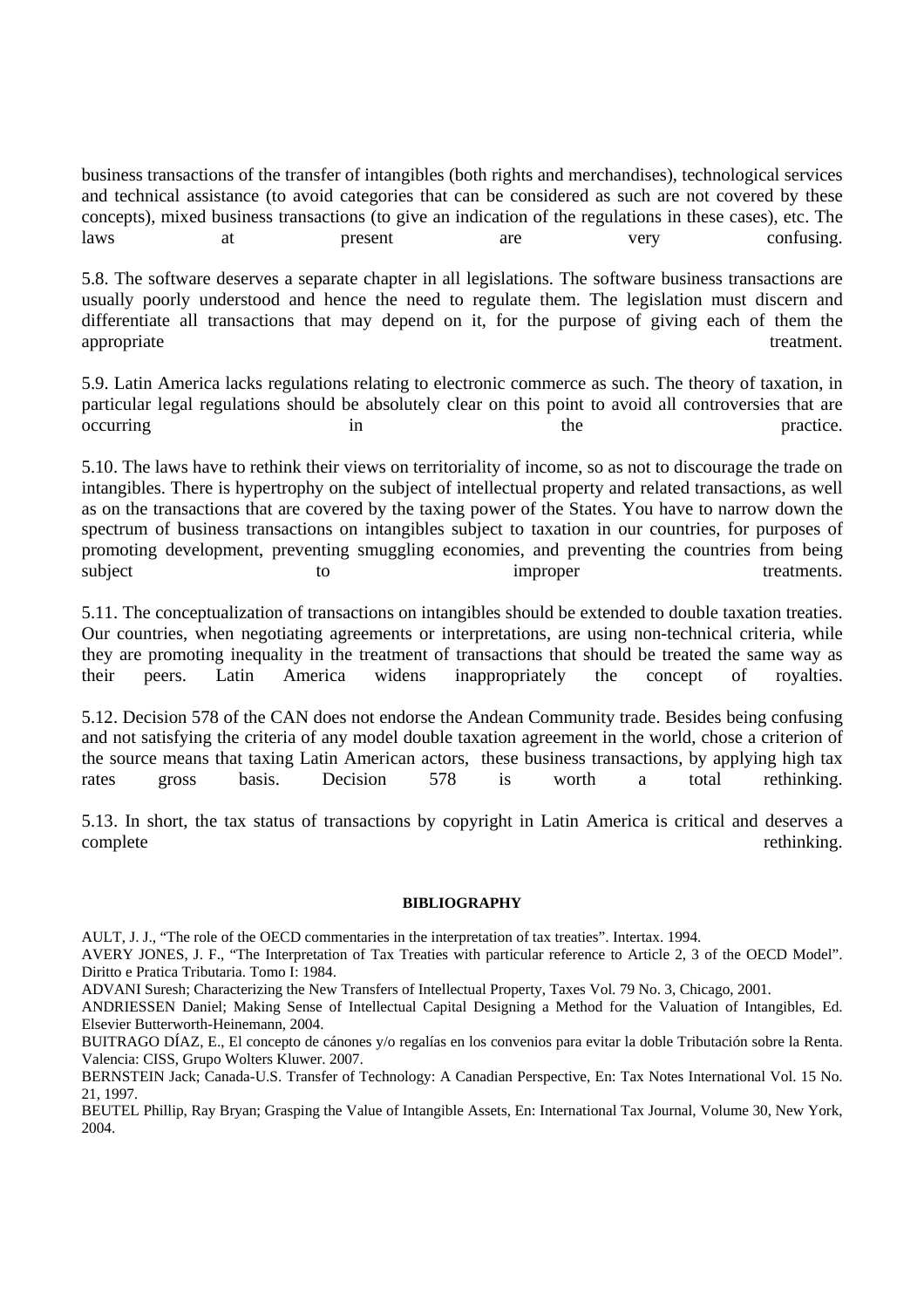BITTKER Boris, Lokken Lawrence; Fundamentals of International Taxation. U.S. Taxation of Foreign Income And Foreign Tax Payers, 2004/2005 Edition, Ed. Warren, Gorham & Lamont, 2004.

BROWN Catherine; The Canadian Income Tax Treatment of Computer Software Payments; En: Canadian Tax Journal Vol. 42 No. 3, 1994.

CCH EDITORIAL STAFF PUBLICATION; How the States Tax Sales of Computer Software; En: State Tax Review Vol. 46 No. 49; 1985.

CIGOLES James, Burrit Harry, Stinnett Susan; Cyberspace: The Final Frontier for International Tax Concepts?; En: Journal of Taxation, Vol. 7 No. 8, 1996.

De GIVRE Yann, Charges Ou Imobilisations Incorporelles: Les Criteres Jurisprudentiels, En: La Semaine Juridique Entreprise et Affaires, 1998.

DEAK Daniel; Taxation of Intangible Assets in Hungary; En: International Tax Review Vol. 31 No. 12, The Hague, 2003.

DREYFUSS Rochelle, Zimmerman, Diane, First Harry; Expanding the Boundaries of Intellectual Property. Innovation Policy for the Knowledge Society, Ed. Oxford University Press, 2001.

DU TOIT Charl; Beneficial Ownership of Royalties in Bilateral Tax Treaties, International Bureau of Fiscal Documentation Publications, Amsterdam, 1999.

EASTAWAY Nigel; Gallafent Richard, Dauppe Victor. Intellectual Property Law and Taxation, Ed. Thomson Sweet & Maxwell, Sexta Edición, Reino Unido.

FULLER James, The Tax treatment of Intangible Property Rights in International Tax Planning; En: The Tax Magazine Vol. 70 No. 12, Chicago, 1992.

FULLER James; International Tax Aspects of the Transfer or Use of Intangibles; En: Bulletin for International Fiscal Documentation Vol. 40, Amsterdam, 1986.

GETTING A GRIP ON INTANGIBLES; En: The Tax Journal No. 362, 1996.

GOEDE Jan, Holmes Kevin; The International Guide to Taxation Of Transfers of Technology, International Bureau of Fiscal Documentation, Amsterdam, 2004.

GOPALAKRISFNAN K.C. Aruna Kanthi; Taxation of Electronic Commerce, Snow White Publication, India, 2001.

GOVIND Har; India: Tax Treatment of Intangible Assets; En: International Tax Report, London, 2004.

GOVIND Har; Tax Treatment of Intangible Assets; En: International Tax No. 1, New Delhi, 1995.

GOVIND Har; USA: Tax Treatment of Intangible Assets; En: International Tax Report, London, 2004.

GRANWELL Alan; Intangibles: Licensing, Contract Research, and Cost-Sharing Arrangments; En:Tax Notes International Vol. 14 No. 10, 1997.

GREENFIELD Roy; Kwok's Case: Locality of Intangible Property and the Ramsay Principle; En: Tax Planning International Review Vol. 16 No. 3, London, 1989.

HALPERIN Graeme; Taxing the Mind: Is Know How an Asset for Capital Gains Tax Purposes?, En: Australian Tax Forum Vol. 6 No. 2, Clayton, 1989.

HALPERN Lionel; Intangibles-Pricing and Planning for Multinationals: Role of U.K. and U.S. Courts; En: Tax Planning International No. 10, 1989.

HELLERSTEIN Walter; State Taxation of Corporate Income From Intangibles: Allied – Signal and Beyond En: Tax Law Review Volume 48, 1993.

HENSHALL John; Intellectual Property – Horror Stories 2002; En: Tax Planning International Transfer Pricing Vol. 3 No. 12, London, 2002.

HOYOS JIMÉNEZ, Catalina: Tributación de Intangibles en Colombia, En Memorias XXIX Jornadas Colombianas de Derecho Tributario, 2005.

HOYOS JIMÉNEZ, Catalina; Los cánones y regalías en los convenios de doble imposición. En: GODOY, Juan (Coordinador), Estudios de derecho internacional tributario. Los convenios de doble imposición. ICDT- LEGIS, 1° edición, 2006.

HOYOS JIMÉNEZ, Catalina; La caracterización de las operaciones sobre intangibles en los convenios de doble imposición. En: Pistone y Taveira (Coordinadores), Estudios de derecho tributario constitucional e internacional. Editorial Ábaco de Rodolfo Depalma, Buenos Aires, 2006.

HOYOS JIMÉNEZ, Catalina; "Fundamentos para el estudio de la tributación de intangibles en Colombia- Aspectos locales e internacionales". En: El impuesto sobre la renta en el Derecho Comparado, Reflexiones para Colombia. ICDT, 2008.

INTERNATIONAL FISCAL ASSOCIATION; Cahiers de droit fiscal international, Tax treatment of computer software, Volume LXXIIIb, Amsterdam, 1988.

INTERNATIONAL FISCAL ASSOCIATION; Cahiers de droit fiscal international, Tax treatment of the import and exploitation of technology – Know How, patents, other intangibles and technical assistance, Volume LXa, London, 1973.